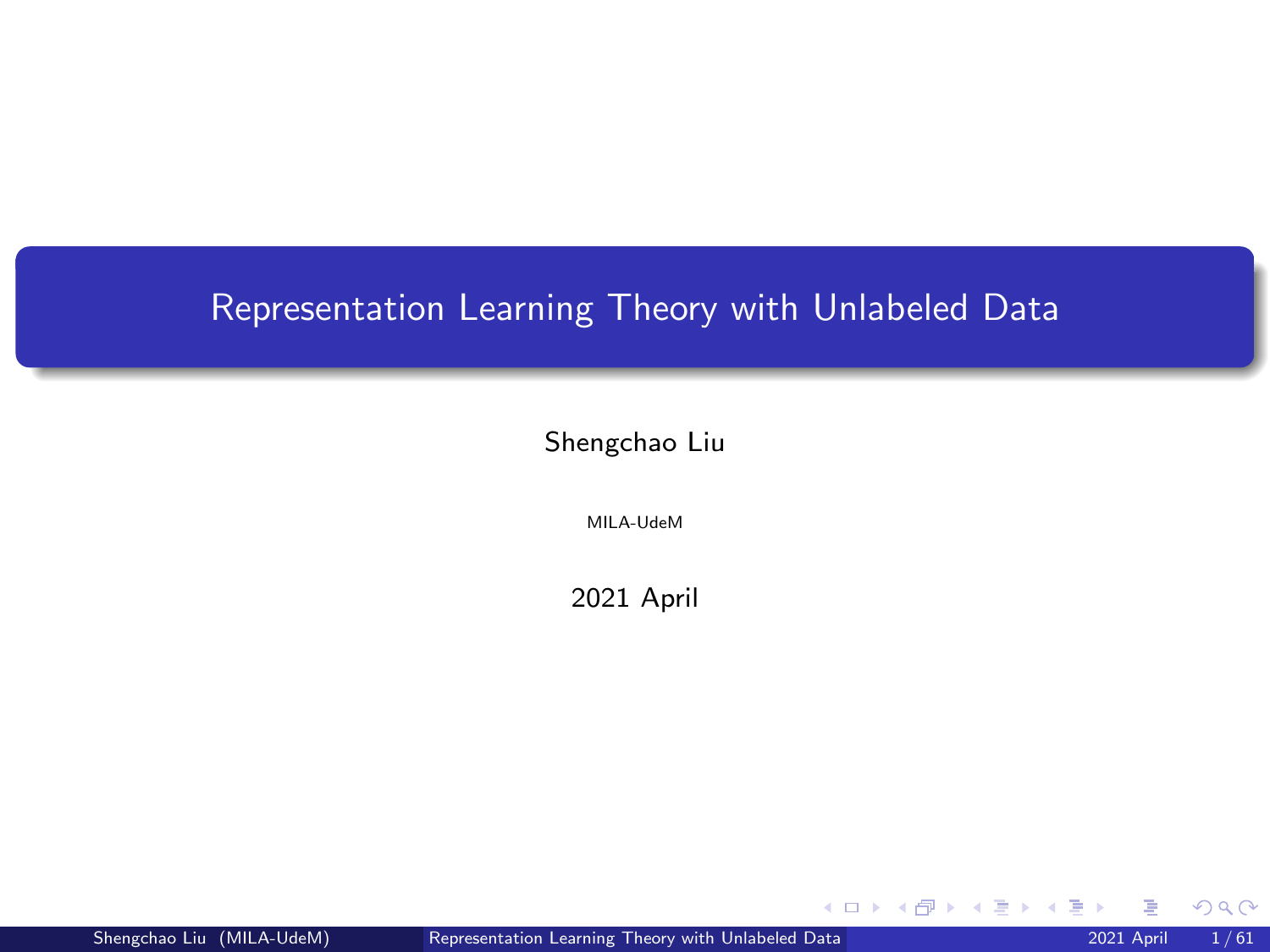### **[Motivation](#page-2-0)**

- <sup>2</sup> [Standard Uniform Convergence Bounds](#page-4-0)
- <sup>3</sup> [Paper: A Discriminative Model for Semi-Supervised Learning, JACM'10](#page-18-0)
- <sup>4</sup> [Paper: Functional Regularization for Representation Learning: A Unified Theoretical](#page-25-0) [Perspective, NeurIPS'20](#page-25-0)
- <sup>5</sup> [Paper: A Theoretical Analysis of Contrastive Unsupervised Representation Learning, ICML'19](#page-35-0)
- <sup>6</sup> [Paper: Understanding Negative Samples in Instance Discriminative Self-supervised](#page-52-0) [Representation Learning, ArXiv'21](#page-52-0)
- **7** [Conclusions and Future Directions](#page-59-0)

 $\Omega$ 

K ロトメ 御 ト ス ヨ ト ス ヨ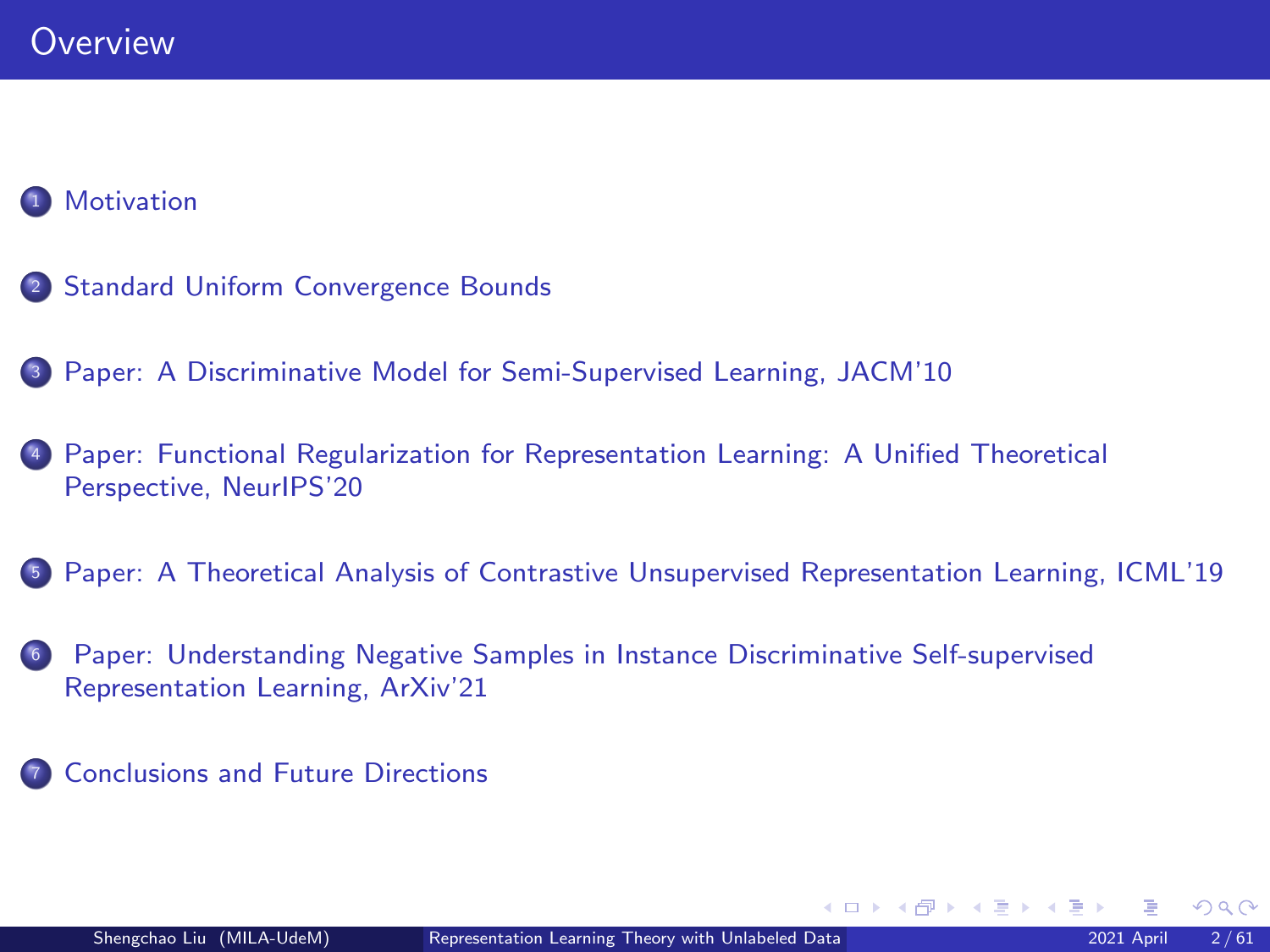<span id="page-2-0"></span>

- 2 [Standard Uniform Convergence Bounds](#page-4-0)
- <sup>3</sup> [Paper: A Discriminative Model for Semi-Supervised Learning, JACM'10](#page-18-0)
- <sup>4</sup> [Paper: Functional Regularization for Representation Learning: A Unified Theoretical](#page-25-0) [Perspective, NeurIPS'20](#page-25-0)
- <sup>5</sup> [Paper: A Theoretical Analysis of Contrastive Unsupervised Representation Learning, ICML'19](#page-35-0)
- <sup>6</sup> [Paper: Understanding Negative Samples in Instance Discriminative Self-supervised](#page-52-0) [Representation Learning, ArXiv'21](#page-52-0)
- **[Conclusions and Future Directions](#page-59-0)**

 $\Omega$ 

イロメ イ部メ イヨメ イヨメ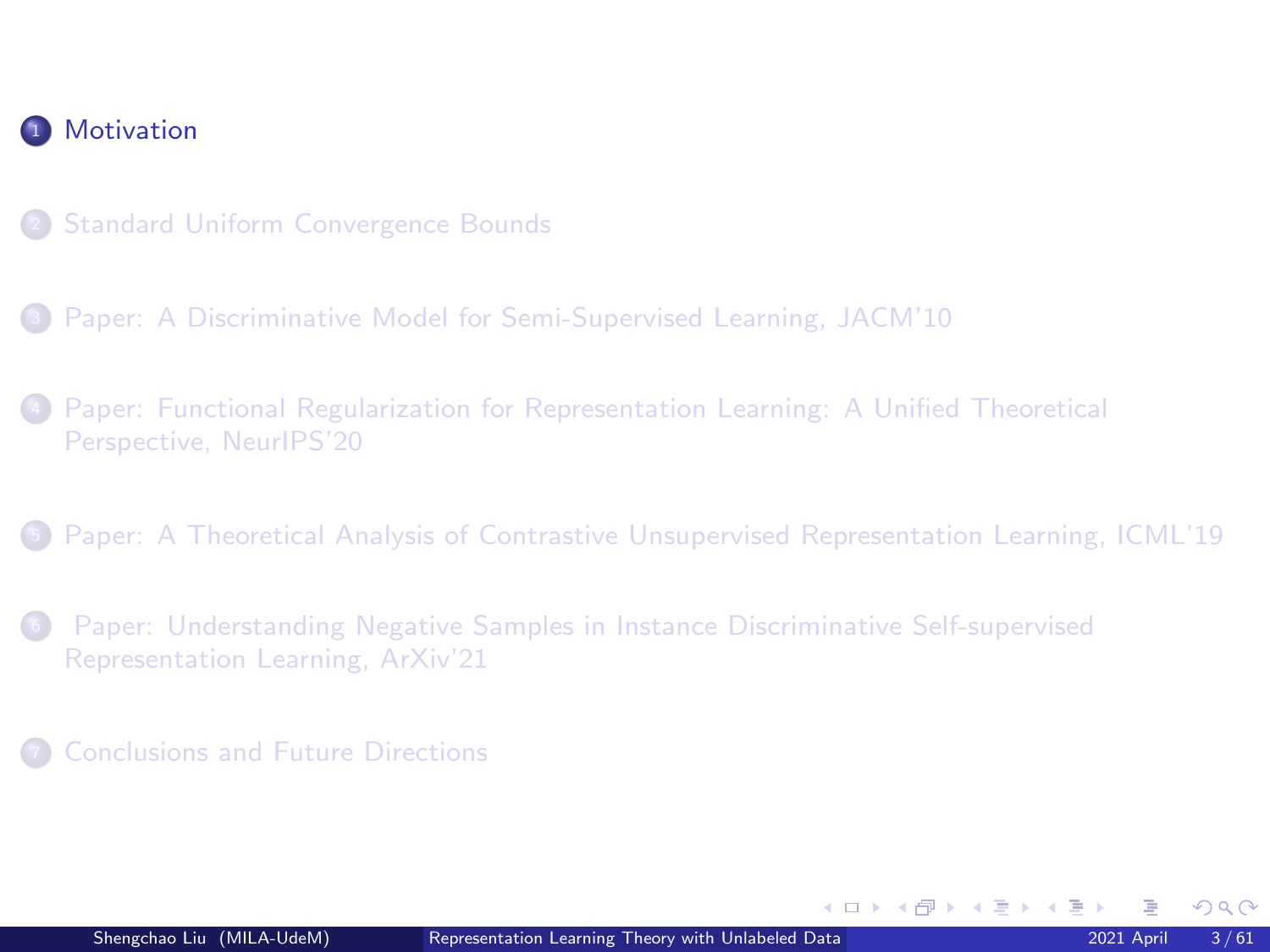For representation learning with unlabeled data:

- It is a general topic, including semi-supervised learning, self-supervised learning, self-training, etc.
- Empirically with huge success, like the recently widely discussed contrastive self-supervised learning.
- Despite the empirical successes, theoretical progress in understanding how to use unlabeled data has lagged.

 $\Omega$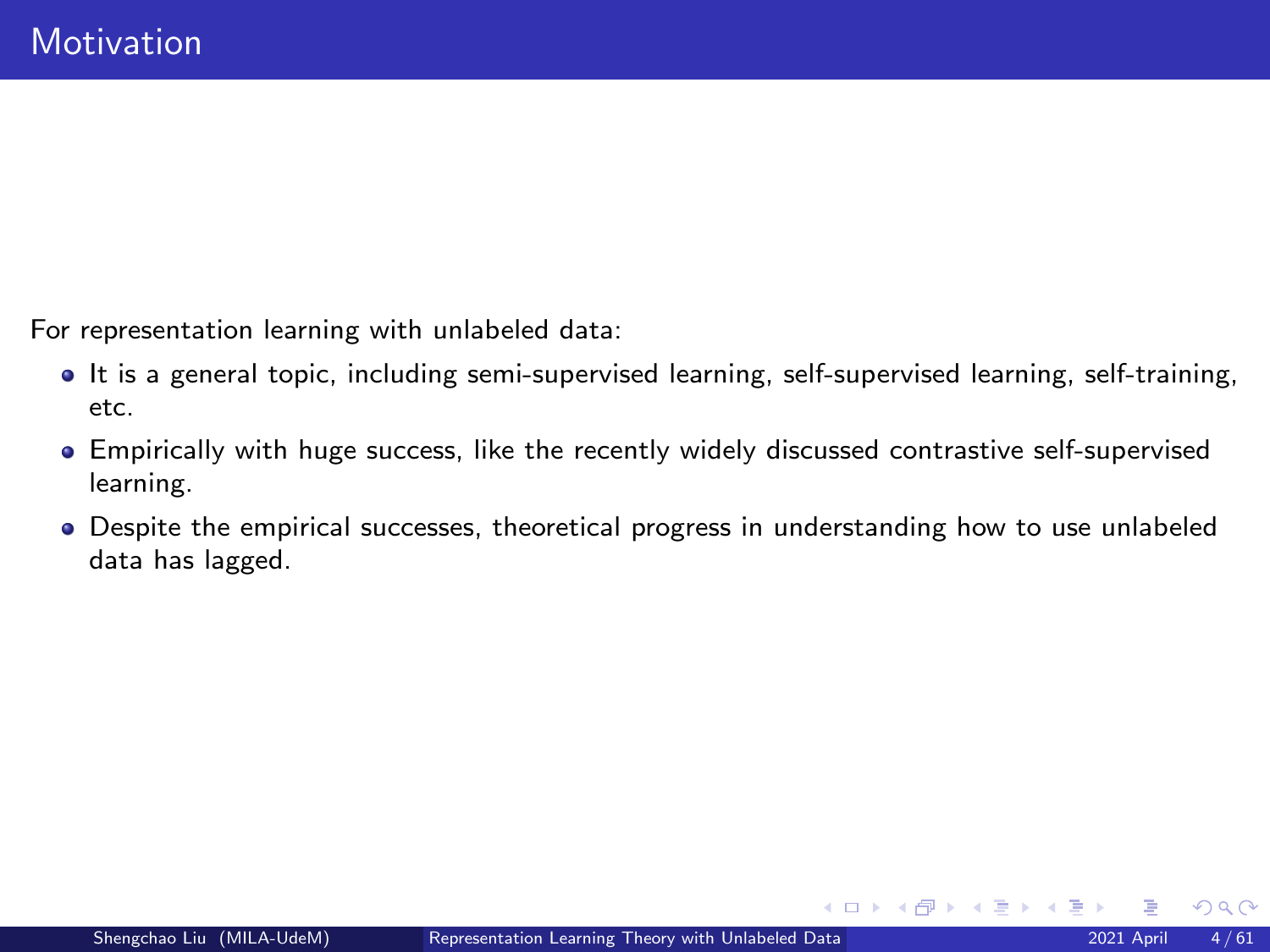#### <span id="page-4-0"></span>**[Motivation](#page-2-0)**

#### 2 [Standard Uniform Convergence Bounds](#page-4-0)

- <sup>3</sup> [Paper: A Discriminative Model for Semi-Supervised Learning, JACM'10](#page-18-0)
- <sup>4</sup> [Paper: Functional Regularization for Representation Learning: A Unified Theoretical](#page-25-0) [Perspective, NeurIPS'20](#page-25-0)
- <sup>5</sup> [Paper: A Theoretical Analysis of Contrastive Unsupervised Representation Learning, ICML'19](#page-35-0)
- <sup>6</sup> [Paper: Understanding Negative Samples in Instance Discriminative Self-supervised](#page-52-0) [Representation Learning, ArXiv'21](#page-52-0)
- **[Conclusions and Future Directions](#page-59-0)**

 $\Omega$ 

イロメ イ部メ イヨメ イヨメ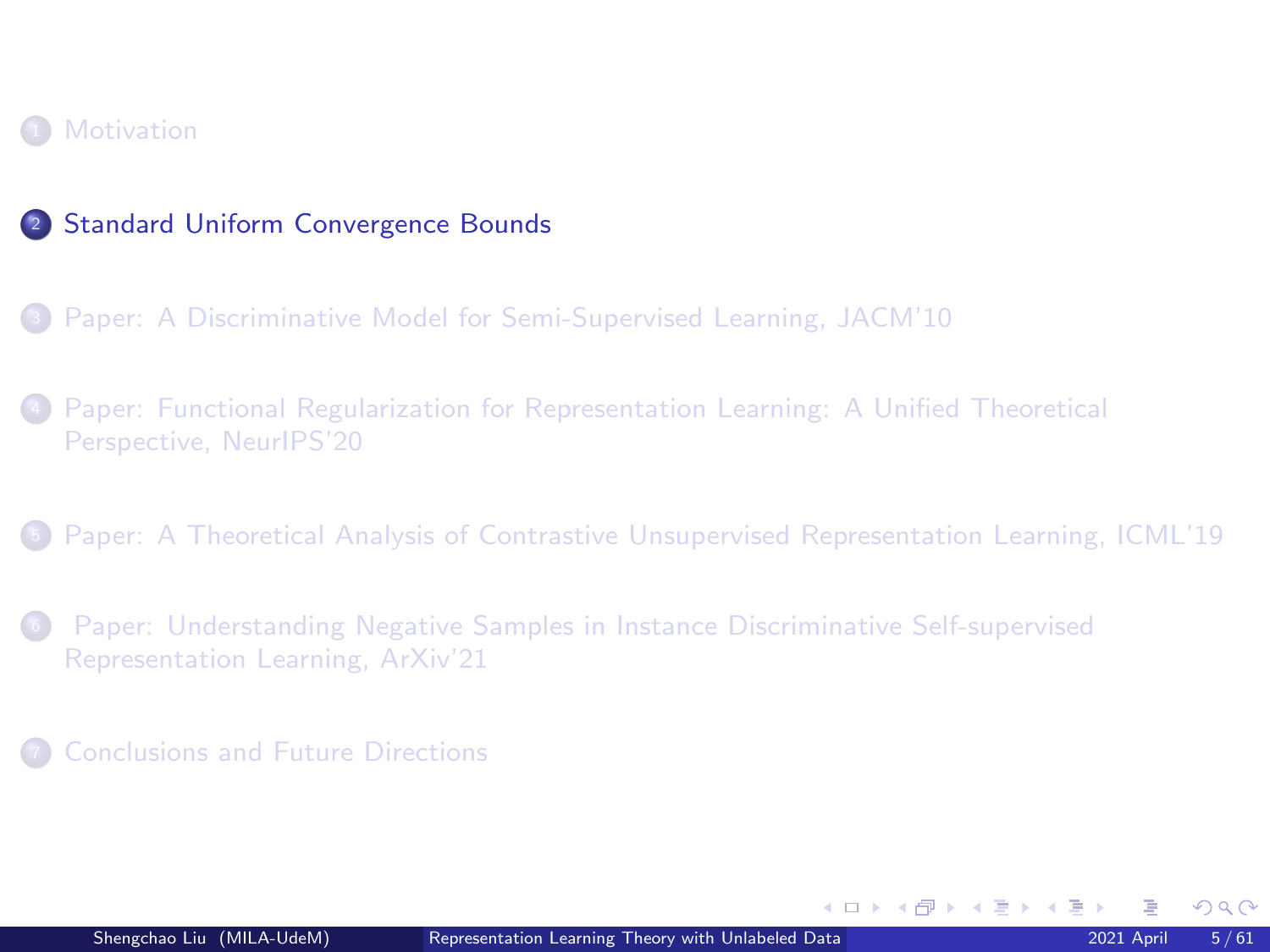- Hypothesis/Concept space  $H$  (here we do not distinguish the two)
- $\bullet$  True error: err(h)
- **Empirical error:**  $\widehat{err}(h)$

 $299$ 

メロトメ 伊 トメ ミトメ ミト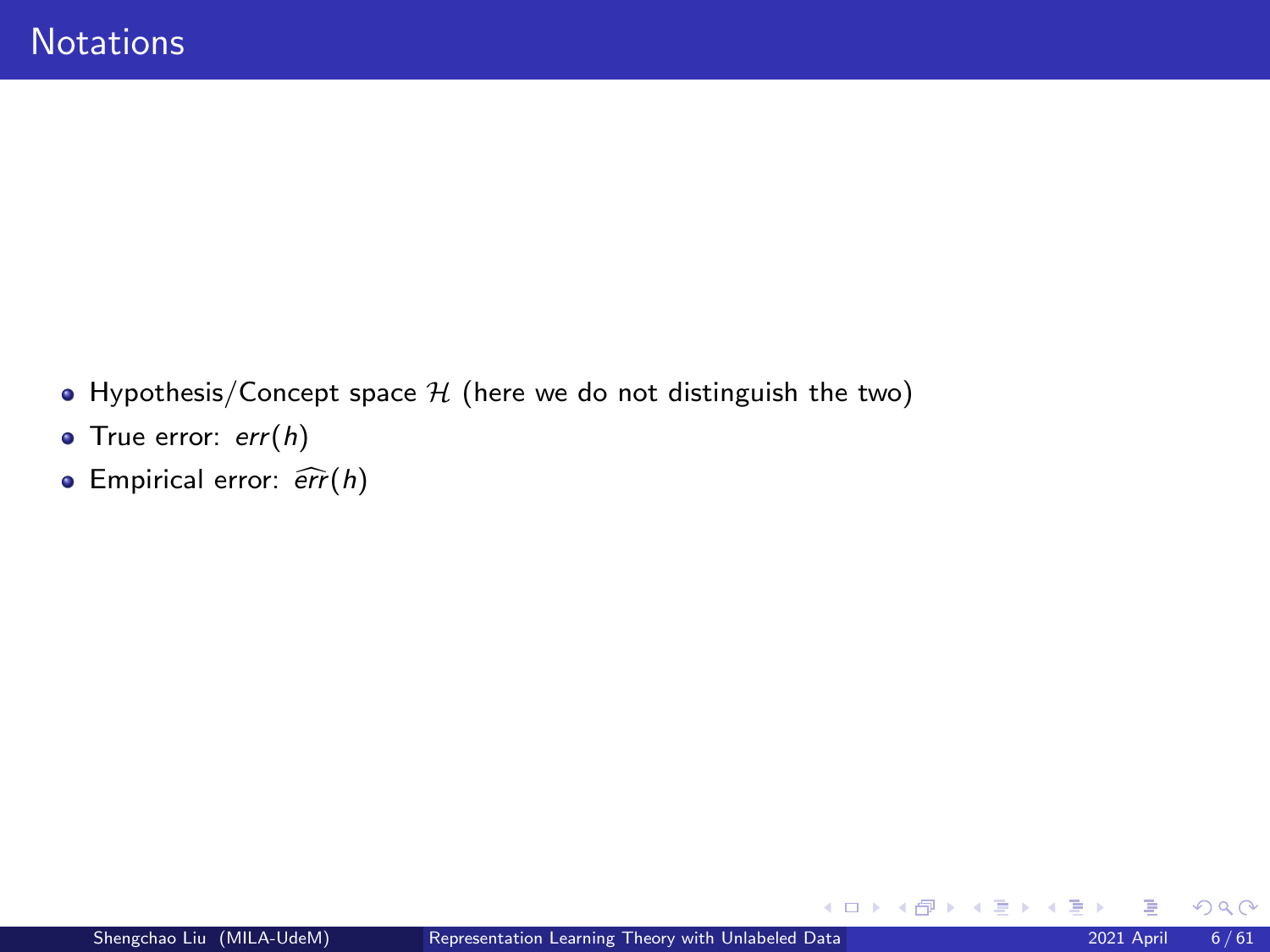### Theorem 1 (Realizable Case)

With probability  $1 - \delta$ , for any  $h \in H$  with  $\widehat{err}(h) = 0$ , we have that the following bound for m examples:

$$
err(h) \leq \frac{1}{m} \Big( \log |\mathcal{H}| + \log \frac{1}{\delta} \Big). \tag{1}
$$

Proof: Use union bound.

# Theorem 2 (Agnostic Case)

With probability  $1 - \delta$ , for any  $h \in \mathcal{H}$ , we have that the following bound for m examples:

$$
err(h) \leq \widehat{err}(h) + \sqrt{\frac{\log |\mathcal{H} + \log 2/\delta|}{2m}}.
$$
 (2)

K ロ ▶ K 御 ▶ K 君 ▶ K 君 ▶

Proof: Use Hoeffding's inequality.

 $298$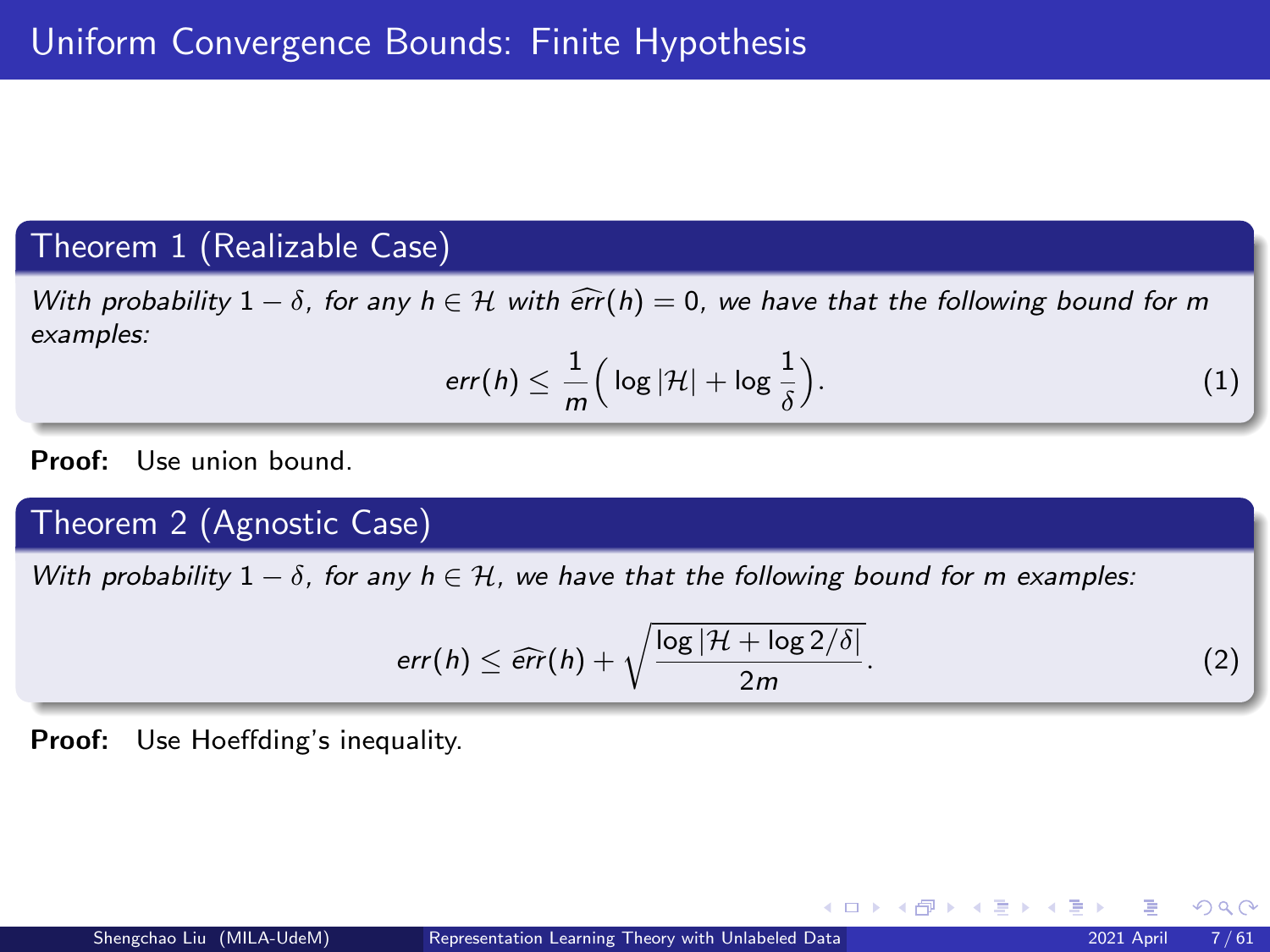This is not applicable in general, since we have infinite size of the hypothesis complexity. How to solve this?

We propose the following complexity measures.

- **Binary Classification Setting** 
	- **e** Rademacher Complexity
	- **a** Growth Function
	- **•** Shattering and VC-Dimension
- **More General Setting** 
	- Covering numbers
	- Packing numbers, etc.

 $\Omega$ 

K ロ ▶ K 御 ▶ K 君 ▶ K 君 ▶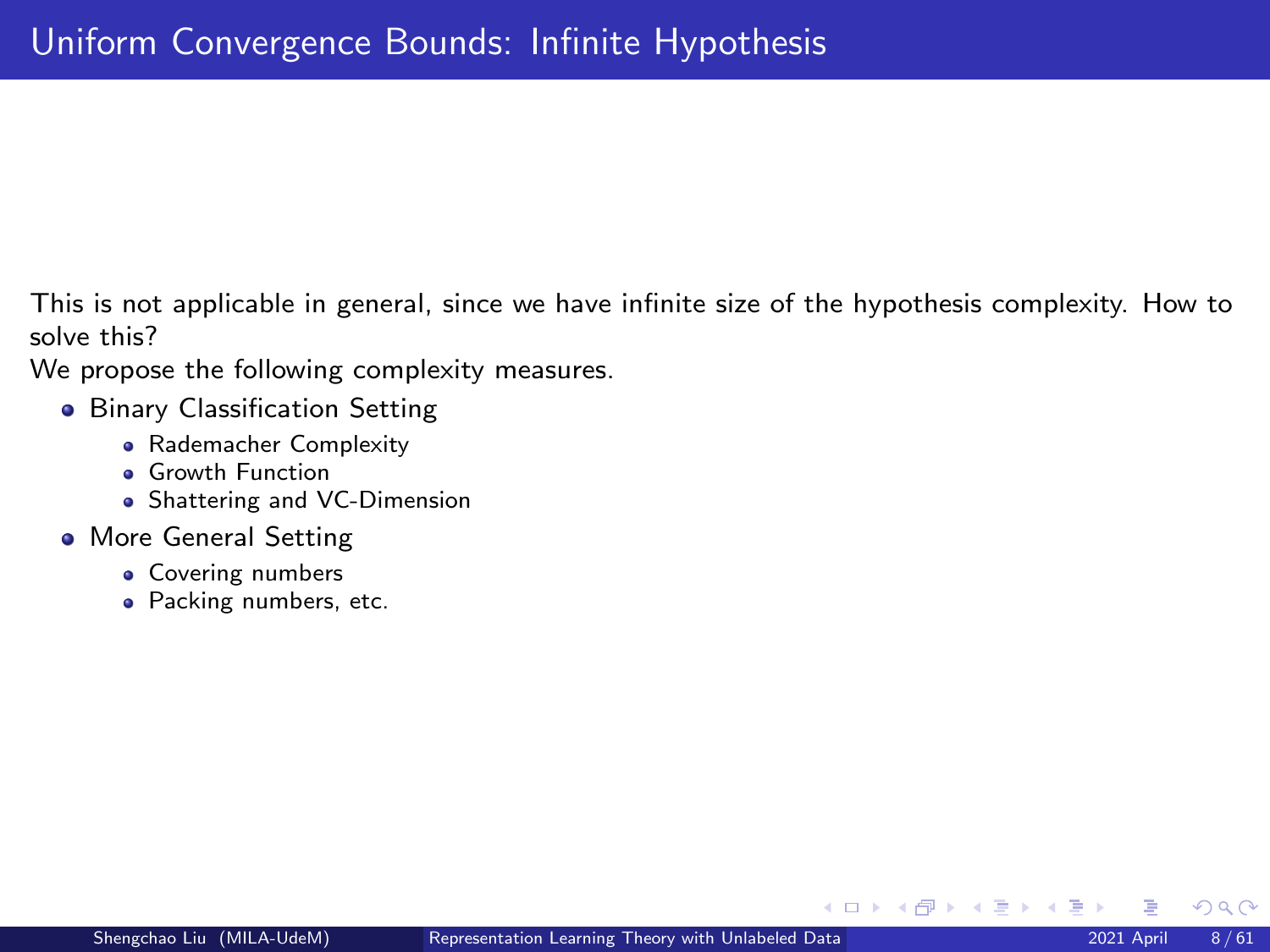# Definition 3 (Empirical Rademacher complexity)

Let G be a family of functions mapping from Z to [a, b] and  $S = (z_1, \ldots, z_m)$  a fixed sample of size m with elements in  $\mathcal Z$ . Then, the empirical Rademacher complexity of  $\mathcal G$  with respect to the sample  $S$  is defined as:

$$
\widehat{\mathfrak{R}}_{\mathcal{S}}(\mathcal{G}) = \mathbb{E}_{\sigma} \Big[ \sup_{g \in \mathcal{G}} \frac{1}{m} \sum_{i=1}^{m} \sigma_{i} g(z_{i}) \Big], \tag{3}
$$

where  $\sigma=(\sigma_1,\ldots,\sigma_m)^{\mathcal{T}}$ , with  $\sigma_i$  independent uniform random variable taking values in  $\{\pm 1\}.$ The random variables  $\sigma_i$  are called Rademacher variables.

If we write  $g_s$  as  $g_S = (g(z_1), \ldots, g(z_m))^T$ . Then the empirical Rademacher complexity can be rewritten as

$$
\widehat{\mathfrak{R}}_{\mathcal{S}}(\mathcal{G}) = \mathbb{E}_{\sigma} \Big[ \sup_{g \in \mathcal{G}} \frac{\sigma \cdot g_{s}}{m} \Big]. \tag{4}
$$

### Definition 4 (Rademacher complexity)

Let D be the data distribution. For any integer  $m > 1$ , the Rademacher complexity of G is the expectation of the empirical Rademacher complexity over all samples of size  $m$  drawn from  $D$ :

$$
\mathfrak{R}_m(\mathcal{G}) = \mathbb{E}_{S \sim D^m}[\widehat{\mathfrak{R}}_S(\mathcal{G})] = \mathbb{E}_{S \sim D^m, \sigma}[\sup_{g \in \mathcal{G}} \frac{1}{m} \sum_{i=1}^m \sigma_i g(z_i)] \tag{5}
$$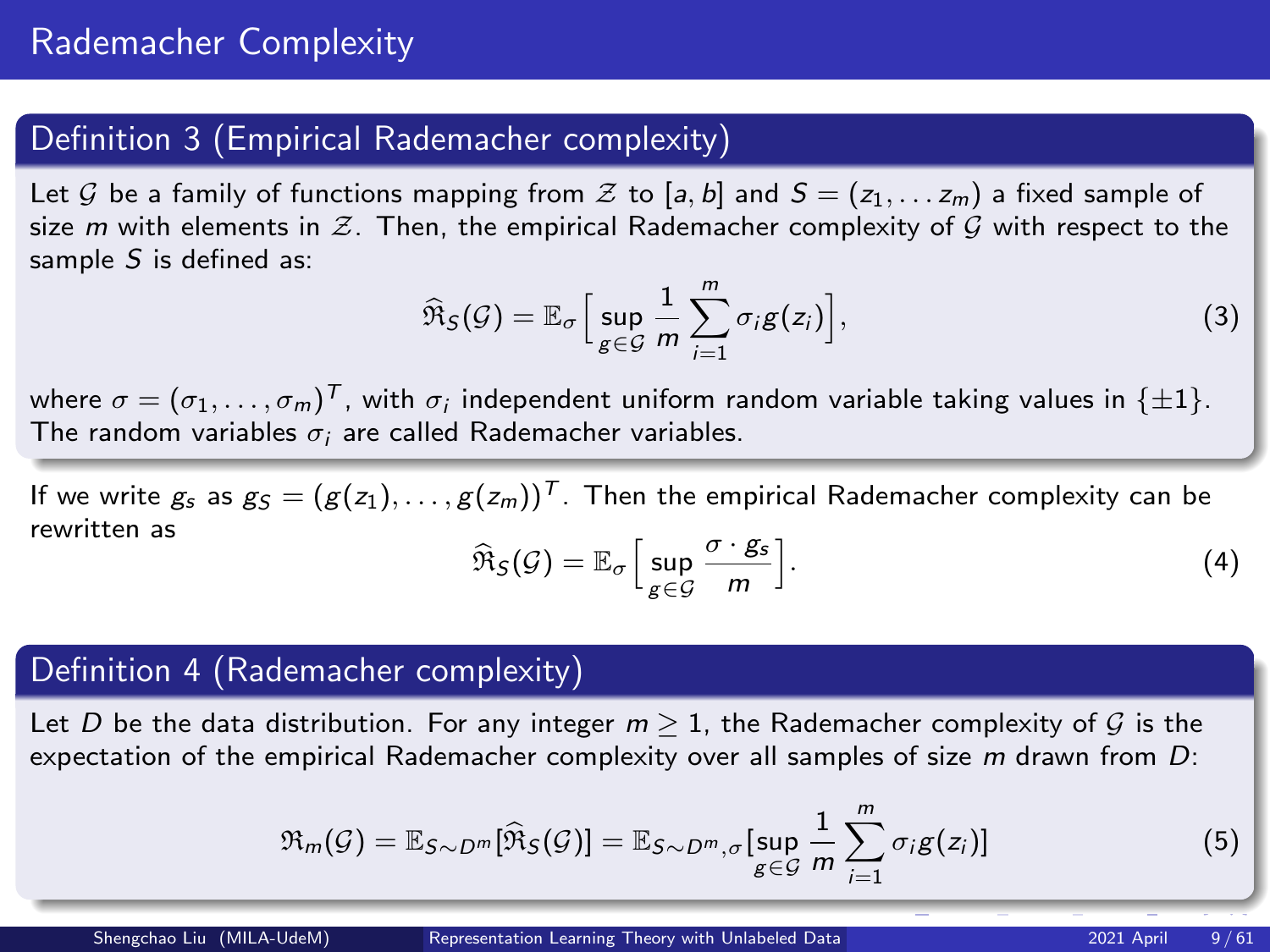# Theorem 5 (Uniform convergence bounds with Rademacher complexity)

<span id="page-9-0"></span>Let G be a family of functions mapping from Z to [0,1]. Then, for any  $\delta > 0$ , with probability at least  $1 - \delta$  over an i.i.d. sample S of size m, each of the following holds for all  $g \in \mathcal{G}$ :

$$
\mathbb{E}[g(z)] \leq \underbrace{\frac{1}{m} \sum_{i=1}^{m} g(z_i)}_{\widehat{\mathbb{E}}_S[g(z)]} + 2\Re_m(\mathcal{G}) + \sqrt{\frac{\log 1/\delta}{2m}} \tag{6}
$$

and

$$
\mathbb{E}[g(z)] \leq \frac{1}{m} \sum_{i=1}^{m} g(z_i) + 2\widehat{\Re}_S(\mathcal{G}) + 3\sqrt{\frac{\log 1/\delta}{2m}}.
$$
 (7)

イロメ イ御 メイヨメ イヨ

 $\Omega$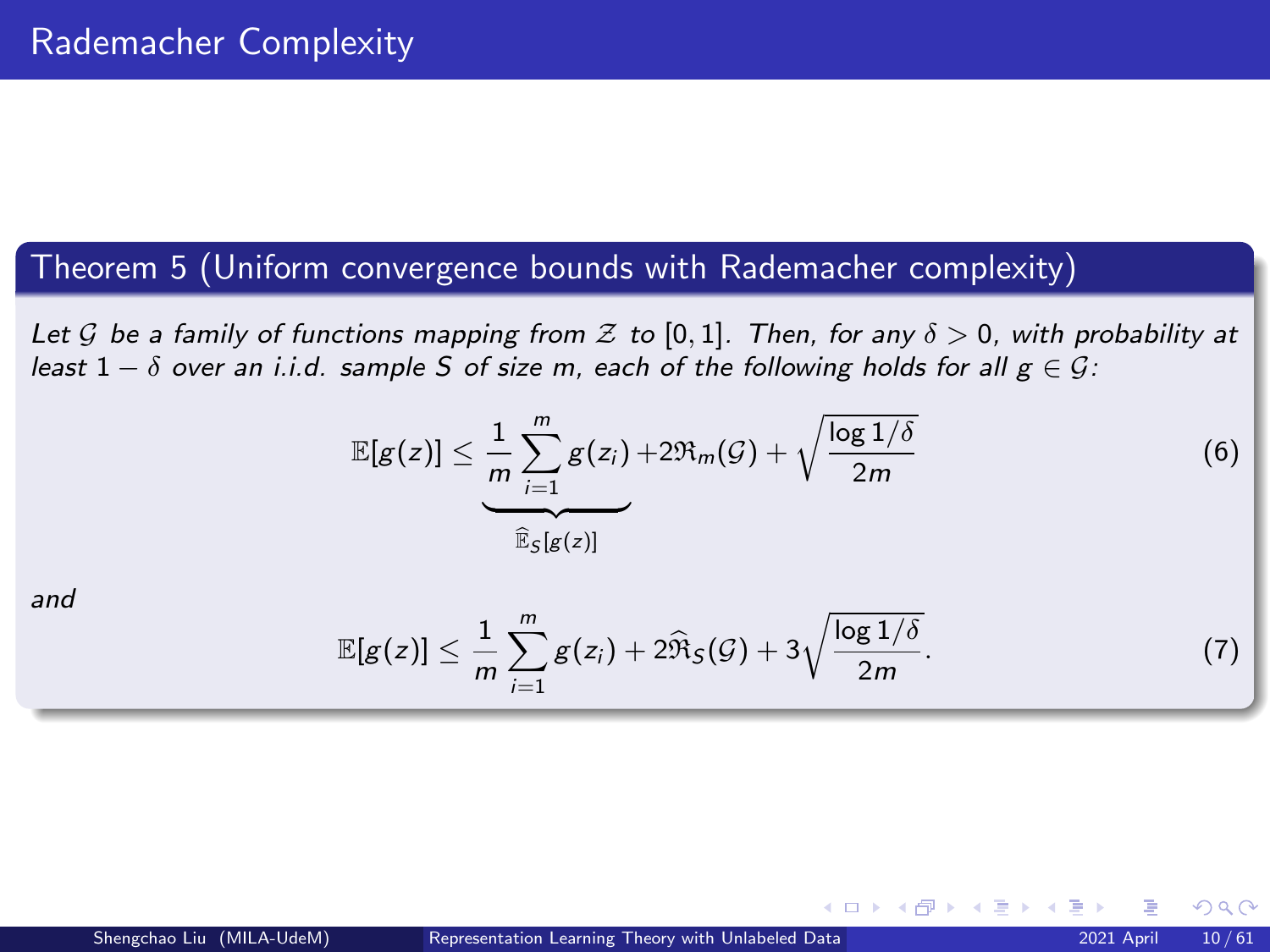#### Proof sketch:

- Define  $\Phi(S) = \sum_{g \in \mathcal{G}} (\mathbb{E}[g] \widehat{\mathbb{E}}_S[g])$ .
- Use the McDiarmid's inequality to get  $\Phi(S) \leq \mathbb{E}_{S}[\Phi(S)] + \sqrt{\frac{\log 1/\delta}{2m}}.$
- By definitions and properties of Rademacher complexity, we can then have  $\Phi(\mathcal{S}) \leq 2 \mathfrak{R}_{m}(\mathcal{G}) + \sqrt{\frac{\log 1/\delta}{2m}}.$
- Use McDiarmid's Inequality to have  $\Re_m(\mathcal{G}) \leq \widehat{\Re}_{\mathcal{S}}(\mathcal{G}) + \sqrt{\frac{\log 1/\delta}{2m}}$ .

 $\Omega$ 

K ロ ⊁ K 個 ≯ K 差 ⊁ K 差 ⊁.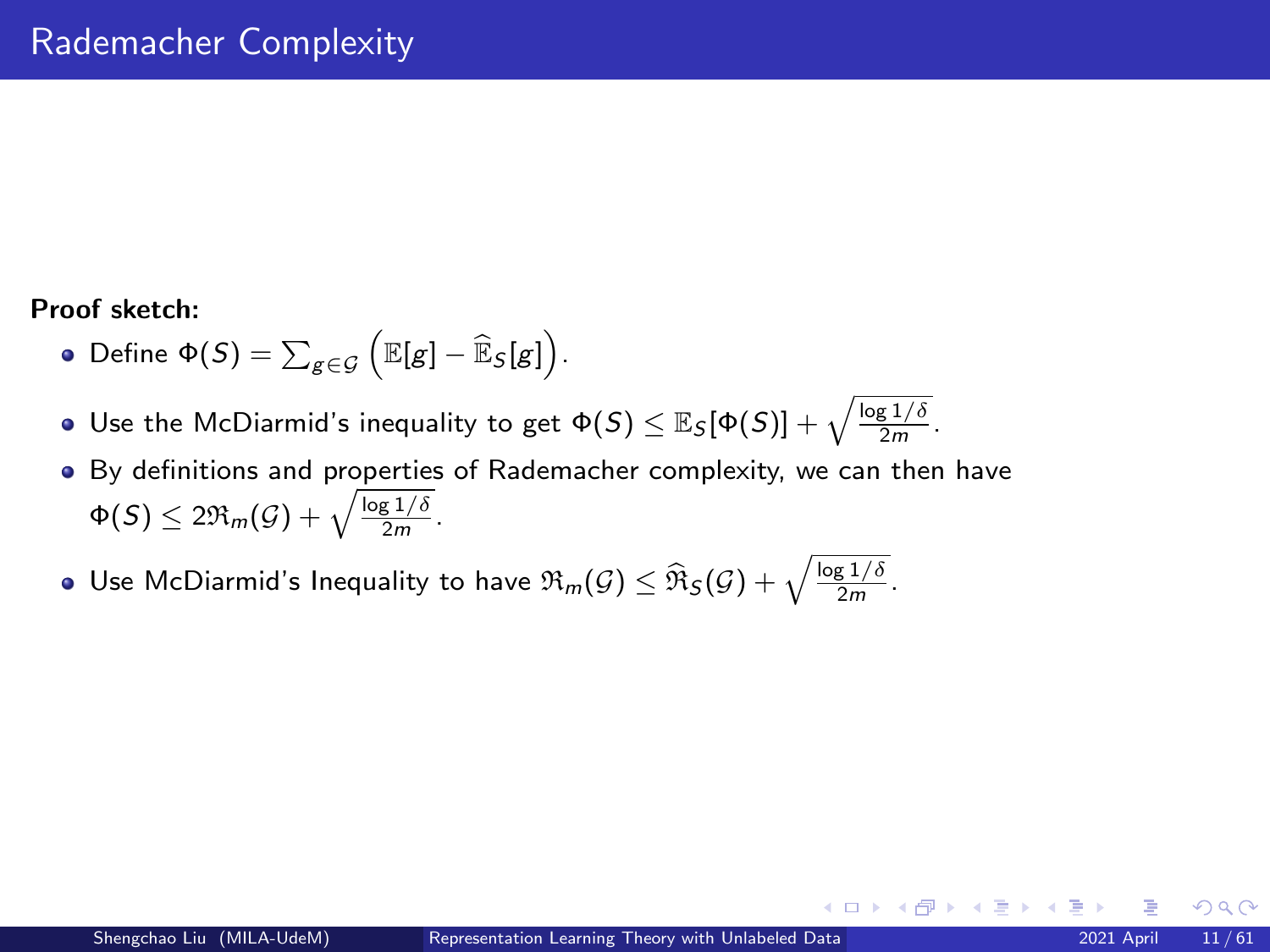#### <span id="page-11-0"></span>Lemma 6

<span id="page-11-1"></span>Let H be a family of functions taking values in  $\{\pm 1\}$  and let G be a family of loss functions associated to  ${\mathcal H}$  for the zero-one loss:  ${\mathcal G} = \{ (x,y) \to 1_{h(x) \neq y} : h \in {\mathcal H} \}$  . For any sample  $S = ((x_1, y_1), \ldots, (x_m, y_m))$  of elements in  $\mathcal{X} \times \{\pm 1\}$ , let  $S_{\mathcal{X}}$  denote its projection over  $X : S_X = (x_1, \ldots, x_m)$ . Then, the following relation holds between the empirical Rademacher complexities of G and H:

$$
\widehat{\mathfrak{R}}_{\mathcal{S}}(\mathcal{G}) = \frac{1}{2} \widehat{\mathfrak{R}}_{\mathcal{S}_{\mathcal{X}}}(\mathcal{H})
$$

#### Proof sketch:

If in the binary setting, the loss is  $L(h(x), y) = 1_{h(x)\neq y}$  we have:

$$
\widehat{\mathfrak{R}}_{\mathcal{S}}(\mathcal{G}) = \mathbb{E}_{\sigma} \Big[ \sup_{g \in \mathcal{G}} \frac{1}{m} \sum_{i=1}^{m} \sigma_{i} 1_{h(x) \neq y} \Big] = \frac{1}{2} \mathbb{E}_{\sigma} \Big[ \sup_{g \in \mathcal{G}} \frac{1}{m} \sum_{i=1}^{m} -\sigma_{i} h(x_{i}) \Big] = \frac{1}{2} \widehat{\mathfrak{R}}_{\mathcal{S}_{\mathcal{X}}}(\mathcal{H}).
$$

**Note 1:** Notice that the lemma implies, by taking the expectation, we have  $\Re_S(\mathcal{G}) = \frac{1}{2} \Re_{S_{\mathcal{X}}}(\mathcal{H})$ . Note 2:  $\mathfrak{R}_{\mathcal{S}}(\mathcal{G})$  measures how the loss correlates with random noise, and  $\mathfrak{R}_{\mathcal{S}_{\mathcal{X}}}(\mathcal{H})$  measures how the prediction correlates with random noise (no label here).

 $\Omega$ 

イロメ イ部メ イヨメ イヨメ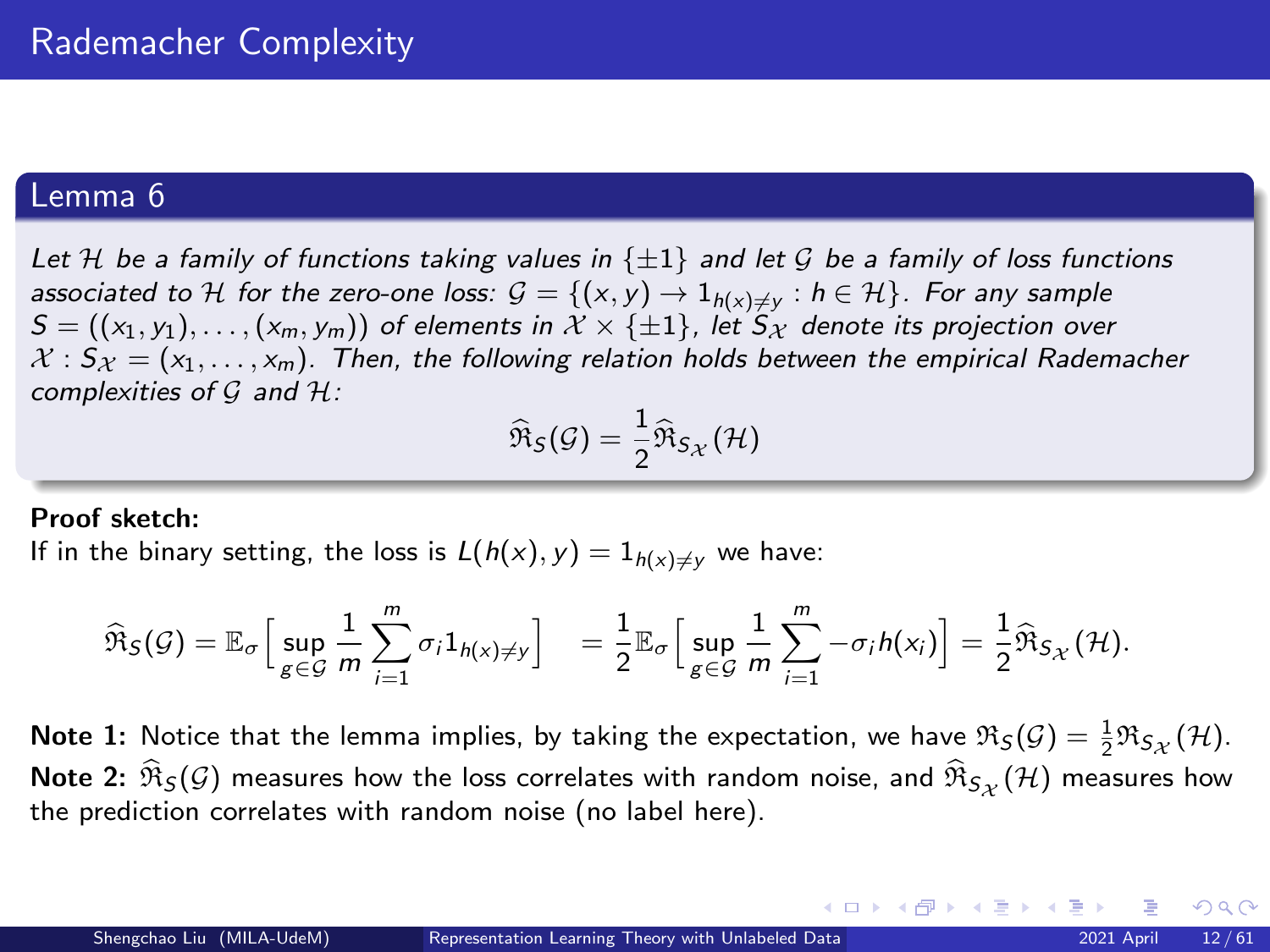# Rademacher Complexity

With Theorem [5](#page-9-0) and Lemma [6,](#page-11-1) we can easily get the following theorem:

Theorem 7 (Uniform convergence bounds with Rademacher complexity - Binary Classification)

<span id="page-12-0"></span>Let H be a family of functions mapping from X to  $\{\pm 1\}$ . Then, for any  $\delta > 0$ , with probability at least  $1 - \delta$  over an i.i.d. sample S of size m, each of the following holds for all  $f \in \mathcal{H}$ :

$$
R(h) \leq \widehat{R}_{S}(h) + \mathfrak{R}_{m}(\mathcal{H}) + \sqrt{\frac{\log 1/\delta}{2m}} \tag{8}
$$

and

$$
R(h) \leq \widehat{R}_{\mathcal{S}}(h) + \widehat{\mathfrak{R}}_{\mathcal{S}}(\mathcal{H}) + 3\sqrt{\frac{\log 1/\delta}{2m}}.\tag{9}
$$

Note: Notice that this bound can be interpreted as



**Comments:** The computation of  $\Re_m(\mathcal{H})$  is equivalent to an *empirical risk minimization* problem, which is computationally expensive. In the next sections, we will relate the Rademacher complexity to combinatorial measures that are easier to compu[te.](#page-11-0)  $QQ$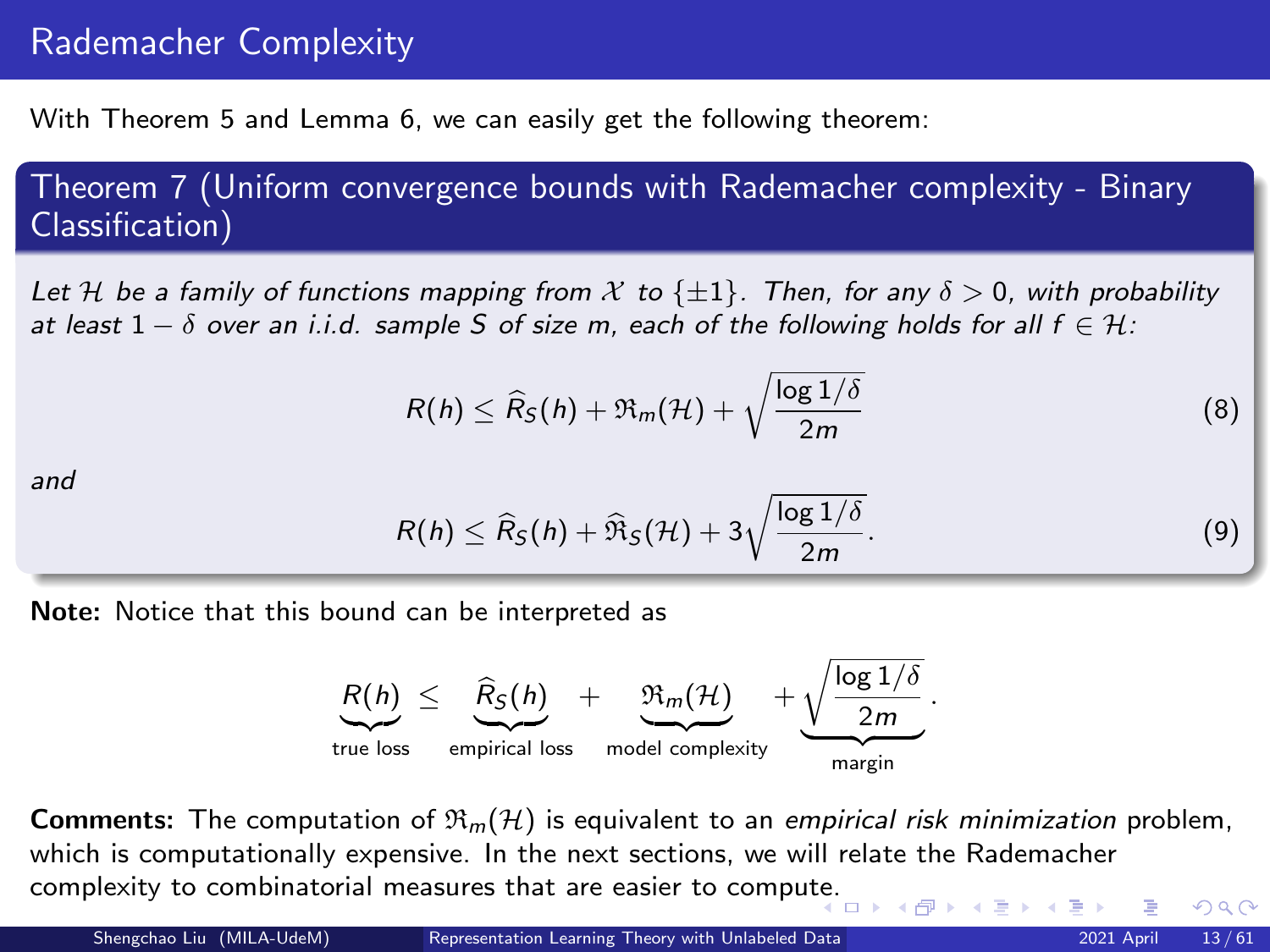# Definition 8 (Growth function)

The growth function  $\prod_{\mathcal{H}}:\mathbb{N}\to\mathbb{N}$  for a hypothesis set  $\mathcal H$  is defined by:

$$
\forall m \in \mathbb{N}, \prod_{\mathcal{H}}(m) = \max_{\{x_1, \ldots, x_m\} \subseteq X} \left| \left\{ \left( h(x_1), \ldots, h(x_m) \right) : h \in \mathcal{H} \right\} \right|.
$$
 (10)

**Notice 1:**  $\prod_{\mathcal{H}}$  is the maximum number of distinct ways in which  $m$  points can be classified using hypothesis in  $\mathcal{H}$ . Thus, the growth function (shattering number) provides another way to measure the richness of a hypothesis set  $H$ .

Notice 2: Unlike Rademacher complexity, this measure does not depend on the distribution, it is purely combinatorial.

 $\Omega$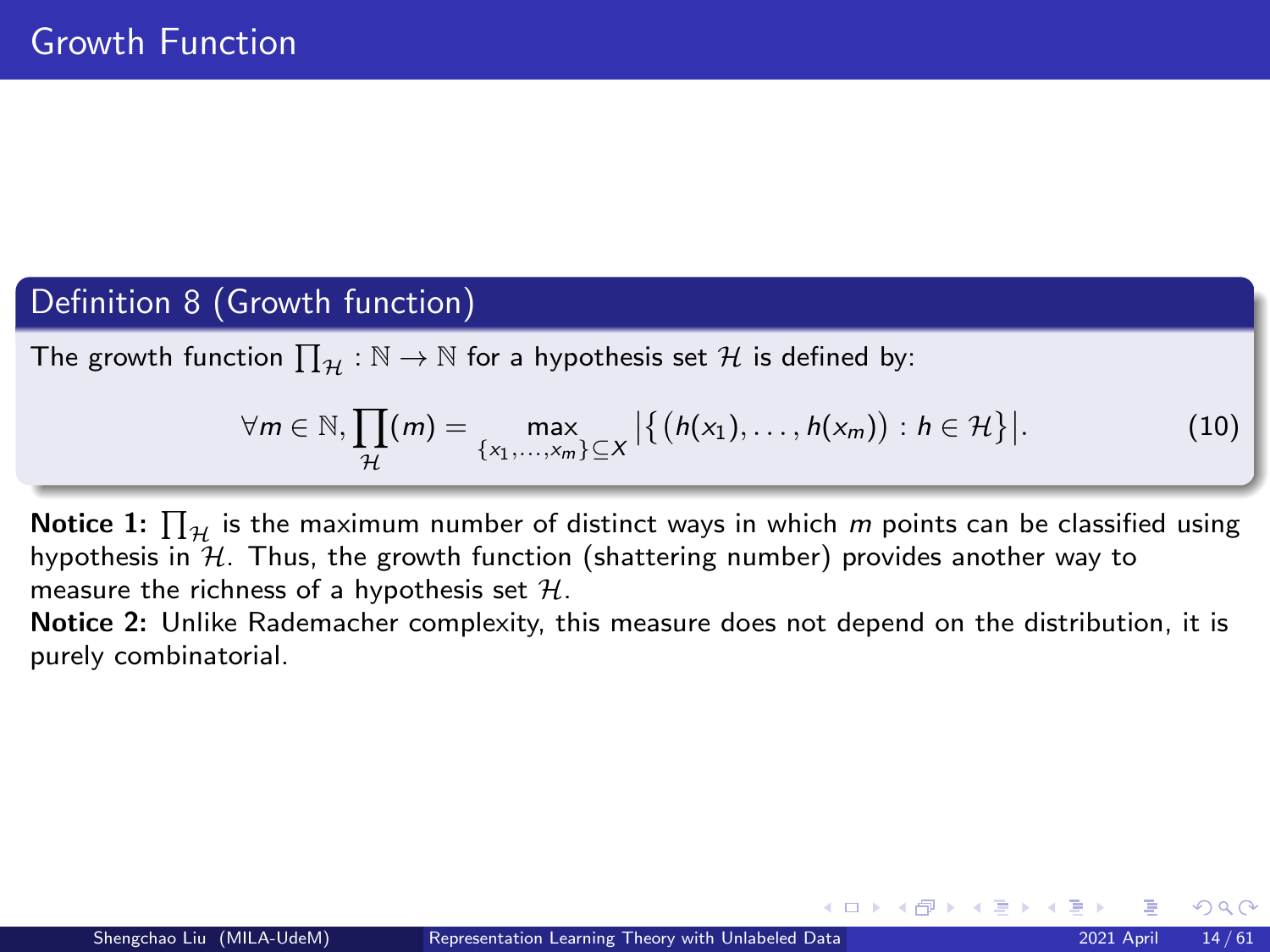# Lemma 9 (Massart's lemma)

Let  $A \subseteq \mathbb{R}^m$  be a finite set, with  $r = \max_{x \in A} ||x||_2$ , then the following holds:

$$
\mathbb{E}_{\sigma}\left[\frac{1}{m}\sup_{x\in\mathcal{A}}\sum_{i=1}^{m}\sigma_{i}x_{i}\right]\leq\frac{r\sqrt{2\log|\mathcal{A}|}}{m},\tag{11}
$$

where  $\sigma_i$  are independent uniform random variables taking values in  $\{\pm 1\}$  and  $x_1, \ldots, x_m$  are the components of vector x.

Massart's lemma relates the Rademacher complexity and growth function.

### Corollary 10

<span id="page-14-0"></span>Let G be a family of functions taking values in  $\{\pm 1\}$ . Then the following holds:

$$
\mathfrak{R}_m(\mathcal{G}) \le \sqrt{\frac{2\log\prod_{\mathcal{G}}(m)}{m}}.\tag{12}
$$

K ロト K 御 ト K 君 ト K 君 K

 $QQ$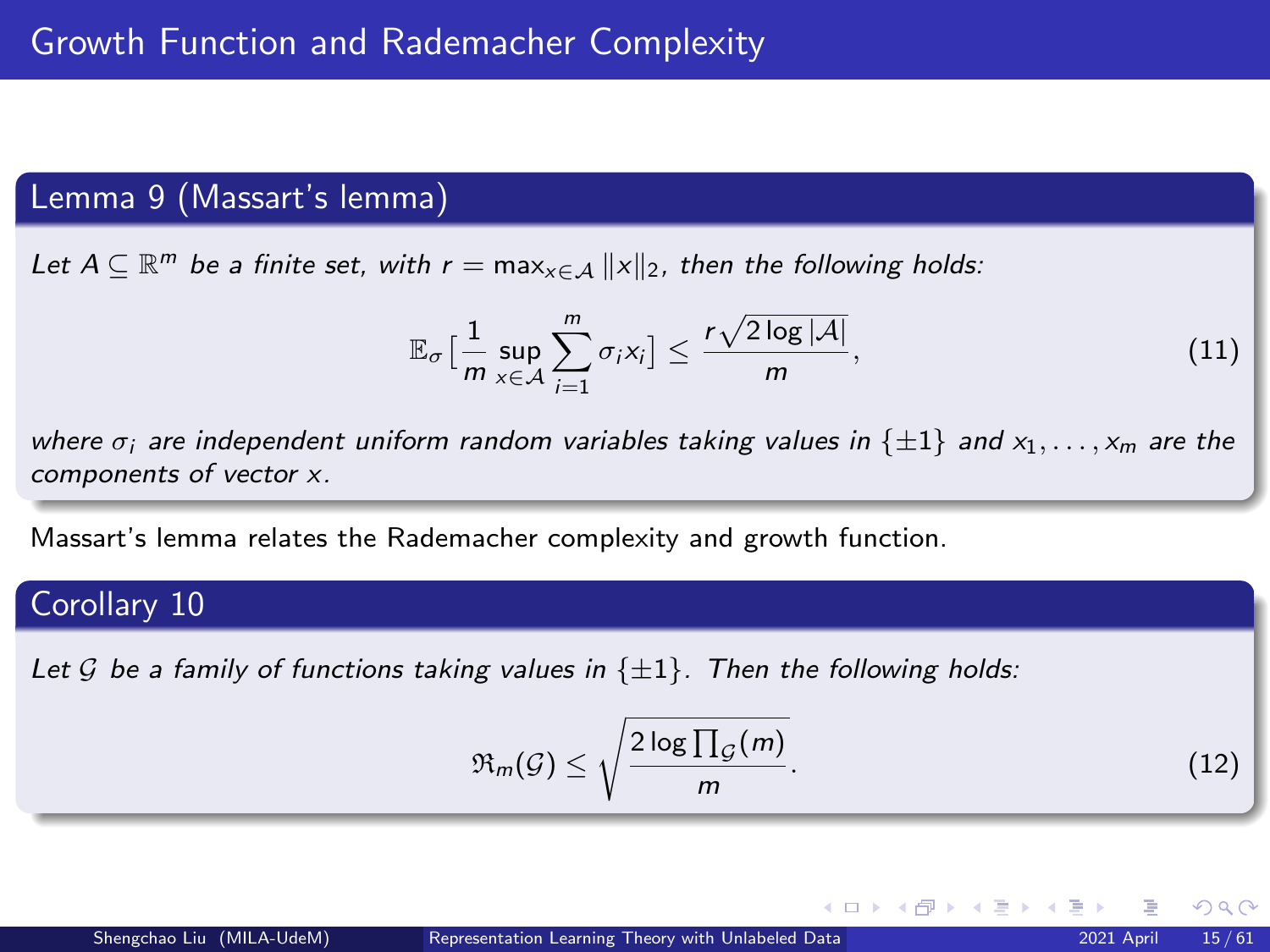# <span id="page-15-0"></span>Corollary 11 (Growth function generalization bound)

$$
R(h) \leq \widehat{R}_S(h) + \sqrt{\frac{2\log\prod_{\mathcal{H}}(m)}{m}} + \sqrt{\frac{\log 1/\delta}{2m}} \tag{13}
$$

Proof sketch: Can be directly obtained from Theorem [7](#page-12-0) and Corollary [10.](#page-14-0) Notice 1: The

computation of growth function may not be always convenient since it requires  $\prod_{\mathcal{H}}(m), \forall m\geq 1.$ The next section introduces an alternative measure of the complexity of  $H$  that is based on a single scalar instead.

 $\Omega$ 

イロメ イ御 メイヨメ イヨ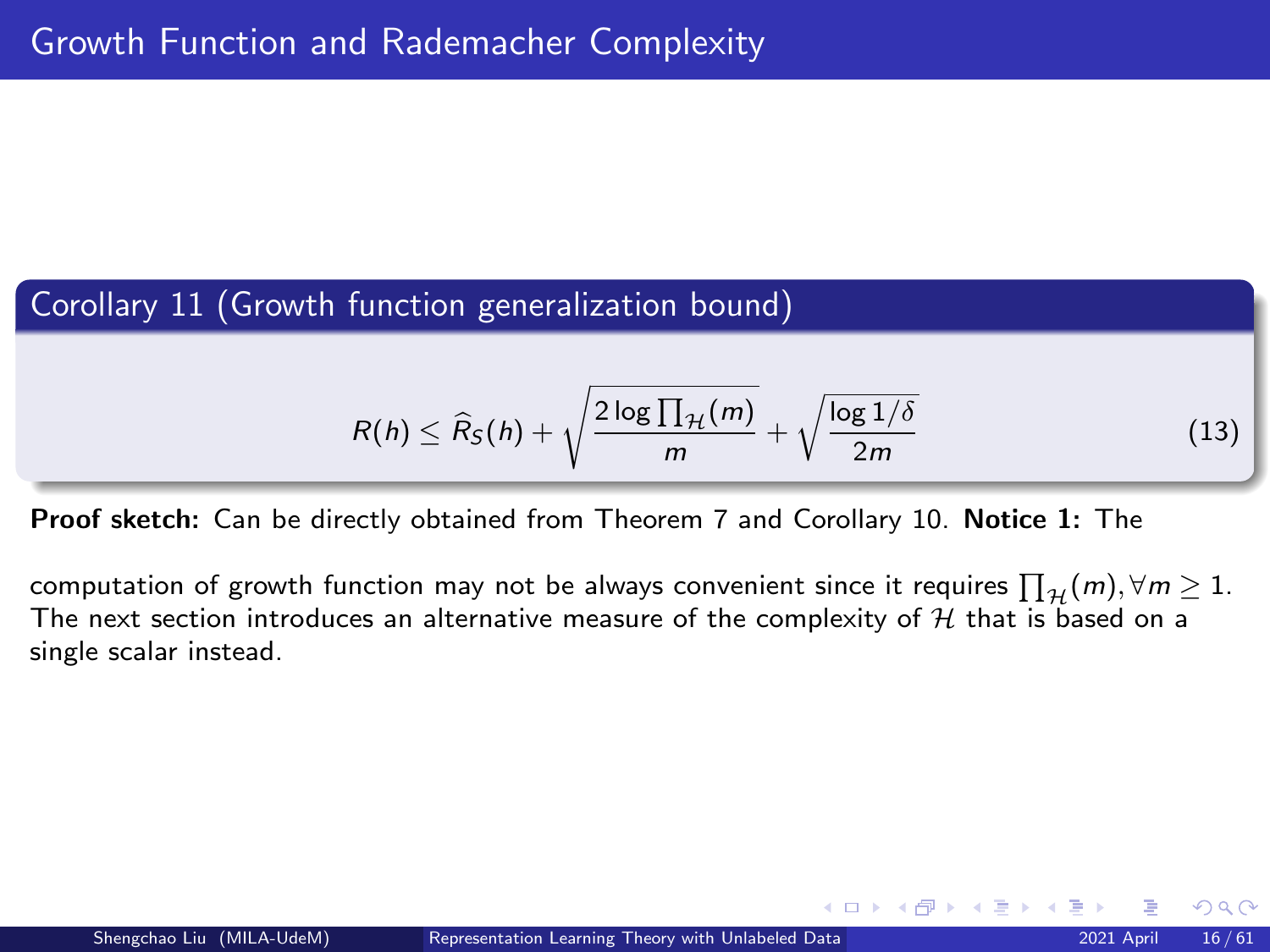### Lemma 12 (Sauer's lemma)

<span id="page-16-0"></span>Let H be a hypothesis with  $VCdim(\mathcal{H}) = d$ . Then for all  $m \in \mathbb{N}$ , the following inequality holds:

$$
\prod_{\mathcal{H}}(m) \leq \sum_{i=0}^d {m \choose i}.
$$

Proof sketch: By induction.

# Corollary 13

<span id="page-16-1"></span>Let H be a hypothesis set with  $VCdim(\mathcal{H}) = d$ . Then for all  $m > d$ .

$$
\prod_{\mathcal{H}}(m) \leq \left(\frac{em}{d}\right)^d = \mathcal{O}(m^d).
$$

Proof sketch: Use Lemma [12.](#page-16-0)

This is good because the sum when multiplied out becomes  $\sum_{i=0}^d\binom{m}{i}=\sum_{i=0}^d\frac{m\cdot(m-1)\dots}{i!}=\mathcal{O}(m^d).$  When we plug this into the learning error limits, we have  $\log(\prod_{\mathcal{H}}(2m)) = \log(\mathcal{O}(m^d)) = \mathcal{O}(d \log m)$ . And this leads to the following bound with VC-Dimension.

つへへ

イロト イ部 トイモト イモト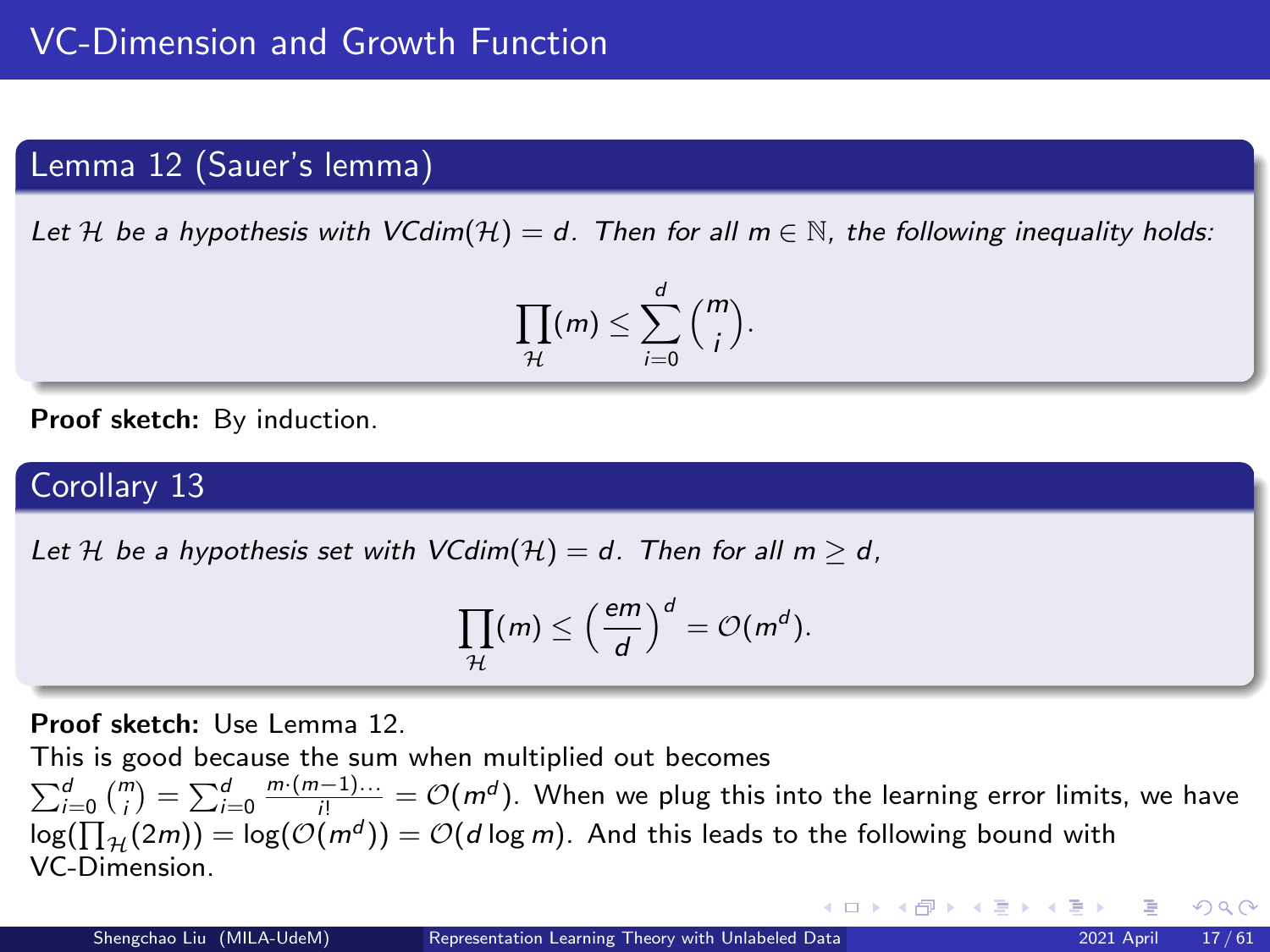# Corollary 14 (VC-dimension generalization bounds)

Let H be a family of functions taking values in  $\{\pm 1\}$  with VC-dimension d. Then, for any  $\delta > 0$ , with probability at least  $1 - \delta$ , the following holds for all  $h \in \mathcal{H}$ :

$$
R(h) \leq \widehat{R}_{\mathcal{S}}(h) + \sqrt{\frac{2d \log \frac{em}{d}}{m}} + \sqrt{\frac{\log 1/\delta}{2m}}.
$$
 (14)

Proof sketch: This can be directly obtained by combining Corollary [11](#page-15-0) and Corollary [13.](#page-16-1)

 $\Omega$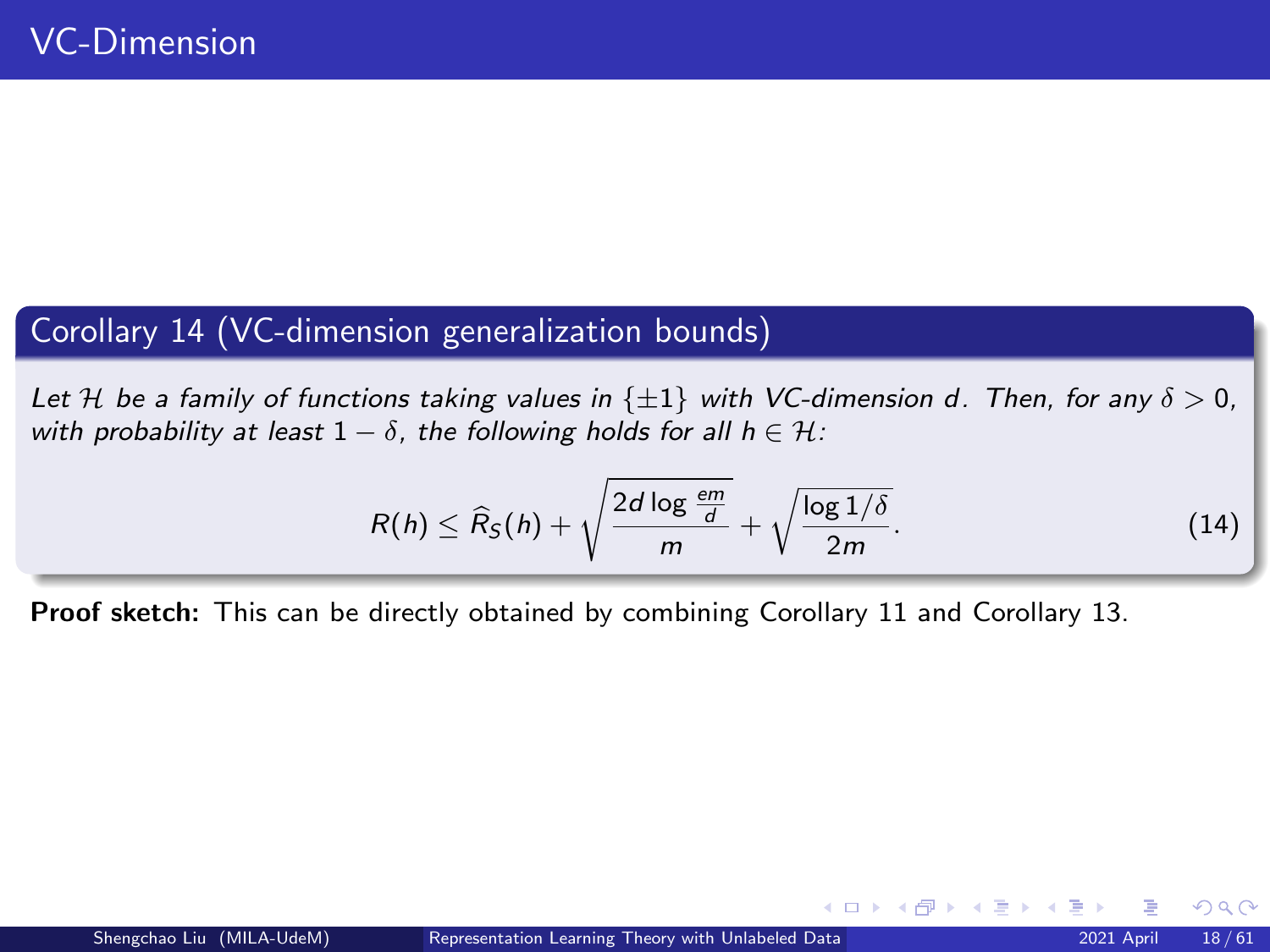#### <span id="page-18-0"></span>**[Motivation](#page-2-0)**

#### <sup>3</sup> [Paper: A Discriminative Model for Semi-Supervised Learning, JACM'10](#page-18-0)

<sup>4</sup> [Paper: Functional Regularization for Representation Learning: A Unified Theoretical](#page-25-0) [Perspective, NeurIPS'20](#page-25-0)

<sup>5</sup> [Paper: A Theoretical Analysis of Contrastive Unsupervised Representation Learning, ICML'19](#page-35-0)

<sup>6</sup> [Paper: Understanding Negative Samples in Instance Discriminative Self-supervised](#page-52-0) [Representation Learning, ArXiv'21](#page-52-0)

<sup>7</sup> [Conclusions and Future Directions](#page-59-0)

 $\Omega$ 

K ロ > K @ > K ミ > K ミ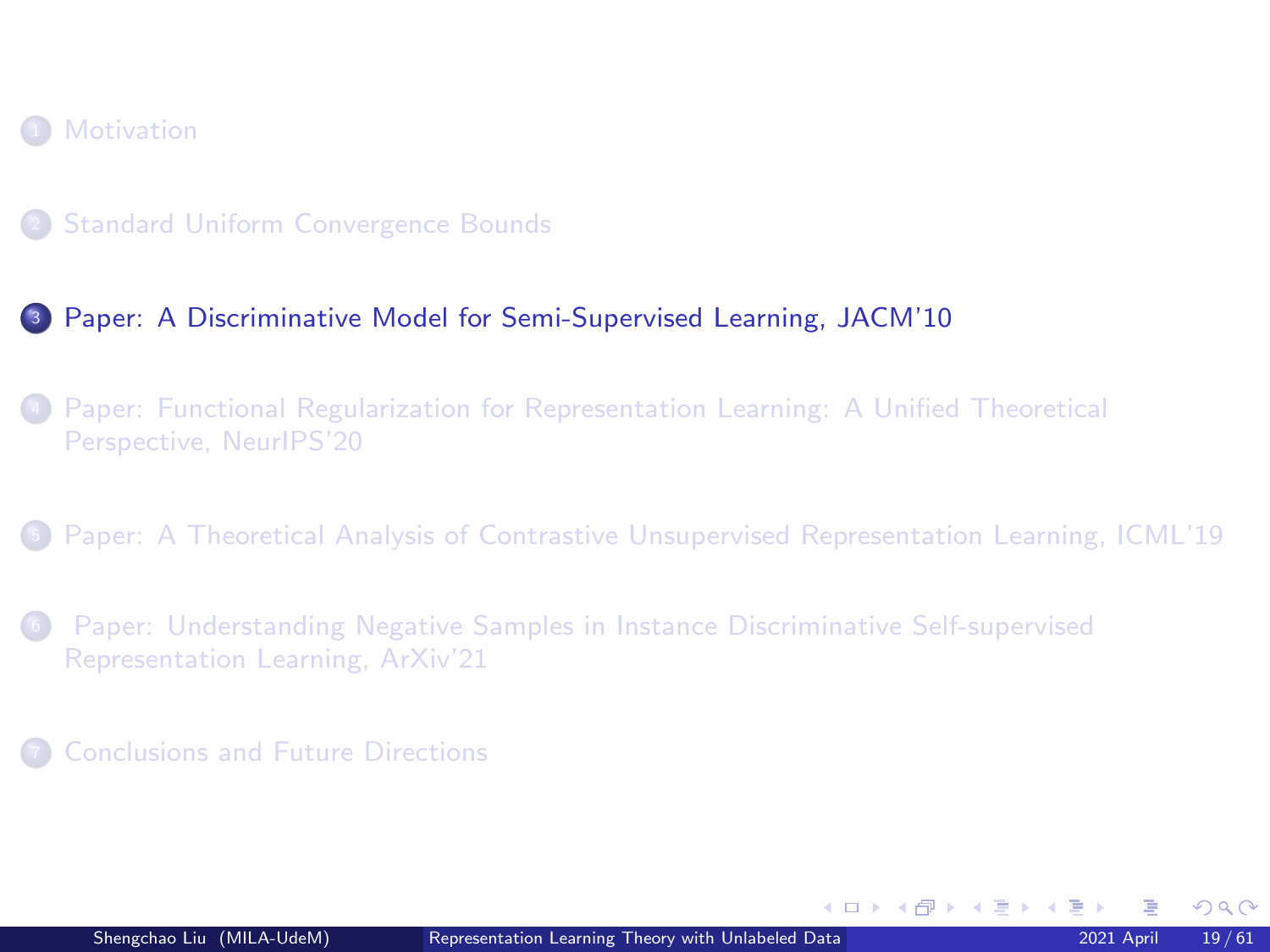#### Definition 1:

A legal notion of compatibility is a function  $\chi : C \times \mathcal{X} \to [0,1]$  where we (overloading notation) define  $\chi(f, D) = \mathbb{E}_{x \sim D}[\chi(f, x)]$ . Given a sample S, we define  $\chi(f, S)$  to be the empirical average of  $\chi$  over the sample, *i.e.*,  $\chi(f,S)=\frac{1}{|S|}\sum_{i=1}^{|S|}\chi(f,x_i).$  Here  $\chi$  is the measure/function for

compatibility.

#### Definition 2:

Given compatibility notion  $\chi$ , the incompatibility of f with D is  $1 - \chi(f, D)$ . We will also call this its unlabeled error rate,  $err_{unl}(f) \triangleq 1 - \chi(f, D)$  when  $\chi$  and D are clear from context. For a given sample S, we use  $\widehat{err}_{unl}(f) = 1 - \chi(f, S)$  to denote the empirical average over S.

#### Definition 3:

Given value  $\tau$ , we define  $C_{D,\gamma}(\tau) = \{f \in C : err_{u}nI(f) \leq \tau\}$ . So, *i.e.*,  $C_{D,\gamma}(1) = C$ . Similarly, for a sample S, we define  $C_{S, \chi}(\tau) = \{f \in C : \widehat{err}_{unl}(f) \leq \tau\}.$ 

 $\Omega$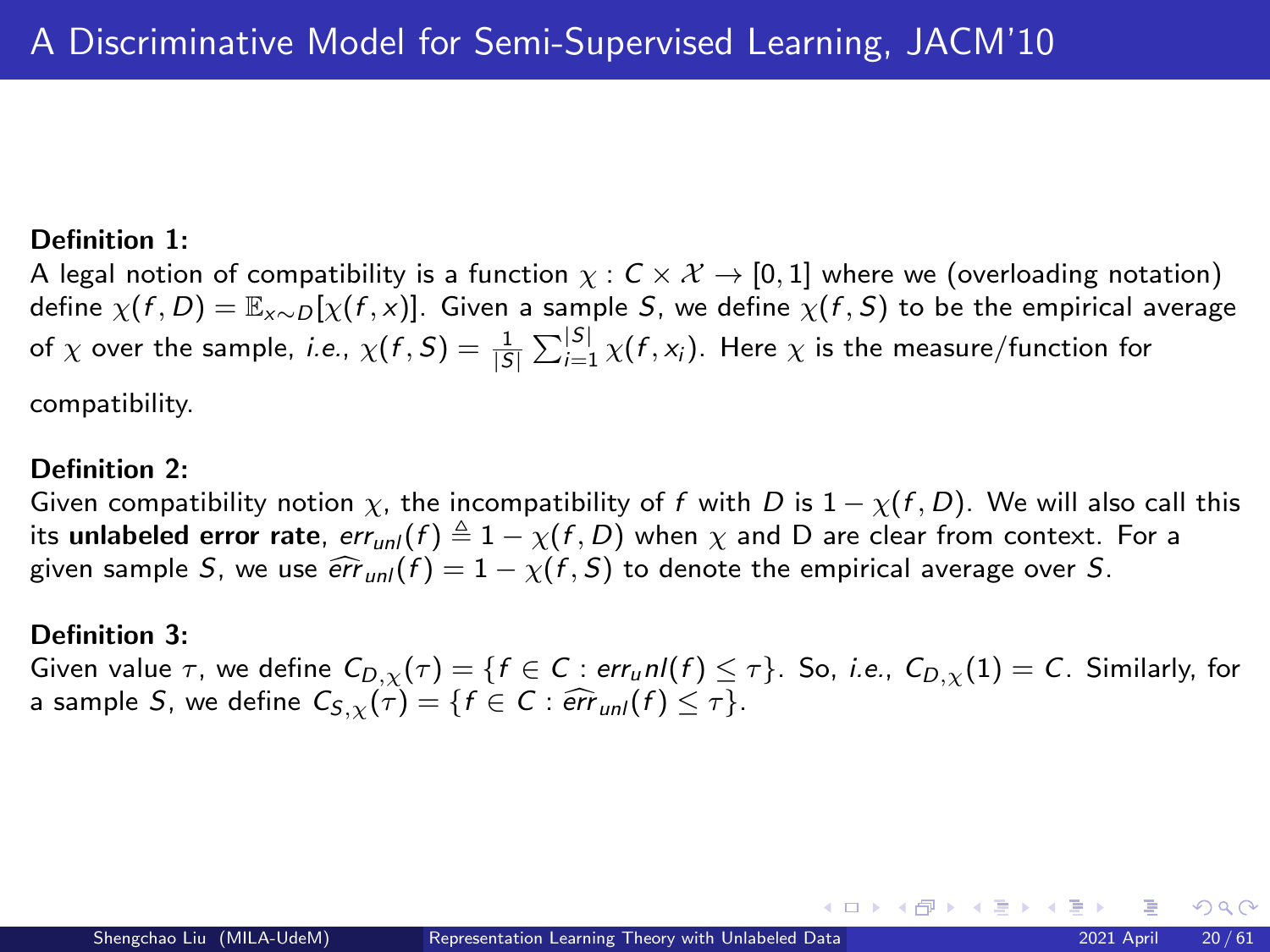$$
err(f) = err_D(f) = Pr_{x \sim D}[f(x) \neq c^*(x)]
$$
  
\n
$$
d(f_1, f_2) = d_D(f_1, d_2) = Pr_{x \sim D}[f_1(x) \neq f_2(x)]
$$
  
\n
$$
\widehat{err}(f) = err_S(f) = \frac{1}{|S|} \sum_{i=1}^{|S|} \delta[f(x_i) \neq c^*(x_i)]
$$
  
\n
$$
\widehat{d}(f, f_2) = d_S(f_1, d_2) = \frac{1}{|S|} \sum_{i=1}^{|S|} \delta[f_1(x_i) \neq f_2(x_i)].
$$

 $299$ 

 $(1 - 1)$   $(1 - 1)$   $(1 - 1)$   $(1 - 1)$   $(1 - 1)$   $(1 - 1)$   $(1 - 1)$   $(1 - 1)$   $(1 - 1)$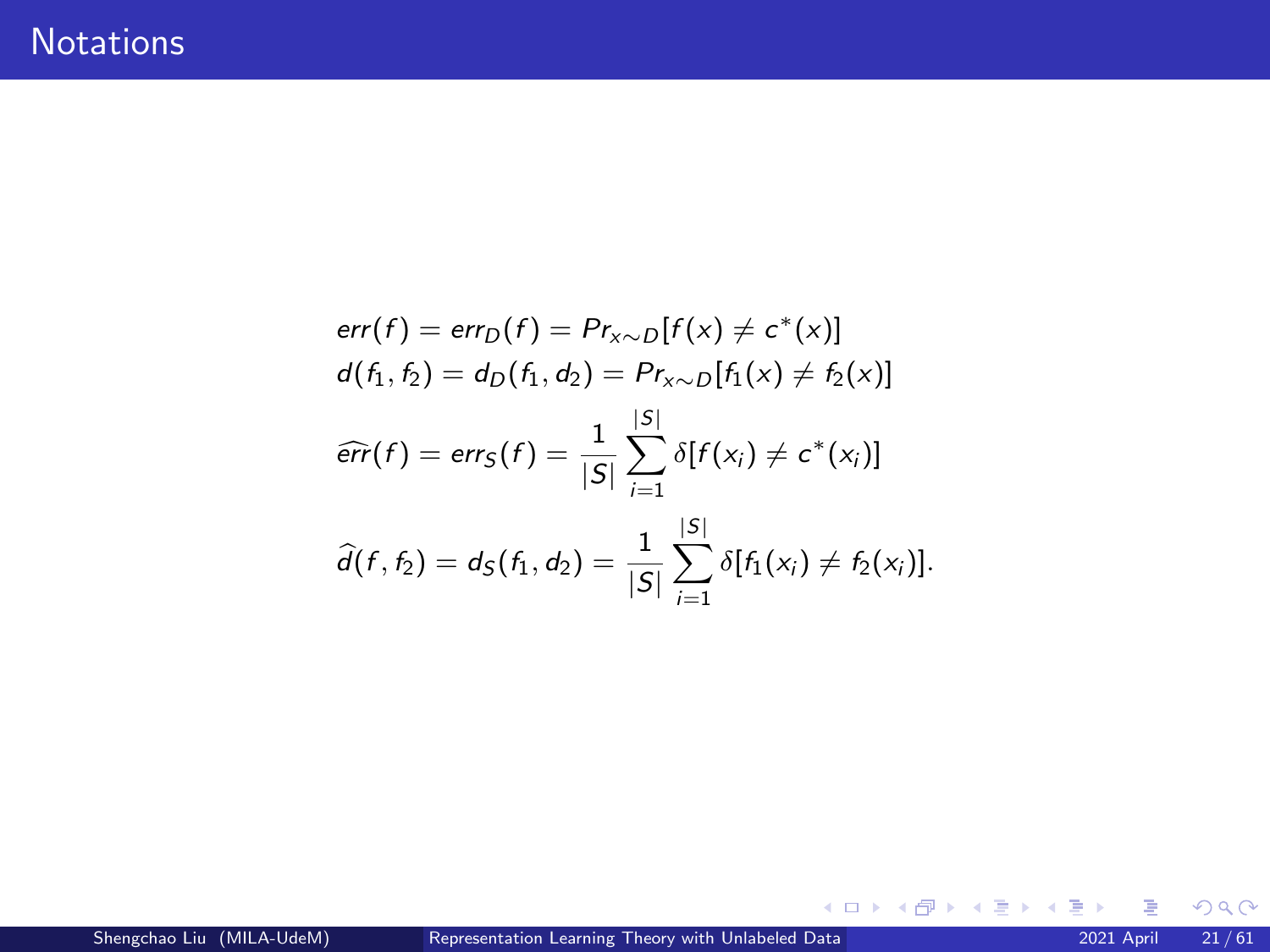# <span id="page-21-0"></span>Finite Hypothesis Space

Theorem 4. (Finite hypothesis space, realizable unsupervised learning, realizable supervised learning)

If  $c^* \in C$  and  $err_{unl}(c^*) = 0$ , then  $m_u$  unlabeled examples and  $m_l$  examples are sufficient to learn to error  $\epsilon$  with probability  $1 - \delta$ , where

$$
m_u = \frac{1}{\epsilon} (\log |\mathcal{H}| + \log \frac{2}{\delta}), \quad \text{and} \quad m_l = \frac{1}{\epsilon} (\log |C_{D,\chi}(\epsilon)| + \log \frac{2}{\delta}).
$$

In particular, with probability at least  $1 - \delta$ , all  $f \in C$  with  $\widehat{err}(f) = 0$  and  $\widehat{err}_{unl}(f) = 0$  have err(f)  $\leq \epsilon$ .

Theorem 5. (Finite hypothesis space, agnostic unsupervised learning, realizable supervised learning)

If  $c^* \in C$  and err<sub>unl</sub> $(c^*) = t$ , then  $m_u$  unlabeled examples and  $m_l$  labeled examples are sufficient to learn to error  $\epsilon$  with probability  $1 - \delta$ , for

$$
m_u = \frac{1}{2\varepsilon^2} (\log(|\mathcal{H}|) + \log \frac{4}{\delta}), \quad \text{and} \quad m_l = \frac{1}{\varepsilon} (\log |C_{D,\chi}(\varepsilon)| + \log \frac{2}{\delta}).
$$

(Typo in the paper.) In particular, with probability at least  $1 - \delta$ , the  $f \in \mathcal{C}$  that optimizes  $\widehat{err}_{unl}(f)$  subject to  $\widehat{err}(f) = 0$  has  $err(f) \leq \epsilon$ .

Proof sketch: Both are using standard uniform convergence bounds and the union bound between supervised and unsupervised part.

 $299$ 

メロトメ 御 トメ 君 トメ 君 トー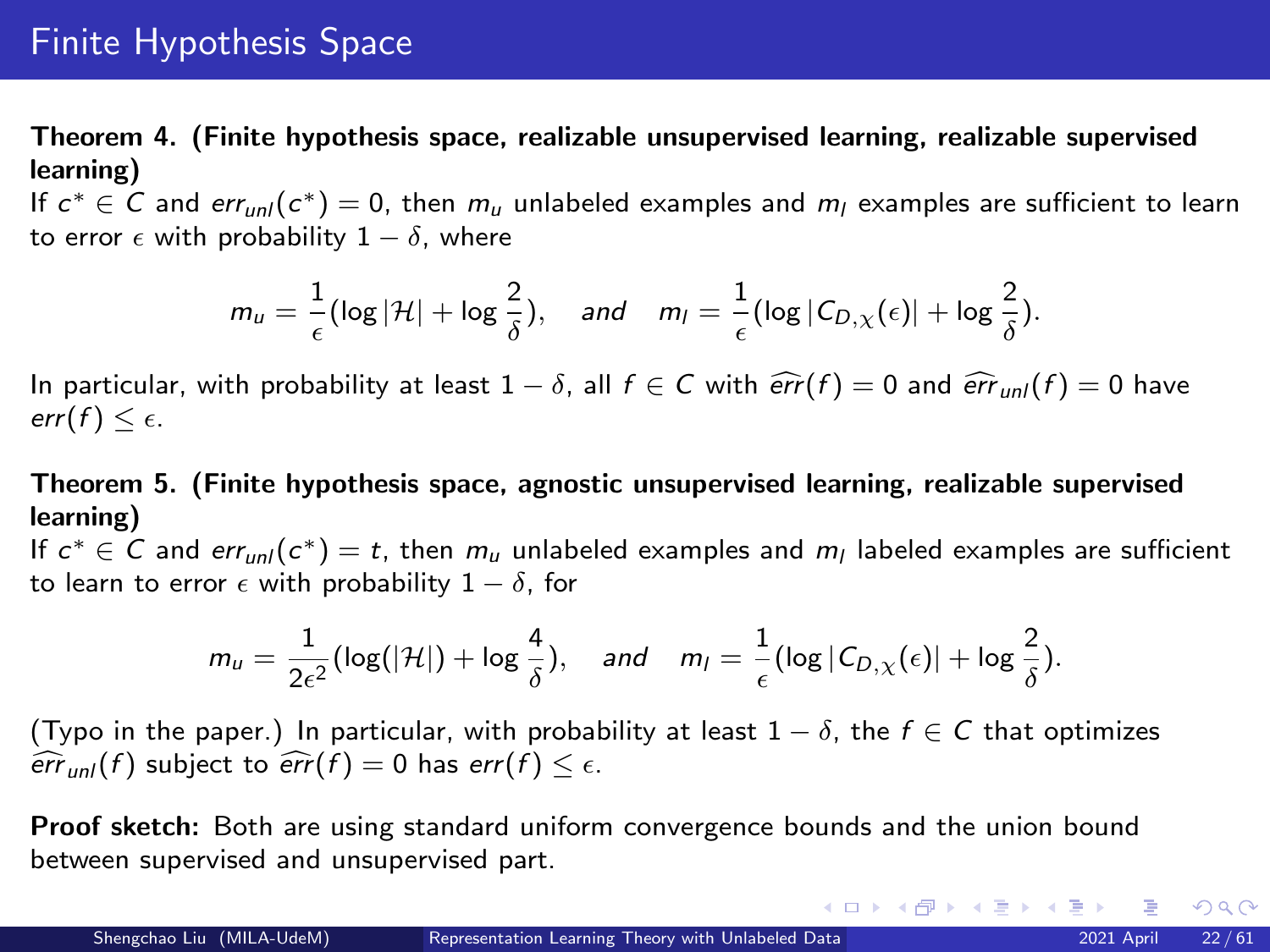# Infinite Hypothesis Space

The main logic is we bound the sample complexity for the unlabeled part using VC-dim, and the reduced hypothesis space is bounded by the number of splits/partitions, i.e.,  $C[m, D]$  or  $C[m, S]$ .

### Theorem 7. (Infinite hypothesis space, PAC learnable  $H$  for unsupervised learning, realizable supervised learning)

If  $c^* \in C$  and err<sub>unl</sub> $(c^*) = t$ , then  $m_u$  unlabeled examples and  $m_l$  labeled examples are sufficient to learn to error  $\epsilon$  with probability  $1 - \delta$ , for

$$
m_u = \mathcal{O}\left(\frac{VCdim(\chi(C))}{\epsilon^2} \log \frac{1}{\epsilon} + \frac{1}{\epsilon^2} \log \frac{2}{\delta}\right)
$$
  
and (15)

$$
m_{l} = \frac{2}{\epsilon} \Big[ \log \big( C_{D,\chi}(t+2\epsilon)[2m_{l},D] \big) + \log \frac{4}{\delta} \Big],
$$

where recall  $C_{D,\chi}(t+2\epsilon)[2m_l,D]$  is the expected number of splits of  $2m_l$  points drawn from  $D$ using concepts in C of unlabeled error rate  $\leq t + 2\epsilon$ . In particular, with probability at least  $1 - \delta$ , the  $f \in C$  that optimizes  $\widehat{err}_{unl}(f)$  subject to  $\widehat{err}(f) = 0$  has  $err(f) \leq \epsilon$ . Proof sketch: We can directly obtain this with VC-dim uniform convergence bound.

> $err_{unl}(c^*$  $//$ by assumption  $\widehat{err}_{unl}(c^*) \leq t + \epsilon$  $\widehat{err}_{unl}(h) \leq \widehat{err}_{unl}(c^*)$  $//$ by optimizing h  $err_{unl}(h) \leq \widehat{err}_{unl}(h) \leq t + 2\epsilon.$

**Notice 1:** We want to highlight the difference between C and  $\chi(C)$ . C is the concept class, and  $\chi(C)$  $\chi(C)$  $\chi(C)$  is the set of compatibility functions for each hypothesis in  $C$ .  $2990$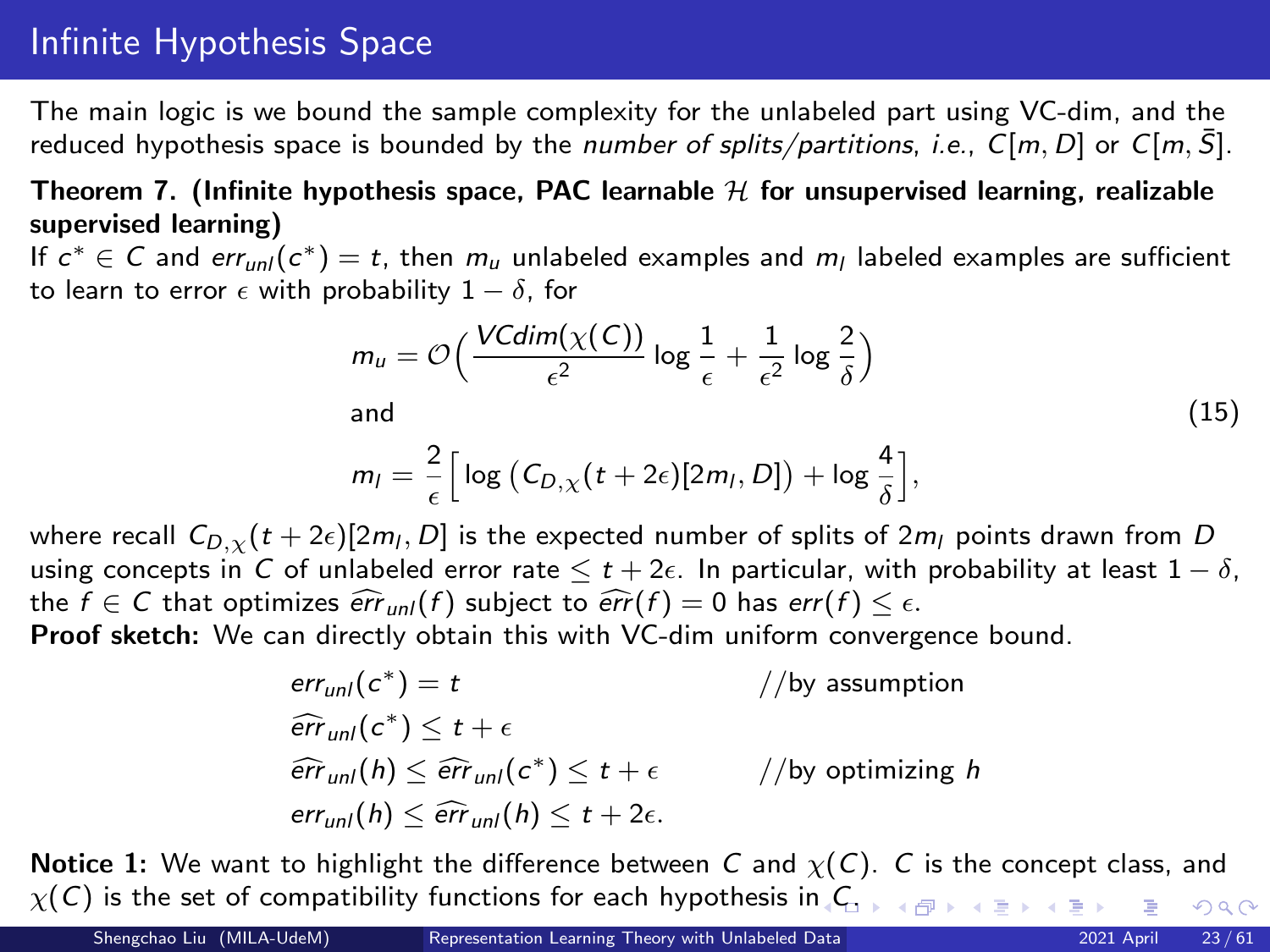Theorem 10. (Infinite hypothesis space, PAC learnable  $H$  for unsupervised learning, agnostic supervised learning)

Let  $f_t^* = \arg \min_{f \in C} [err(f)|err_{unl}(f) \leq t]$ . Then an unlabeled sample of size

$$
m_u = \mathcal{O}\Big(\frac{\max[VCdim(\chi(C)),VCdim(C)]}{\epsilon^2}\log\frac{1}{\epsilon} + \frac{1}{\epsilon^2}\log\frac{2}{\delta}\Big)
$$

and a labeled sample of size

$$
m_l = \frac{8}{\epsilon^2} \Big[ \log \big( C_{D,\chi}(t+2\epsilon)[2m_l,D] \big) + \log \frac{16}{\delta} \Big]
$$

is sufficient so that with probability  $> 1 - \delta$ , the  $f \in C$  that optimizes  $\widehat{err}(f)$  subject to  $\widehat{err}_{unl}(f) \le t + \epsilon$  has  $err(f) \le err(f_t^*) + \epsilon + \sqrt{\log(4/\delta)/(2m_l)} \le err(f_t^*) + 2\epsilon$ .

Interpretation: One can also state Theorem 10 in the form more commonly used in statistical learning theory: given any number of labeled examples  $(m<sub>l</sub>)$  and given  $t > 0$ , Theorem 10 implies that with high probability, the function f that optimizes  $\widehat{err}(f)$  subject to  $\widehat{err}_{unl}(f) \le t + \epsilon$ satisfies

$$
err(f) \leq \widehat{err}(f) + \epsilon_t \leq err(f_t^*) + \epsilon_t + \sqrt{\frac{\log 4/\delta}{2m_1}}
$$

where  $\epsilon_t = \sqrt{\frac{8}{m_l}\log\left(16\mathcal{C}_{D,\chi}(t+2\epsilon)[2m_l,D]/\delta\right)}.$ 

 $\Omega$ 

(ロ) (個) (星) (星)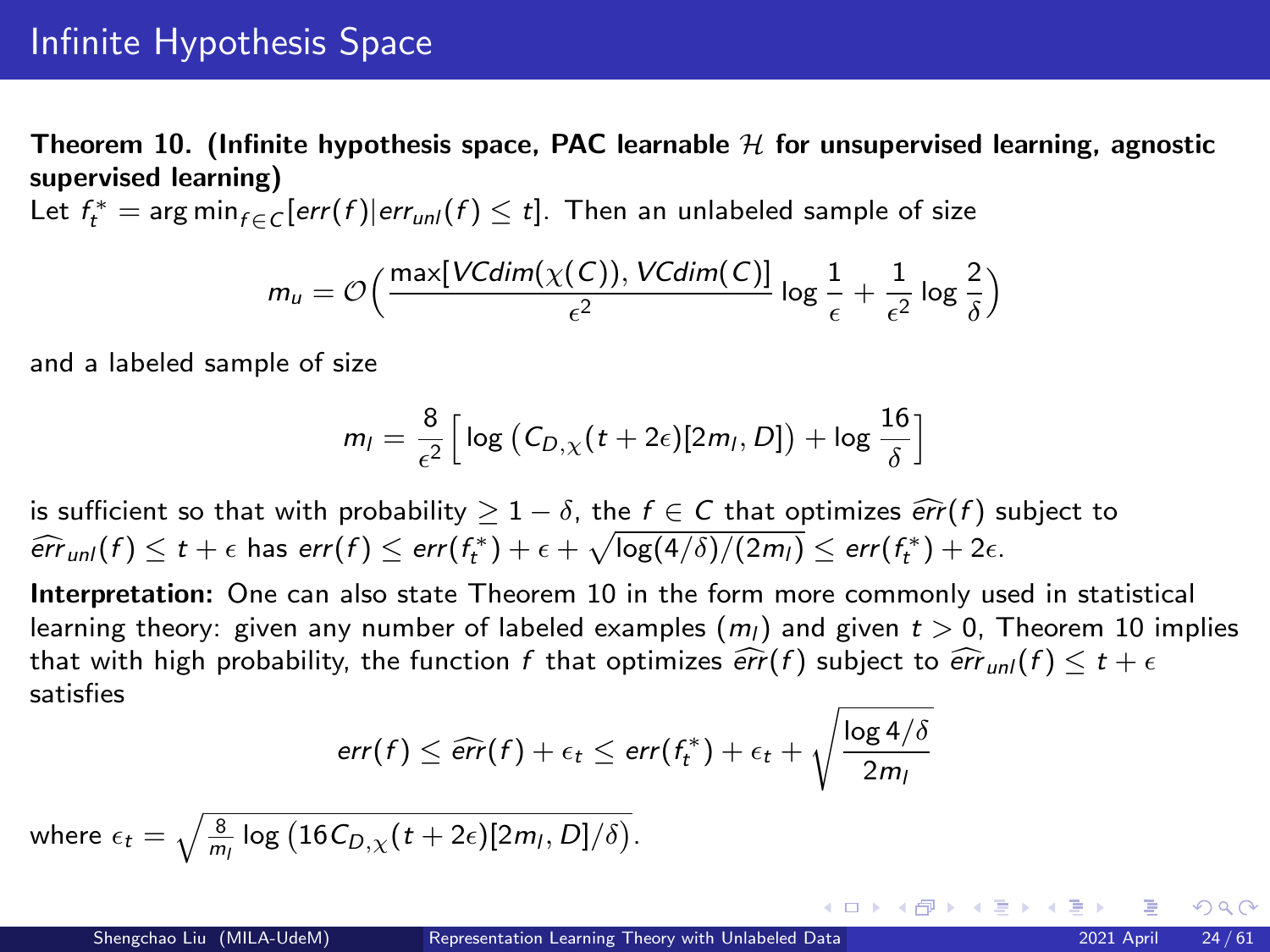$$
err(f) \leq err(f_t^*) + \epsilon_t + \sqrt{\frac{\log 4/\delta}{2m_l}}
$$

where  $\epsilon_t = \sqrt{\frac{8}{m_l}\log\left(16C_{D,\chi}(t+2\epsilon)[2m_l,D]/\delta\right)}.$ 

- This is agnostic of the compatibility function on the unlabeled data.
- Yingyu's paper discuss what compatibility (regression) loss would look like in the self-supervised learning setting.
- Sanjeev's paper discuss what  $f_t^*$  looks like in the contrastive self-supervised learning case.
- Kento's paper discuss a potential drawback of Sanjeev's paper.

 $\Omega$ 

(ロ) (個) (差) (差)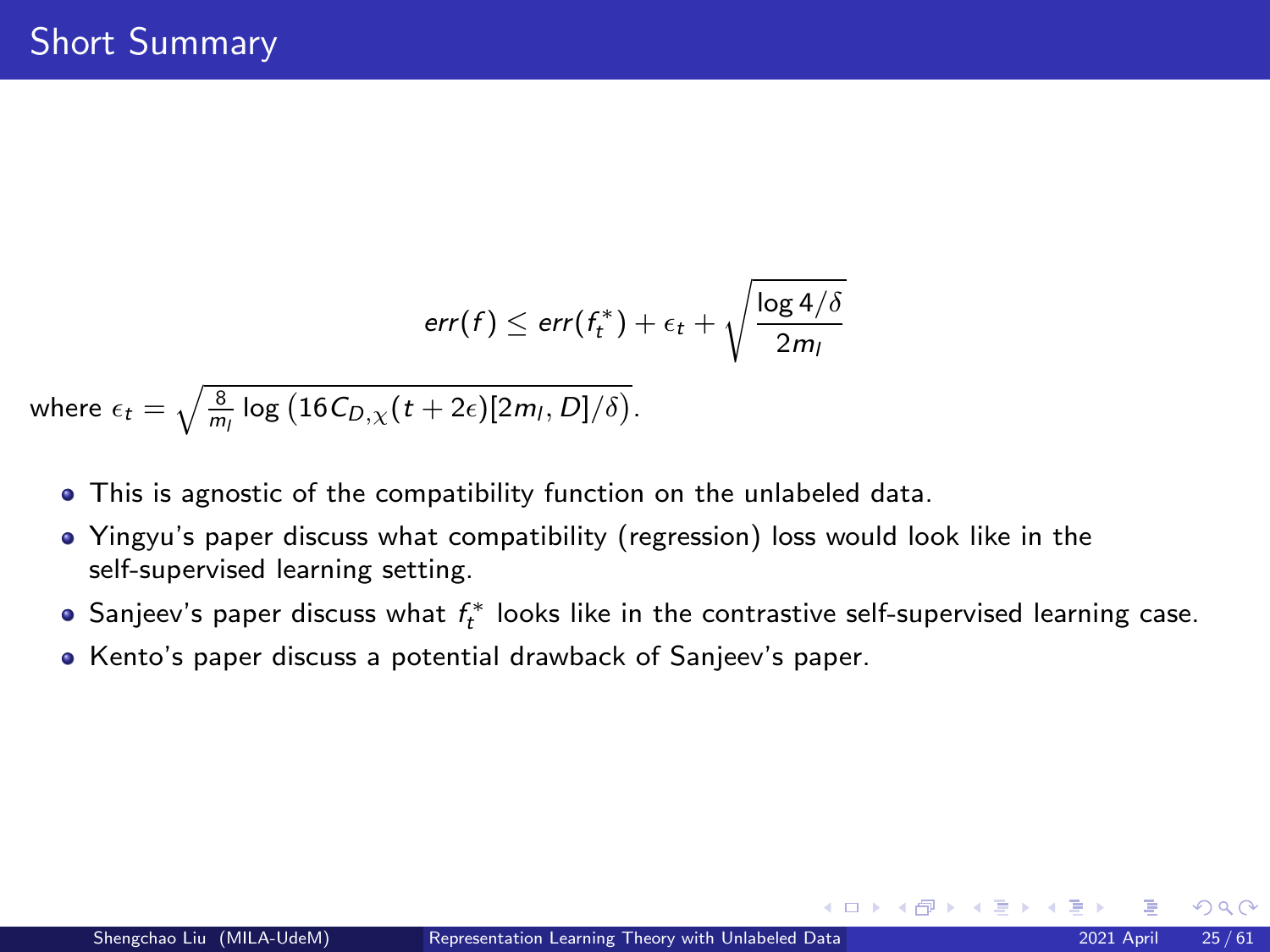<span id="page-25-0"></span>

- <sup>2</sup> [Standard Uniform Convergence Bounds](#page-4-0)
- <sup>3</sup> [Paper: A Discriminative Model for Semi-Supervised Learning, JACM'10](#page-18-0)

#### <sup>4</sup> [Paper: Functional Regularization for Representation Learning: A Unified Theoretical](#page-25-0) [Perspective, NeurIPS'20](#page-25-0)

- <sup>5</sup> [Paper: A Theoretical Analysis of Contrastive Unsupervised Representation Learning, ICML'19](#page-35-0)
- <sup>6</sup> [Paper: Understanding Negative Samples in Instance Discriminative Self-supervised](#page-52-0) [Representation Learning, ArXiv'21](#page-52-0)
- <sup>7</sup> [Conclusions and Future Directions](#page-59-0)

 $\Omega$ 

K ロ > K @ > K ミ > K ミ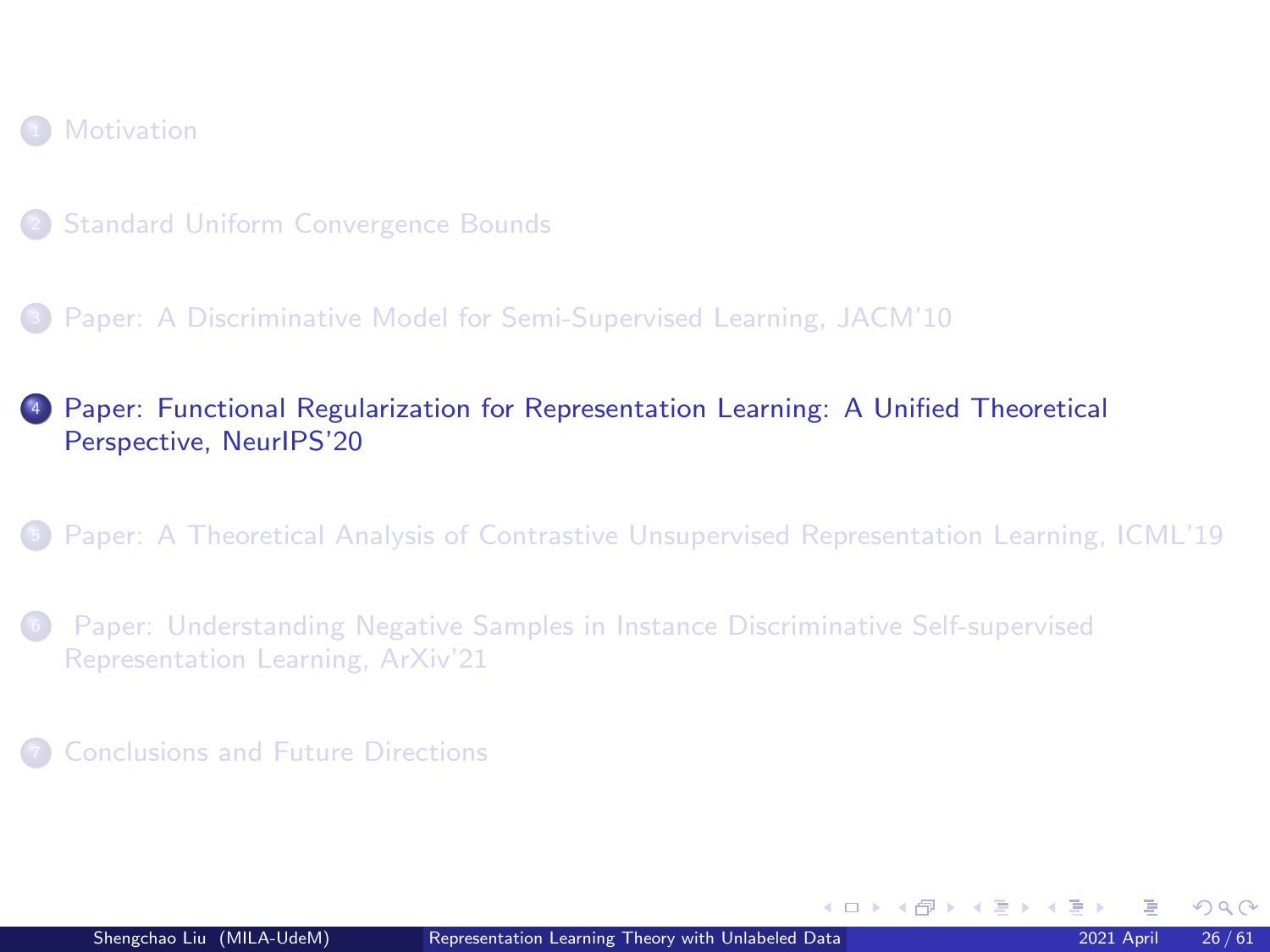- labeled data  $S = \{(x_i, y_i)\}_{i=1}^{m_l}$  from a distribution  $\mathcal D$  over the domains  $\mathcal X \times \mathcal Y$ .
- $\mathcal{X} \subseteq \mathbb{R}^d$  is input feature space
- $\bullet$   $\mathcal Y$  is the label space
- representation function  $\phi = h(x) \in \mathbb{R}^r$ , where  $h \in \mathcal{H}$
- predictor  $y = f(\phi) \in \mathcal{Y}$ , where  $f \in \mathcal{F}$
- loss function  $\ell_c$   $(f(h(x)), y) \in [0, 1]$
- unlabeled data  $U = {\{\tilde{x}_i\}}_{i=1}^{m_u}$  from a distribution  $\mathcal{U}_X$ , which can be same or different from the marginal distribution  $\mathcal{D}_X$  of  $\mathcal{D}$ .

 $\Omega$ 

**≮ロ ▶ ⊀ 御 ▶ ⊀ 君 ▶ ⊀ 君 ▶**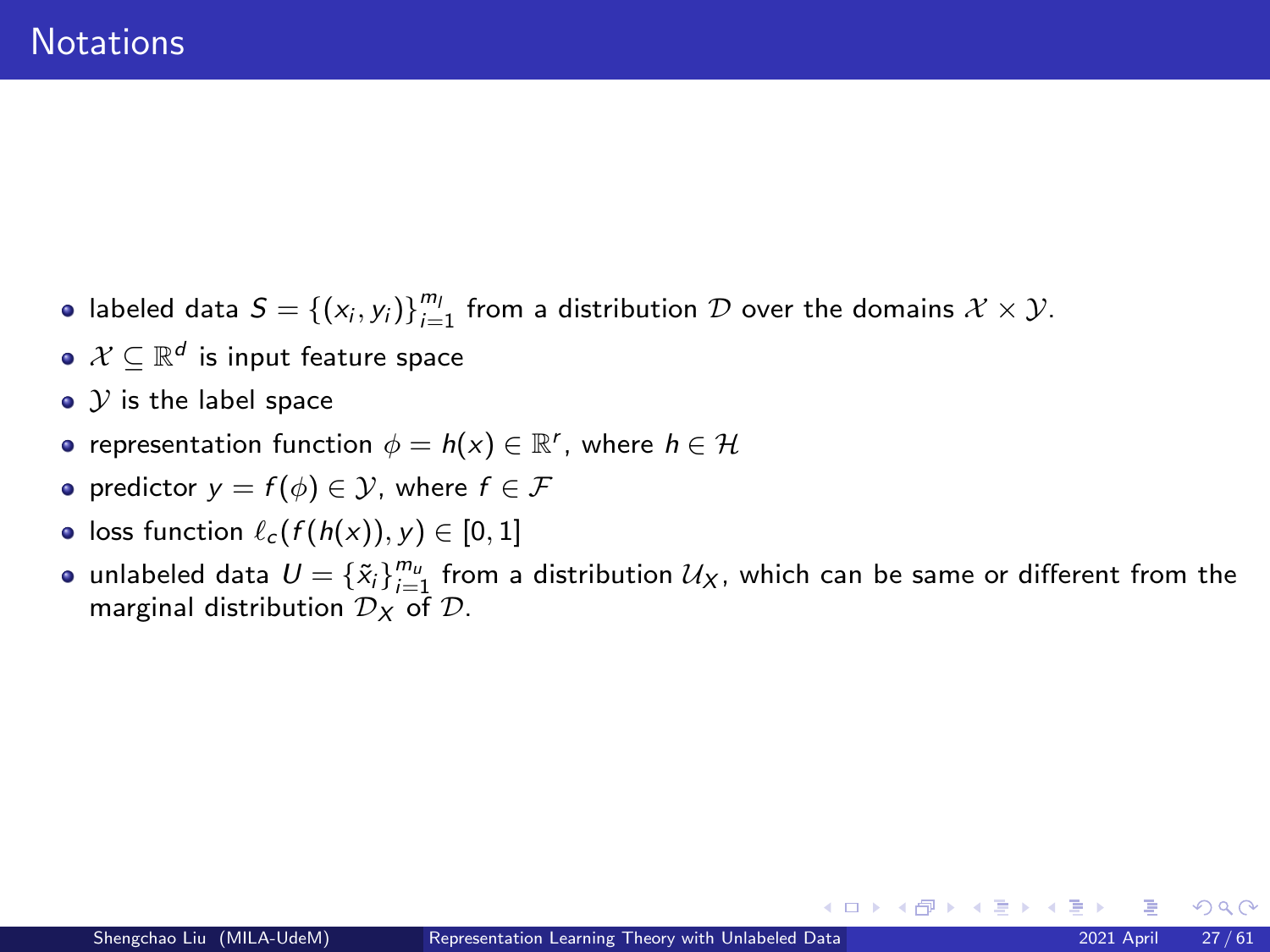**Definition 1.** Given a loss function  $L_r(h, g; x)$  for an input x involving a representation h and a regularization function g, the regularization loss of h and g on a distribution  $U_X$  over X is defined as

$$
L_r(h,g;\mathcal{U}_X)\triangleq \mathbb{E}_{x\sim \mathcal{U}_X}\big[L_r(h,g;x)\big].
$$

The regularization loss of a representation h on  $\mathcal{U}_X$  is defined as

$$
L_r(h; \mathcal{U}_X) \triangleq \min_{g \in \mathcal{G}} L_f(h, g; \mathcal{U}_X).
$$

**Definition 2.** Given  $\tau \in [0,1]$ , the  $\tau$ -regularization-loss subset of representation hypotheses H is:

$$
\mathcal{H}_{\mathcal{D}_X,L_r}(\tau) \triangleq \{h \in \mathcal{H}: L_r(h;\mathcal{D}_X) \leq \tau\}.
$$

 $\Omega$ 

K ロ ▶ K 御 ▶ K 君 ▶ K 君 ▶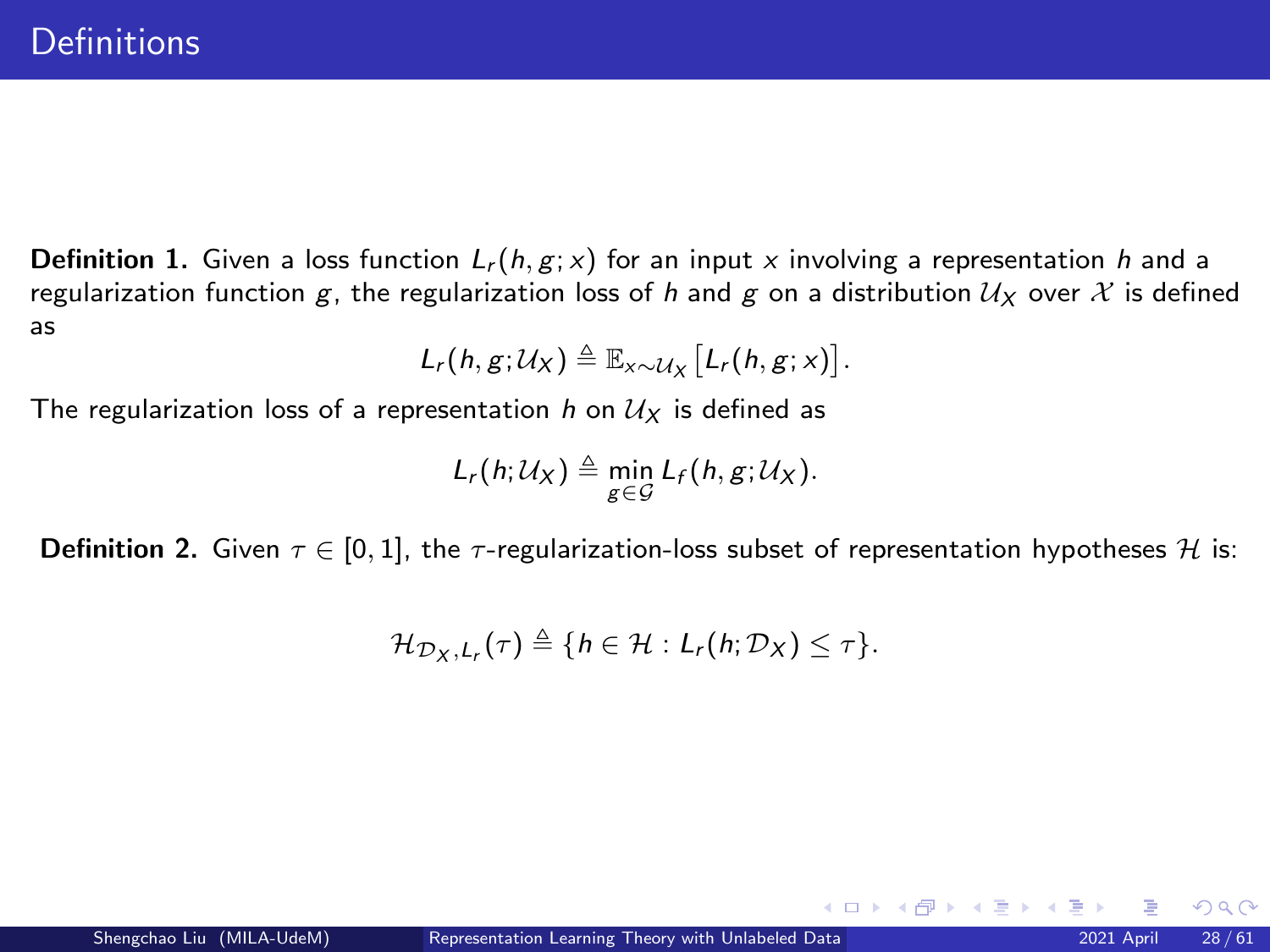#### Same Domain, Realizable, Finite Hypothesis Class.

**Theorem 1.** Suppose there exist  $h^* \in H, f^* \in \mathcal{F}, g^* \in \mathcal{G}$  such that  $L_c(f^*,h^*; \mathcal{D}) = 0$  and  $L_r(h^*,g^*; \mathcal{D}_X) = 0$ . For any  $\epsilon_0, \epsilon_1 \in (0,1/2)$ , a set  $U$  of  $m_u$  unlabeled examples and a set  $S$  of  $m_l$  labeled examples are sufficient to learn 4o an error  $\epsilon_1$  with probability  $1-\delta$ , where

$$
m_u \geq \frac{1}{\epsilon_0} \Big[ \ln |\mathcal{G}| + \ln |\mathcal{H}| + \ln \frac{2}{\delta} \Big], \qquad m_l \geq \frac{1}{\epsilon_1} \Big[ \ln |\mathcal{F}| + \ln |\mathcal{H}_{\mathcal{D}_X, L_r}(\epsilon_0)| + \ln \frac{2}{\delta} \Big].
$$

In particular, with probability at least  $1 - \delta$ , all hypotheses  $h \in \mathcal{H}$ ,  $f \in \mathcal{F}$  with  $L_c(h, f; S) = 0$  and  $L_r(h; U) = 0$  will have  $L_c(f, h; \mathcal{D}) \leq \epsilon_1$ . Proof sketch: Same as before.

 $\Omega$ 

イロメ イ部メ イヨメ イヨメ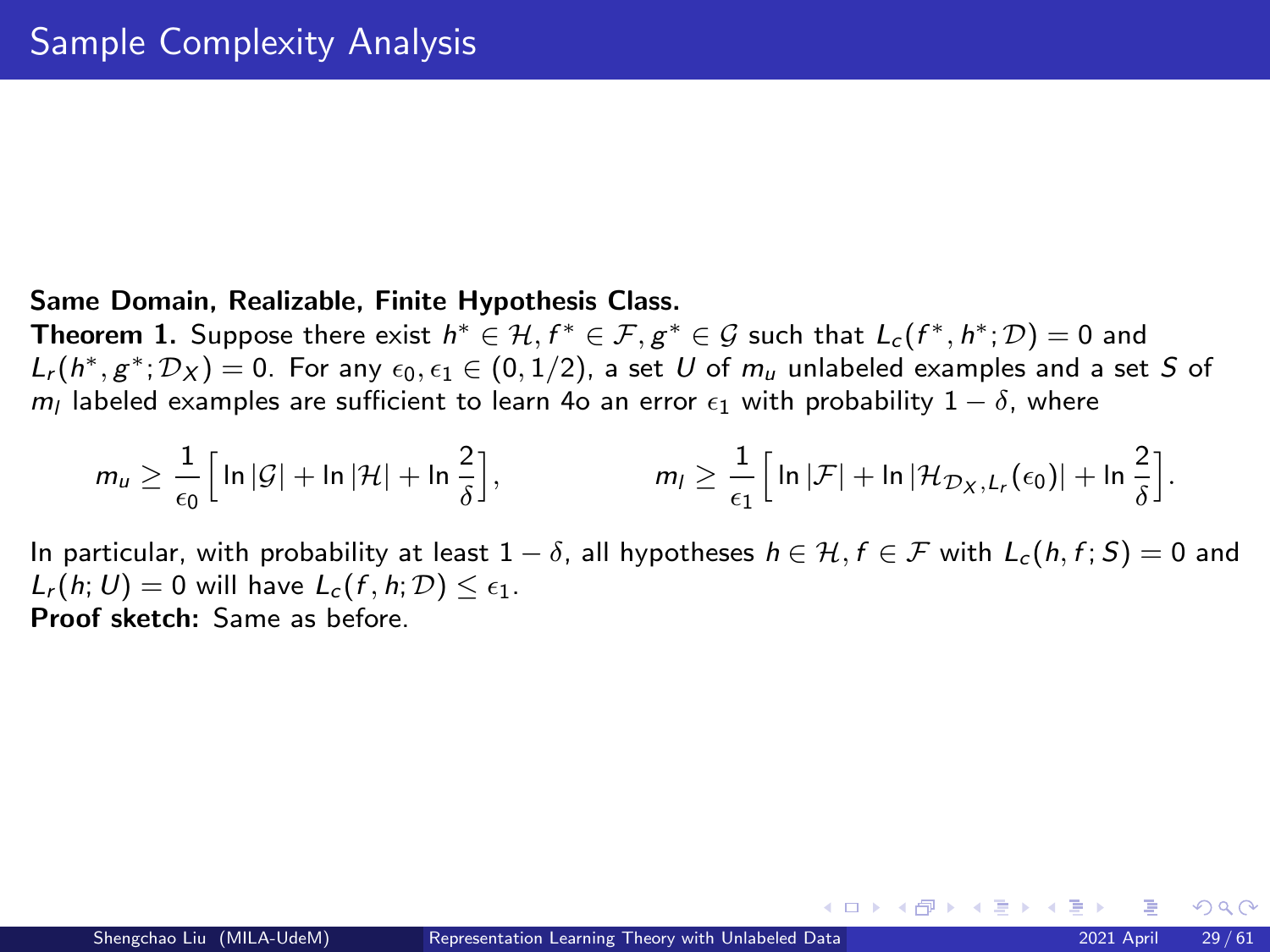Same Domain, Unrealizable, Infinite Hypothesis Class. Let  $\mathcal{N}_{\mathcal{H}}(\epsilon)$  denote the  $\epsilon$ -covering number of  $H$ .

Standard bound. With the size of

$$
m \geq \frac{C}{\epsilon^2}\ln \frac{1}{\delta}\ln \epsilon = \mathcal{O}\big(\ln \frac{1}{\delta}\ln \epsilon\big) = \mathcal{O}\big(\log_{\frac{1}{\epsilon}} \frac{1}{\delta}\big)
$$

then we can have  $P[|L_c(h, f; D) - L_c(h, f; S)| \leq \epsilon] > 1 - \delta$ .

**Theorem 4.** Suppose there exist  $h^* \in H, f^* \in \mathcal{F}, g^* \in \mathcal{G}$  such that  $L_c(f^*, h^*; \mathcal{D}) = 0$  and  $L_r(h^*,g^*; \mathcal{D}_X)\leq \epsilon_r.$  For any  $\epsilon_0,\epsilon_1\in (0,1/2)$ , a set  $U$  of  $m_u$  unlabeled examples and a set  $S$  of  $m_l$  labeled examples are sufficient to learn to an error  $\epsilon_1$  with probability  $1-\delta$ , where

$$
m_u \geq \frac{C}{\epsilon_0^2} \ln \frac{1}{\delta} \Big[ \ln \mathcal{N}_{\mathcal{G}} \Big( \frac{\epsilon_0}{4L} \Big) + \ln \mathcal{N}_{\mathcal{H}} \Big( \frac{\epsilon_0}{4L} \Big) \Big],
$$
  

$$
m_l \geq \frac{C}{\epsilon_1^2} \ln \frac{1}{\delta} \Big[ \ln \mathcal{N}_{\mathcal{F}} \Big( \frac{\epsilon_1}{4L} \Big) + \ln \mathcal{N}_{\mathcal{H}_{\mathcal{D}_X, L_r}(\epsilon_r + \epsilon_0)} \Big( \frac{\epsilon_1}{4L} \Big) \Big]
$$

for some absolute constant C. In particularly, with probability at least  $1 - \delta$ , the hypothesis  $f \in \mathcal{F}, h \in \mathcal{H}$  with  $L_c(h, f; S) = 0$  and  $L_r(h, g; U) \leq \epsilon_r + \epsilon_0$  for some  $g \in \mathcal{G}$  satisfy  $L_c(f, h; \mathcal{D}) \leq \epsilon_1$ .

Proof sketch: With the standard bound by covering numbers, the bound can be easily derived.

 $298$ 

4 ロ ) 4 個 ) 4 差 ) 4 差 )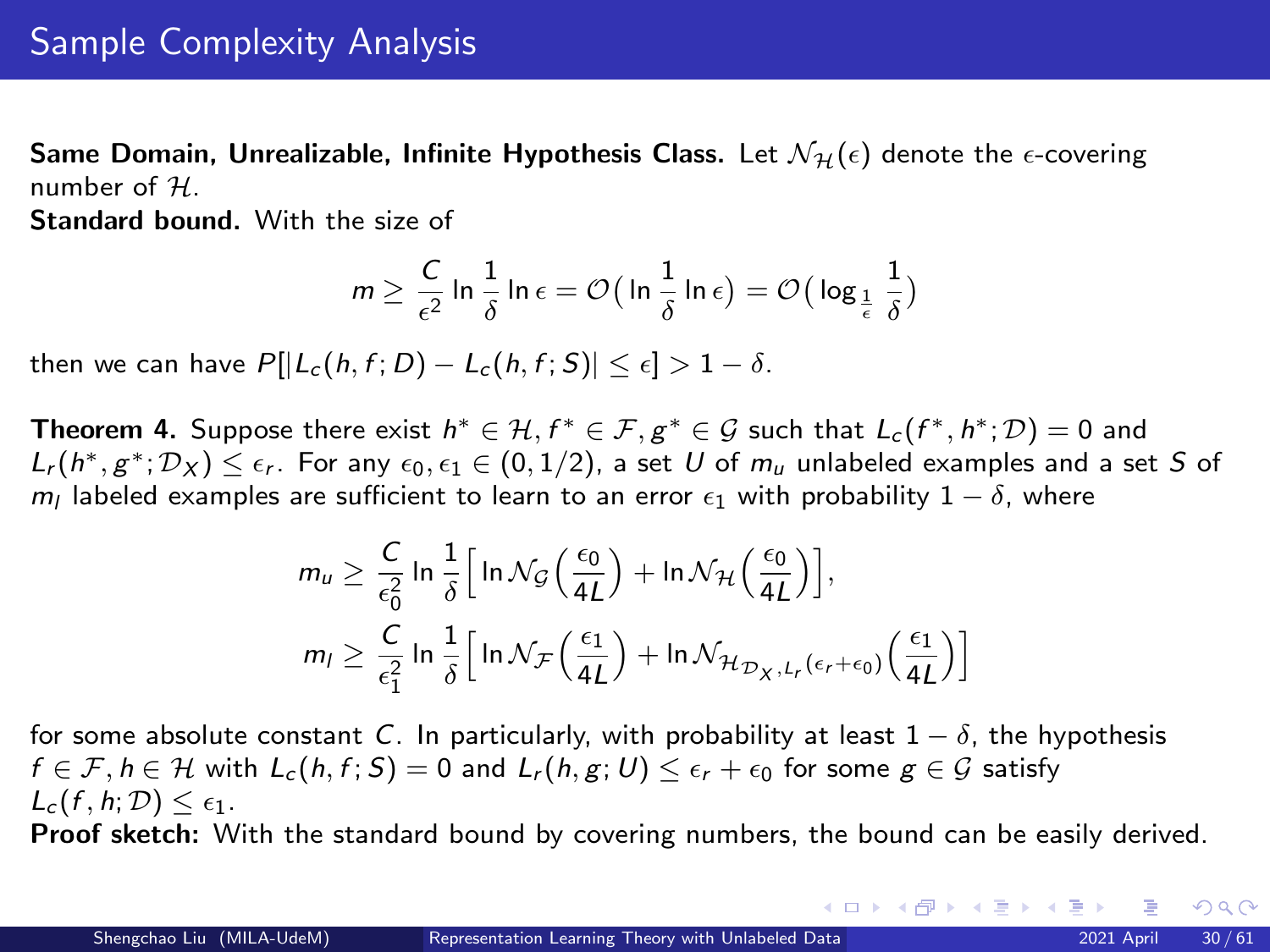#### Different Domain, Unrealizable, Infinite Hypothesis Class.

**Theorem 3.** Suppose the unlabeled data U is from a distribution  $U_X$  different from  $D_X$ . Suppose there exist  $h^*\in H, f^*\in \mathcal{F}, g^*\in \mathcal{G}$  such that  $L_c(f^*,h^*; \mathcal{D}\leq \epsilon_c$  and  $L_r(h^*,g^*; \mathcal{U}_X)\leq \epsilon_r$ . Then the same sample complexity bounds as in Theorem 2 hold as follows (replacing  $\mathcal{D}_X$  with  $\mathcal{U}_X$  in the Equation 7):

$$
m_u \geq \frac{C}{\epsilon_0^2} \ln \frac{1}{\delta} \Big[ \ln \mathcal{N}_{\mathcal{G}} \Big( \frac{\epsilon_0}{4L} \Big) + \ln \mathcal{N}_{\mathcal{H}} \Big( \frac{\epsilon_0}{4L} \Big) \Big],
$$
  

$$
m_l \geq \frac{C}{\epsilon_1^2} \ln \frac{1}{\delta} \Big[ \ln \mathcal{N}_{\mathcal{F}} \Big( \frac{\epsilon_1}{4L} \Big) + \ln \mathcal{N}_{\mathcal{H}_{\mathcal{U}_{X}, L_r} \left( \epsilon_r + 2\epsilon_0 \right)} \Big( \frac{\epsilon_1}{4L} \Big) \Big].
$$

**Proof sketch:** Same as Theorem 4, except by replacing  $D_x$  with  $U_x$ .

 $\Omega$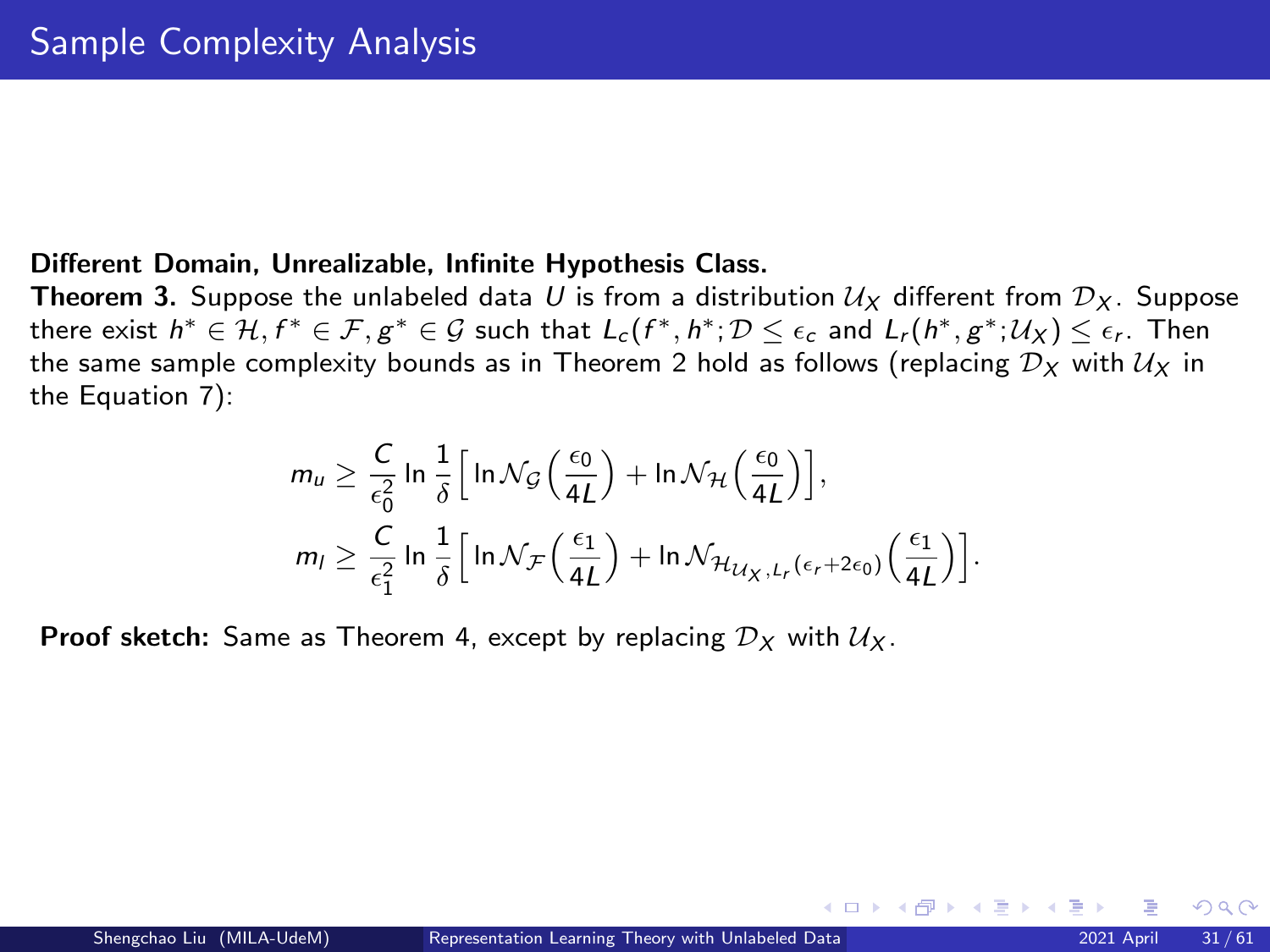When is functional regularization not helpful? The theorems and analysis also provide implications for cases when the auxiliary self-supervised task may not help the target prediction task.

- **1** The regularization may not lead to a significant reduction in the size of hypothesis class. Namely, it can be too easy to be "compatible" on the self-supervised learning tasks. To make it useful, we need to get  $\mathcal{H}_{\mathcal{D}_X,L_r}(\epsilon_0)$  significantly (exponentially) smaller than the entire class  $H$ .
- <sup>2</sup> The auxiliary task can fail if the regularization loss threshold may contain no hypothesis with a small prediction loss.
- **3** Inability of the optimization to lead to a good solution.

#### Is uniform convergence suitable for our analysis?

- Existing work with failed uniform convergence are for supervised learning without auxiliary tasks: it is generally believed that the hypothesis class is larger than statistically necessary, and the optimization has an implicit regularization during training. Thus the uniform convergence fails to explain the generalization.
- In the setting with auxiliary tasks, functional regularization has a regularization effect of restricting the learning to a smaller subset of the hypothesis space, as will be shown next.
- Once with the functional regularization, the regularization effect is more significant than the implicit ones, thus the generalization can be explained by uniform convergence.

Note. Another story here: explicit regularization  $(L_2 \text{ norm}, \text{data augmentation}, \text{momentum},$ functional regularization) has more significant effect than the implicit regularization.

 $QQ$ 

K ロ ▶ K 御 ▶ K 君 ▶ K 君 ▶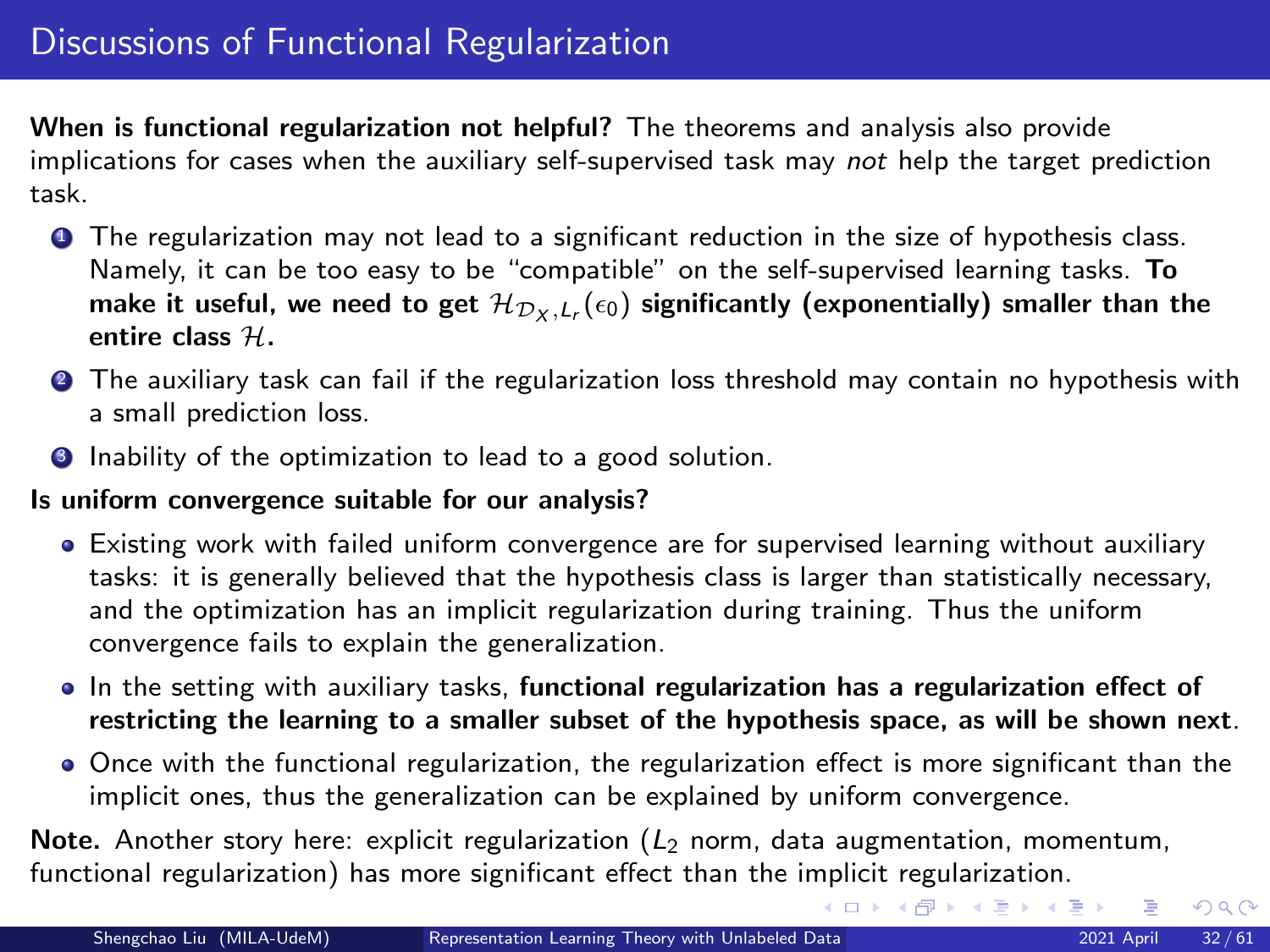#### Auto-Encoder as functional regularization

Learning Without Functional Regularization. Let  ${\cal H}$  be the class of linear functions from  $\mathbb{R}^d$  to  $\mathbb{R}^r$ , where  $r < d/2$ .  $\mathcal F$  be the class of linear functions over some activations.

$$
\phi = h_W(x) = Wx, \quad y = f_a(\phi) = \sum_{i=1}^r a_i \sigma(\phi_i), \quad \text{where } W \in \mathbb{R}^{r \times d}, a \in \mathbb{R}^r
$$

Here  $\sigma(t)$  is an activation function, the rows of W and a have  $\ell_2$  norms bounded by 1. We consider the MSE prediction loss, *i.e.*,  $L_c(f, h; x) = ||y - f(h(x))||_2^2$ . Without prior knowledge on data, no functional regularization corresponds to end-to-end training on  $\mathcal{F} \circ \mathcal{H}$ .

**Data Property.** Assume data consists of a signal and noise. Let columns of  $B \in \mathbb{R}^{d \times d}$  be eigenvectors of  $\Sigma\triangleq\mathbb{E}\big[\mathsf{x}\mathsf{x}^\mathcal{T}\big]$ , then the prediction labels are largely determined by the signal in the first r directions:  $y = \sum_{i=1}^r a_i^*\sigma(\phi_i^*) + \nu$  and  $\phi^* = B_{1:r}^\mathsf{T} x$ , where  $a^* \in \mathbb{R}^r$  is a ground-truth parameter with  $\|a^*\|2\leq 1$ ,  $B_{1:r}$  is the set of first r eigenvectors of Σ, and  $\nu$  is a small Gaussian noise.

 $\Omega$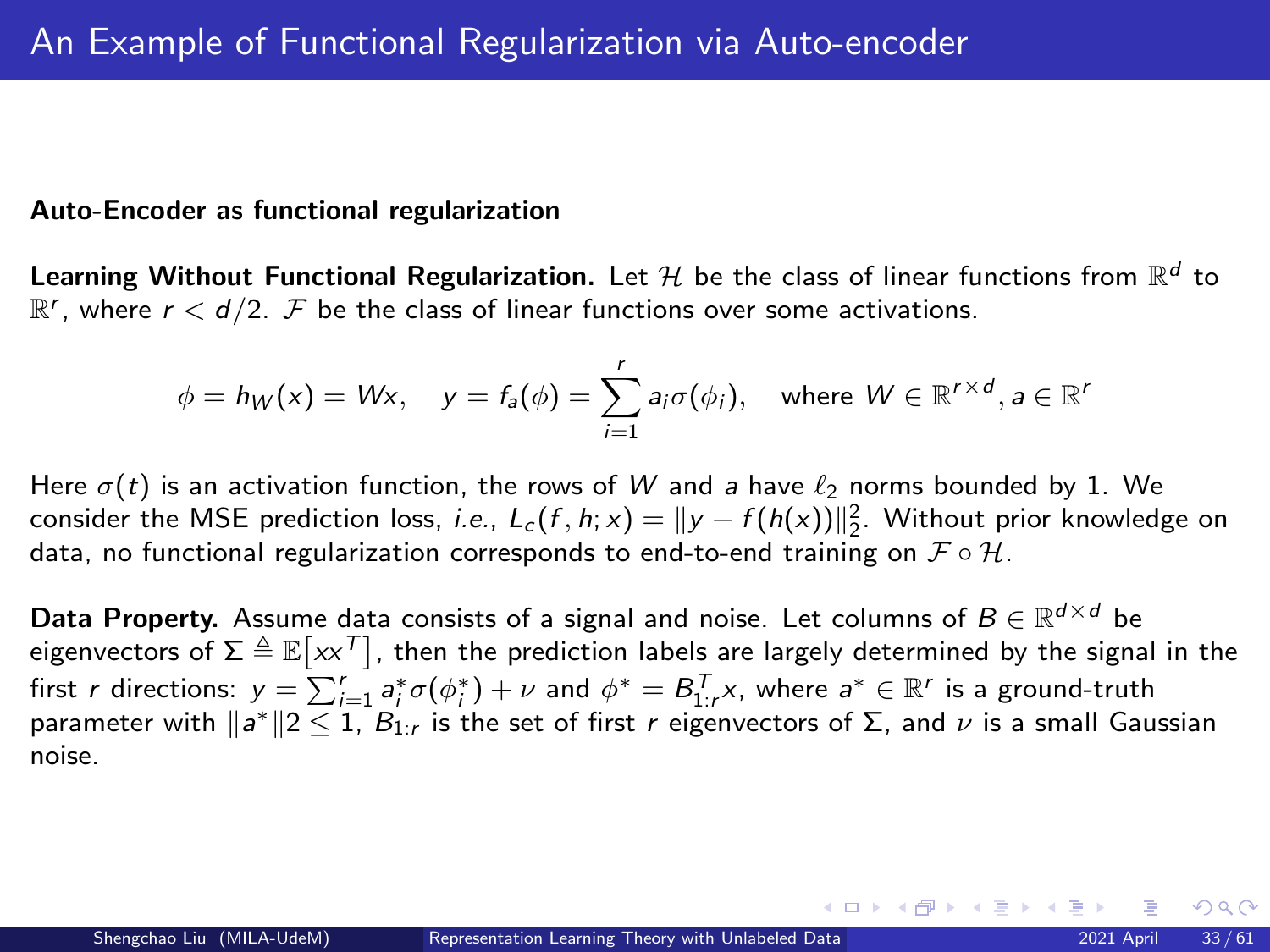Learning With Functional Regularization. Then we show that  $\mathcal{N}_\mathcal{H}(\frac{\epsilon}{4L}) \geq \mathcal{N}_{\mathcal{D}_X,L_r(\epsilon_r)}(\frac{\epsilon}{4L})$  (see Lemma 6 below) since

$$
\mathcal{H}_{\mathcal{D}_X,L_r}(\epsilon_r) = \{h_W(x) : W = OB_{1:r}^T, \quad O \in \mathbb{R}_{r \times r}, O \text{ is orthonormal}\},\newline \mathcal{H} \supseteq \{h_W(x) : W = OB_S^T, \quad O \in \mathbb{R}_{r \times r}, O \text{ is orthonormal}\},\newline
$$

where  $B<sub>S</sub>$  refers to the sub-matrix of columns in B having indices in S. Therefore, the label sample complexity bound is reduced by  $\frac{C}{\epsilon^2} \ln {\binom{d-r}{r}}$ , *i.e.*, the error bound is reduced by  $\frac{C}{\sqrt{m_l}}$  ln  $\binom{d-r}{r}$  when using  $m_l$  labeled points.

 $\Omega$ 

K ロ ▶ K 御 ▶ K 君 ▶ K 君 ▶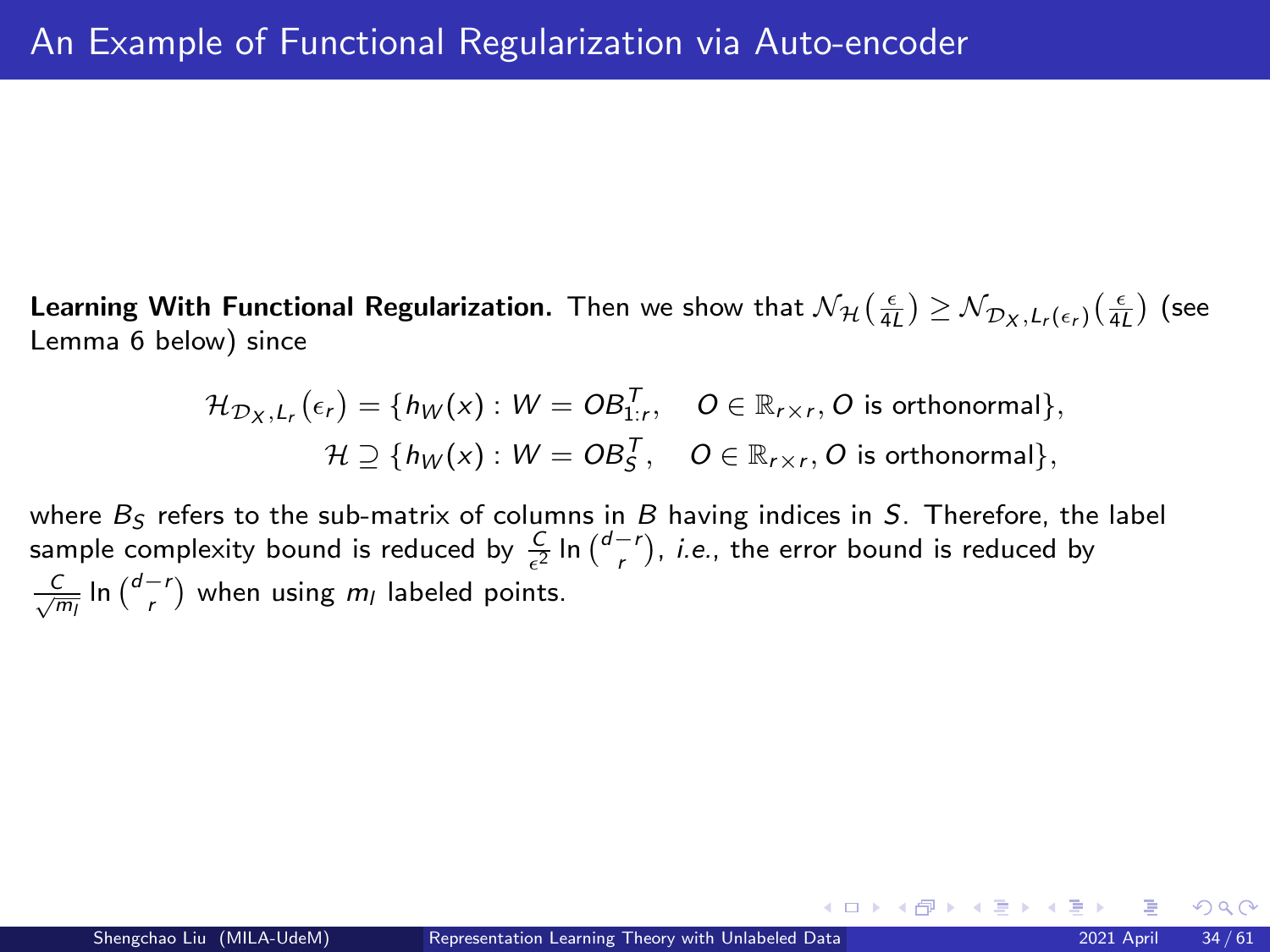# An Example of Functional Regularization via Auto-encoder

**Lemma 6** For  $\epsilon/4L < 1/2$ ,

$$
\mathcal{N}_{\mathcal{H}}\left(\frac{\epsilon}{4L}\right) \ge \binom{d-r}{r} \mathcal{N}_{\mathcal{H}_{\mathcal{D}_X, L_r(\epsilon_r)}}\left(\frac{\epsilon}{4L}\right) \tag{16}
$$

Proof sketch.

 $\bullet$  We first have  $\mathcal{H}_{D_{\mathsf{x}},L_{\mathsf{r}}}$  and  $\mathcal{H}_\mathcal{S}.$ 

$$
\mathcal{H}_{\mathcal{D}_X,L_r}(\epsilon_r) = \{h_W(x) : W = OB_{1:r}^T, \quad O \in \mathbb{R}_{r \times r}, O \text{ is orthonormal}\},\newline \mathcal{H} \supseteq \{h_W(x) : W = OB_5^T, \quad O \in \mathbb{R}_{r \times r}, O \text{ is orthonormal}\},\newline
$$

 $\bullet$  We say that the covering number for  $\mathcal{H}_{D_{\mathsf{x}},L_{\mathsf{r}}}$  and  $H_{\mathsf{S}}$  are the same (with same tau). **3** We prove that  $\mathcal{H}_{\mathcal{S}}$  and  $\mathcal{H}'_{\mathcal{S}}$  are far away.

$$
\|OB_S^T - O'B_{S'}^T\|_F^2 = \text{trace}((OB_S^T - O'B_{S'}^T)^T (OB_S^T - O'B_{S'}^T))
$$
  
=  $||B_S^T||_F^2 + ||B_{S'}||_F^2 - \text{trace}((O'B_{S'}^T)^T (OB_S^T))$   
 $\ge r + r - (r - 1) - (r - 1) = 2.$ 

For different S ans S', they do not overlap, so there are  $\binom{d-r}{r}$  so many different S, and all of the corresponding  $\mathcal{H}_S$  do not overlap.

Note that  $\ln {\binom{d-r}{r}} = \Theta(r \ln(d))$  when r is small, and thus the reduction is roughly linear initially and then grows slower with  $r$ . K ロ ▶ K 御 ▶ K 君 ▶ K 君 ▶  $298$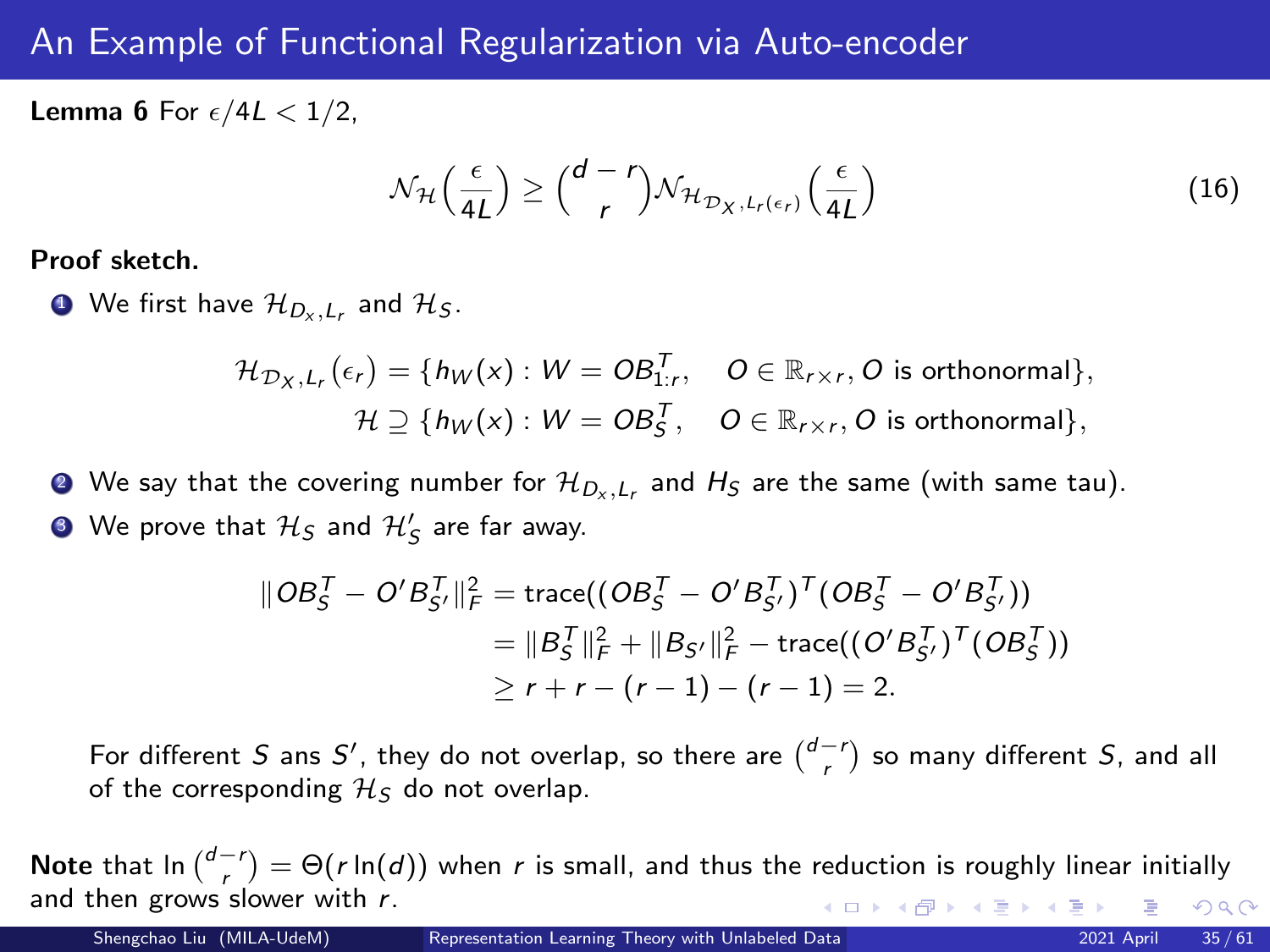#### <span id="page-35-0"></span>**[Motivation](#page-2-0)**

- <sup>2</sup> [Standard Uniform Convergence Bounds](#page-4-0)
- <sup>3</sup> [Paper: A Discriminative Model for Semi-Supervised Learning, JACM'10](#page-18-0)
- <sup>4</sup> [Paper: Functional Regularization for Representation Learning: A Unified Theoretical](#page-25-0) [Perspective, NeurIPS'20](#page-25-0)

#### <sup>5</sup> [Paper: A Theoretical Analysis of Contrastive Unsupervised Representation Learning, ICML'19](#page-35-0)

- <sup>6</sup> [Paper: Understanding Negative Samples in Instance Discriminative Self-supervised](#page-52-0) [Representation Learning, ArXiv'21](#page-52-0)
- <sup>7</sup> [Conclusions and Future Directions](#page-59-0)

 $\Omega$ 

K ロ > K @ > K ミ > K ミ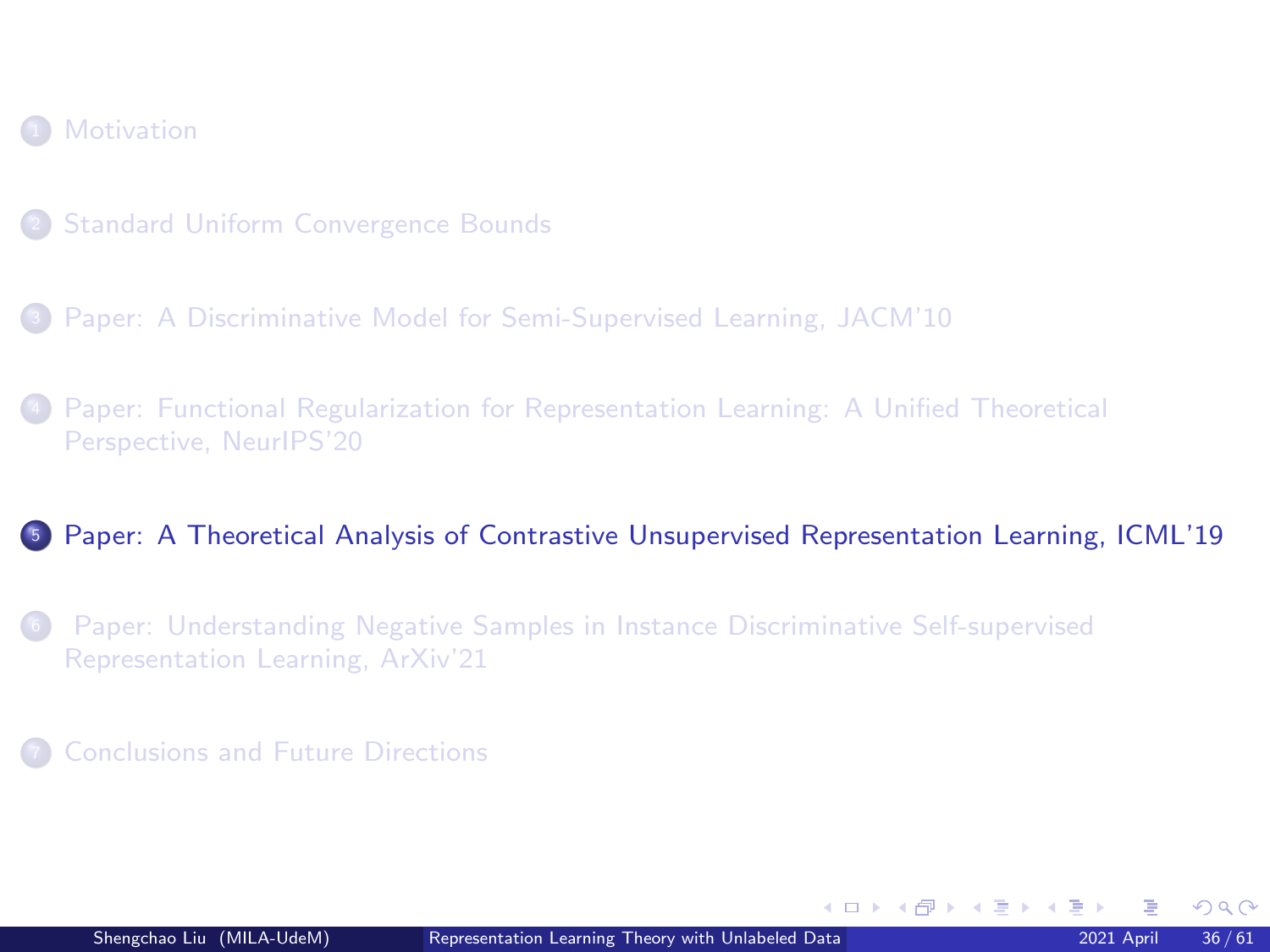# A Theoretical Analysis of Contrastive Unsupervised Representation Learning, ICML'19

Some notations:

- $\bullet$  X denotes the set of all possible data points.
- $(x, x^+) \sim D_{\textit{sim}}$  similar data in the form of pairs that come from a distribution  $D_{\textit{sim}}$ .
- $(x_1^-, x_2^-, \ldots, x_k^-) \sim D_{\text{neg}}$  as k iid negative samples from distribution  $D_{\text{neg}}$ .
- The goal is to learn the representation function  $f:\mathcal{X}\to\mathbb{R}^d$  such that  $\|f(\cdot)\|\leq R$  for some  $R > 0$ .
- To formalize the notion of semantically similar pairs  $(x, x^+)$ , we introduce the concept of latent class: let C denote the set of all latent classes. Associated with each class  $c \in C$  is a probability distribution  $D_c$  over  $\mathcal{X}$ .
- $\bullet$  We assume a distribution  $\rho$  over the classes that characterizes how these classes occur on the unlabeled data.
- Based on this, we define the semantic similarity and dissimilarity:

$$
\bullet \ \ D_{sim}(x,x^+) = \mathbb{E}_{c \sim \rho} D_c(x) D_c(x^+)
$$

$$
D_{neg}(x^-)=\mathbb{E}_{c\sim\rho}D_c(x^-)
$$

Currently empirically works heuristically identify such similar pairs from co-occurring image or text data.

 $\bullet$  The supervised labeled dataset for the task  $T$  consists of this process: A label  $c$  is picked according to a distribution  $D<sub>T</sub>$ . Then, a sample is drawn from  $D<sub>c</sub>$ . Together they form a labeled pair (x, c) with distribution  $D_T(x, c) = D_c(x)D_T(c)$ .

Notice that  $D_c$  may or mat not relate to  $\rho$ , the previous one is on supervised label, while the latter is the *latent class* on the unlabeled data. 4 ロ > 4 個 > 4 ミ > 4 ミ >  $299$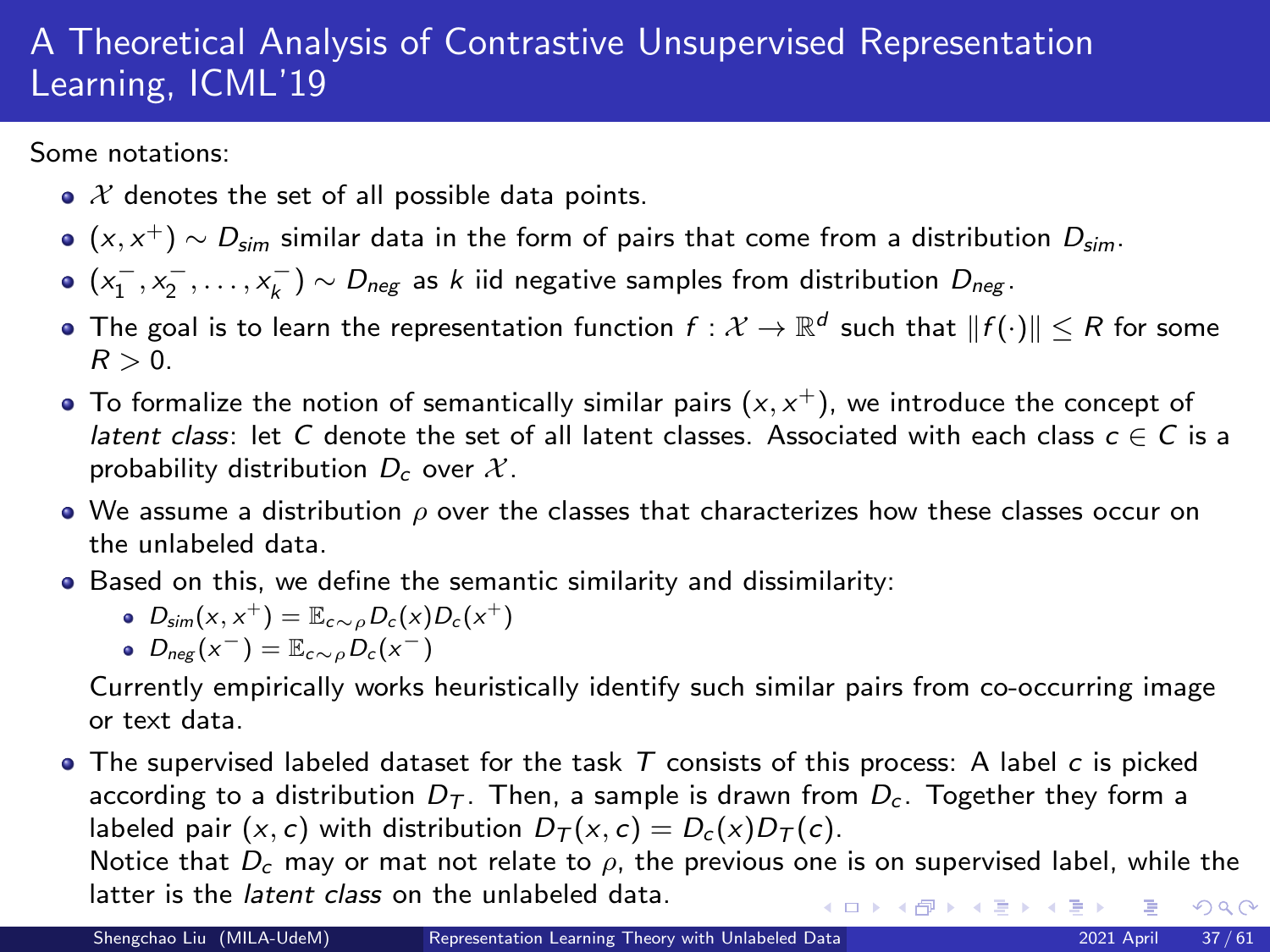## **Notations**

Define classifier  $g:\mathcal{X}\to\mathbb{R}^{k+1}$  (for  $k+1$ z classes) and loss as  $\ell(\{g(x)_y-g(x)_{y'}\}_{y'\neq y})$ . We consider two losses:

- hinge loss:  $\ell(v) = \max\{0, 1 + \max_i \{-v_i\}\}\$  for  $v \in \mathbb{R}^k$
- logistic loss:  $\ell(v) = \log(1 + \sum_i \exp(-v_i))$  for  $v \in \mathbb{R}^k$

Notice that here the loss is operated on a vector. Supervised loss of the classifier  $g$  is

$$
L_{\text{sup}}(\mathcal{T},g) = \mathbb{E}_{(x,c)\sim D_{\mathcal{T}}} \left[ \ell(\{g(x)_c - g(x)_{c'}\}_{c' \neq c}) \right]
$$

Often we use  $g(x) = Wf(x)$ , where  $W \in \mathbb{R}^{(k+1)d}$ . In the fine-tuning case, the supervised loss is to learn W with f fixed:

$$
L_{\text{sup}}(T, f) = \inf_{W \in \mathbb{R}^{(k+1)d}} L_{\text{sup}}(T, Wf)
$$

 $\Omega$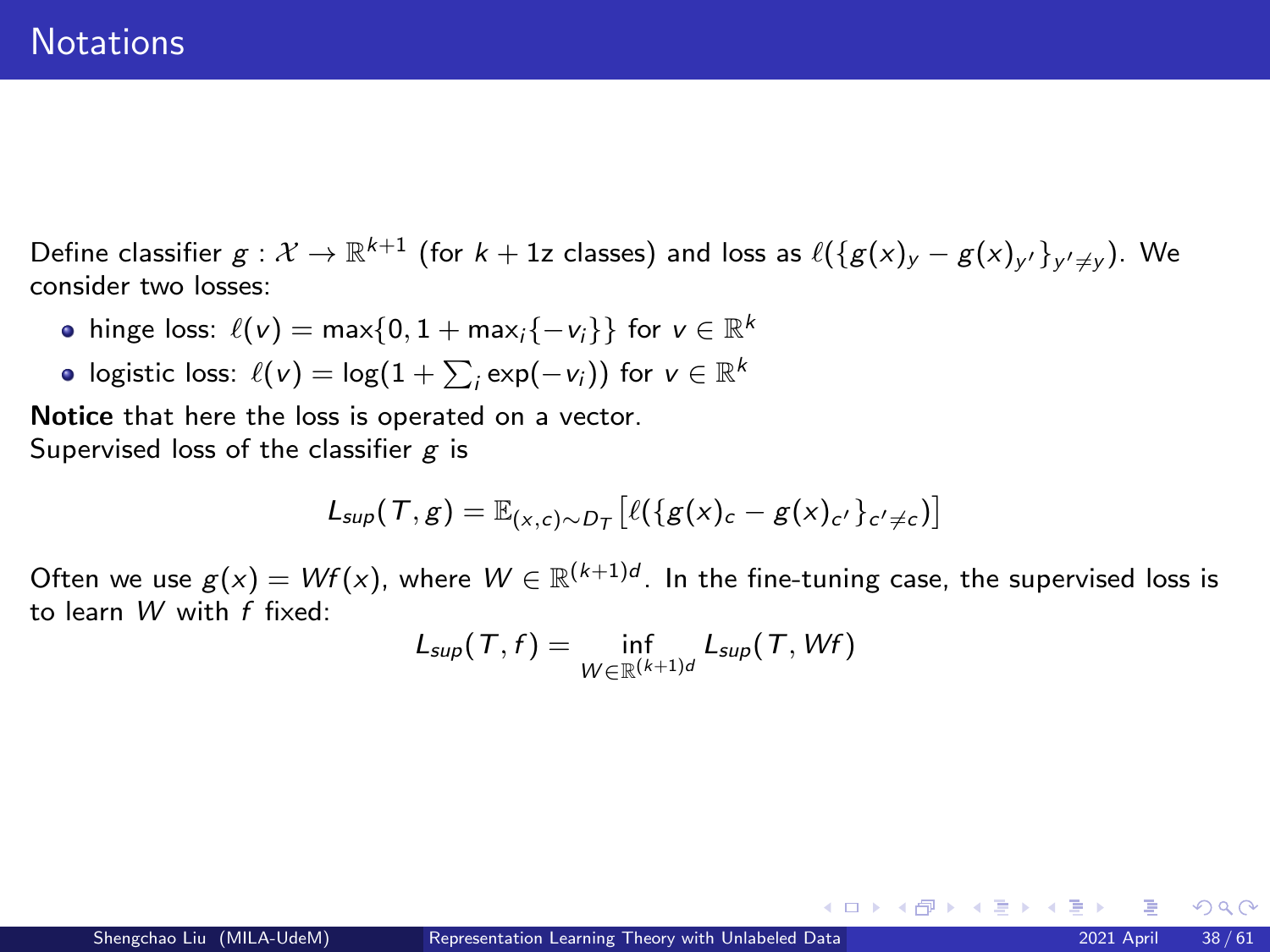# **Definitions**

**Definition 2.1** (Mean classifier) For a function f and a task  $T = \{c_1, \ldots, c_{k+1}\}\$ , the mean classifier is  $W^\mu$  whose  $\epsilon^{th}$  row is the mean  $\mu_c$  of representations of inputs with label  $c$ :  $\mu_c = \mathbb{E}_{x \sim D_c}[f(x)]$ . We use  $L_{\text{sup}}^{\mu}(\mathcal{T},f) = L_{\text{sup}}(\mathcal{T},W^{\mu}f)$  as shorthand for its loss.

**Definition 2.2** (Average Supervised Loss) Average loss for a function f on  $(k + 1)$ -way task is defined as

$$
L_{\text{sup}}(f) = \mathbb{E}_{\{c_i\}_{i=1}^{k+1} \sim \rho^{k+1}} \left[L_{\text{sup}}(\{c_i\}_{i=1}^{k+1}, f) | c_i \neq c_j\right]
$$

The average supervised loss of its mean classifier is

$$
L_{\text{sup}}(f)^{\mu} = \mathbb{E}_{\{c_i\}_{i=1}^{k+1} \sim \rho^{k+1}} \left[L_{\text{sup}}^{\mu}(\{c_i\}_{i=1}^{k+1}, f) | c_i \neq c_j \right]
$$

Definition 2.3 (Unsupervised Loss) The population loss if

$$
L_{un}(f) = \mathbb{E}\Big[\ell(\{f(x)^T(f(x^+) - f(x_i^-))\}_{i=1}^k)\Big]
$$

and its empirical counterpart with  $M$  examples  $(x_j, x_j^+, x_{j1}^-, \dots, x_{jk}^-)^M_{k=1}$  from  $D_{sim} \times D_{neg}^k$  is

$$
\widehat{L}_{un}(f) = \frac{1}{M} \sum_{j=1}^{M} \ell \big( \{ f(x_j)^T (f(x_j^+) - f(x_{ij}^-)) \}_{i=1}^{k} \big)
$$

 $QQ$ 

K ロ ⊁ K 御 ⊁ K 君 ⊁ K 君 ⊁ …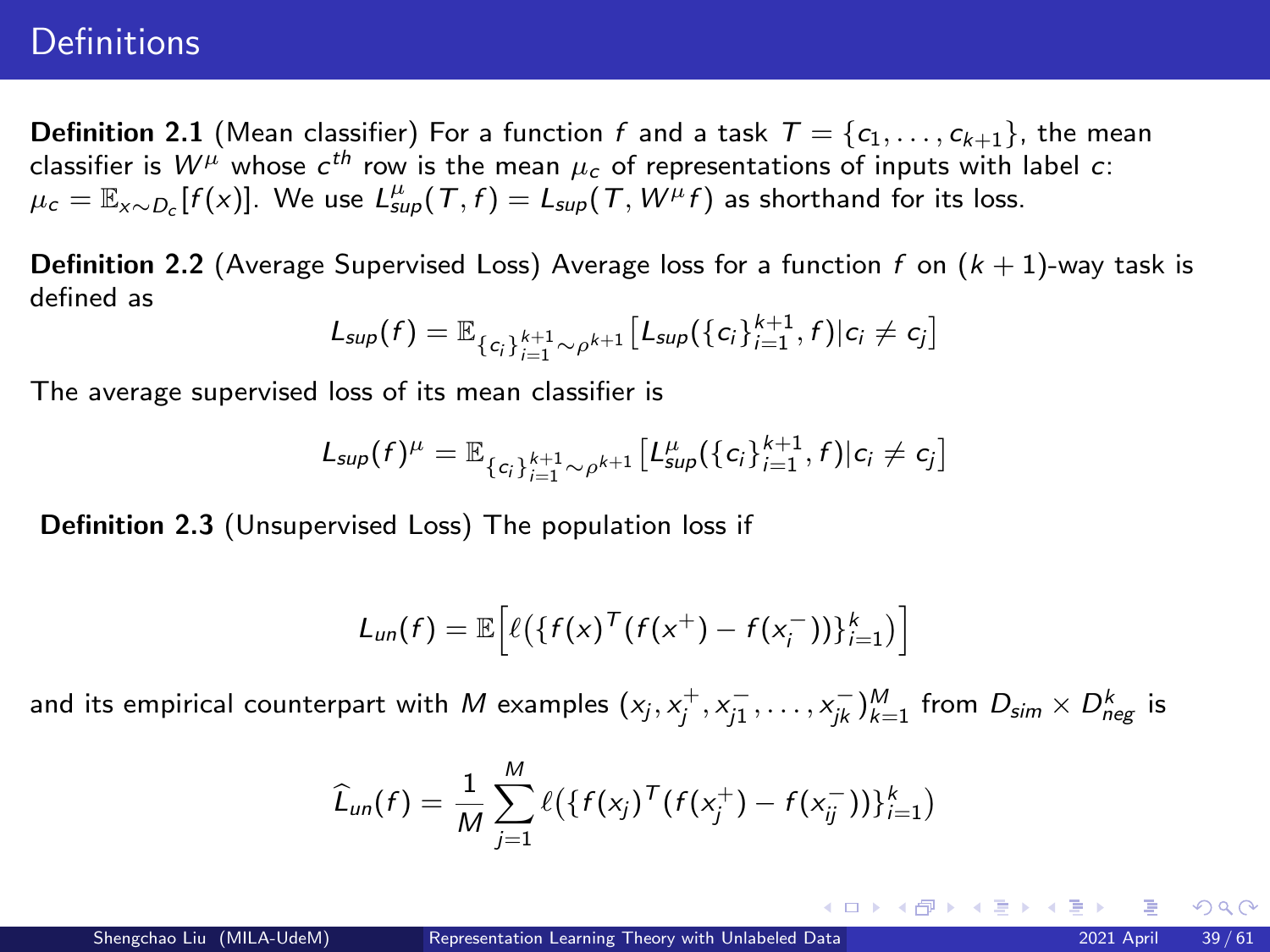Theorem A.3 [Vector-contraction inequality. Corollary 4 in paper [A vector-contraction inequality](https://arxiv.org/pdf/1605.00251.pdf) [for Rademacher complexities\]](https://arxiv.org/pdf/1605.00251.pdf) Let  $Z$  be any set, and  $\mathcal{S}=\{z_j\}_{j=1}^M\in\mathcal{Z}^M$ . Let  $\tilde{\mathcal{F}}$  be a class of functions  $\tilde{f}:Z\to\mathbb{R}^n$  and  $h:\mathbb{R}^n\to\mathbb{R}$  be *L*-Lipschitz. For all  $\tilde{f}\in\tilde{\mathcal{F}}$ , let  $g_{\tilde{f}}=h\circ\tilde{f}$ . Then

$$
\mathbb{E}_{\sigma \sim \{\pm 1\}^M} \Big[ \sup_{\tilde{f} \in \tilde{\mathcal{F}}} \langle \sigma, (g_{\tilde{f}})_{|S} \rangle \Big] \leq \sqrt{2} L \mathbb{E}_{\sigma \sim \{\pm 1\}^{nM}} \Big[ \sum_{\tilde{f} \in \tilde{\mathcal{F}}} \langle \sigma, \tilde{f}_{|S} \rangle \Big]
$$

where  $\tilde{f}_{|S} = \big(\tilde{f}_t(z_j)\big)_{t \in [n], j \in [M]}.$ 

Interpretation:  $\tilde{f}$  is like representation function, h is like loss function. This Theorem is essentially saying that  $\mathfrak{R}_S(\{h\circ \tilde{f}:\tilde{f}\in \tilde{\mathcal{F}}\})\leq 2L\mathfrak{R}_S(\tilde{\tilde{\mathcal{F}}})$  (an informal version).

 $\Omega$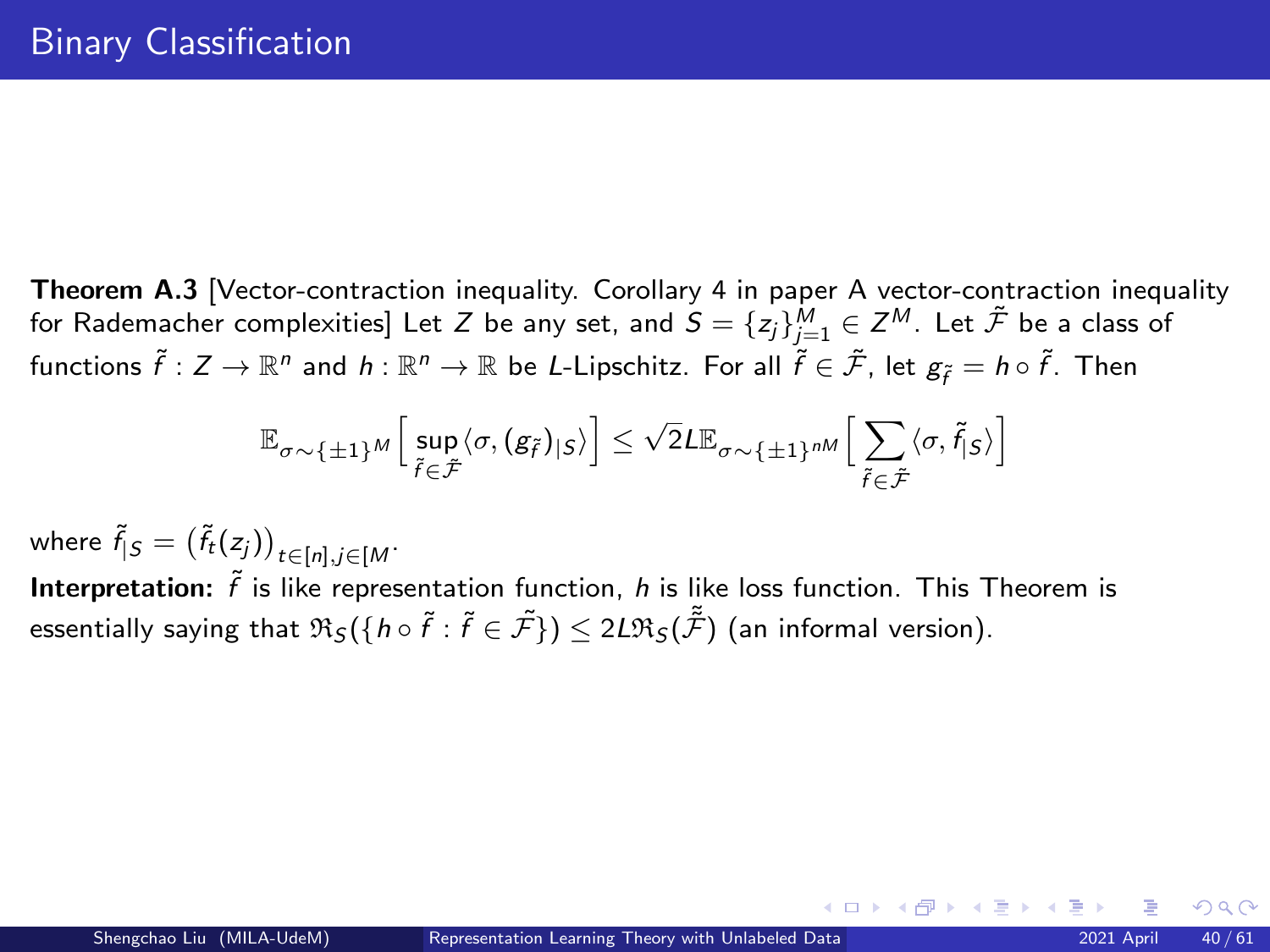**Lemma 4.2** With probability at least  $1 - \delta$  over the training set S, for all  $f \in \mathcal{F}$ 

 $L_{un}(\hat{f}) \leq L_{un}(f) + Gen_M$ 

**Lemma A.2** Let  $\ell : \mathbb{R}^k \to \mathbb{R}$  be  $\eta$ -Lipschitz and bounded by B. Then with probability at least

 $1-\delta$  over the training set  $S=\{(x_j, x_j^+, x_{j1}^- \dots x_{jk}^-)\}_{j=1}^M,$  for all  $f \in \mathcal{F}$ 

$$
L_{un}(\hat{f}) \leq L_{un}(f) + \mathcal{O}\Big(\frac{\eta R\sqrt{k}\Re_S(\mathcal{F})}{M} + B\sqrt{\frac{\log 1/\delta}{M}}\Big),\,
$$

where

$$
\mathfrak{R}_{\mathcal{S}}(\mathcal{F}) = \mathbb{E}_{\sigma \sim \{\pm 1\}^{(k+2)dM}}[\sup_{f \in \mathcal{F}} \langle \sigma, f_{|\mathcal{S}} \rangle]
$$

and  $f_{| \mathcal{S}} = \left(f_t(\mathsf{x}_j), f_t(\mathsf{x}_j^{+}), f_t(\mathsf{x}_{j1}^{-}), \ldots, f_t(\mathsf{x}_{jk}^{-})\right)$ . Note that for  $(k + 1)$ -way classification,<br>*j*∈[*M*],*t*∈[*d*] for hinge loss we have  $\eta=1$  and  $B={\cal O}(R^2)$ , while for logistic loss  $\eta=1$  and  $B = \mathcal{O}(R^2 + \log k)$ . With  $k = 1$ , we get Lemma 4.2.

Proof sketch of Lemma A.2: Start with the uniform convergence bound with Rademacher complexity and definitions before. One key step is to calculate the bound for the Lipschitz coefficient.

 $\Omega$ 

イロト イ団 トイ ミト イヨト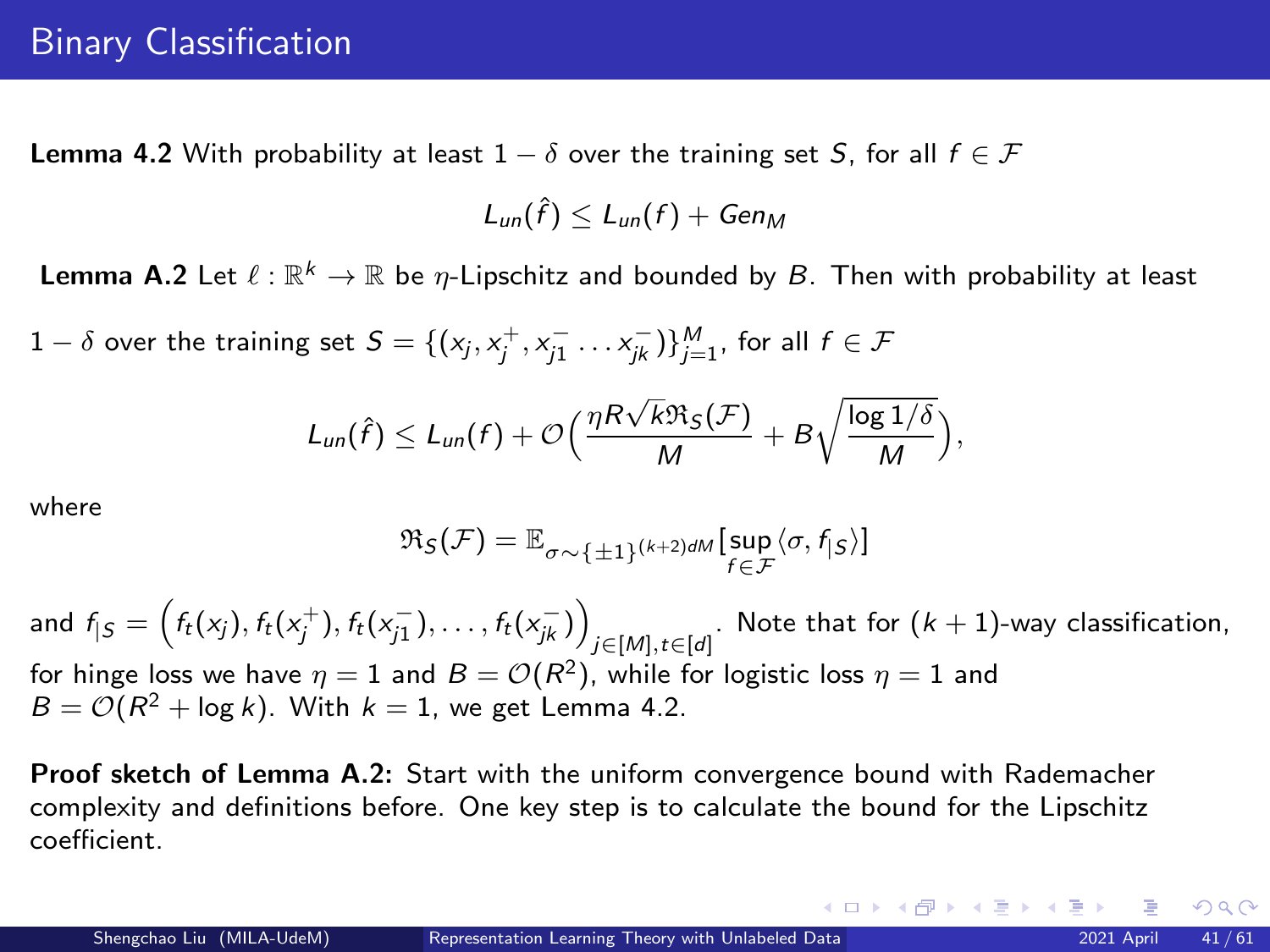**Lemma 4.3** For all  $f \in \mathcal{F}$ 

$$
L_{\text{sup}}^{\mu}(f) \leq \frac{1}{1-\tau}(L_{\text{un}}(f)-\tau)
$$

### Proof.

The key idea of the proof is the use of Jensen's inequality. Unlike the unsupervised loss which uses a random point from a class as a classifier, using the mean of the class as the classifier should only make the loss lower. Let  $\mu_c = \mathbb{E}_{\mathsf{x} \sim D_c} f(\mathsf{x})$  be the mean representation of class  $c$ .

$$
L_{un}(f) = \mathbb{E}_{(x,x^+) \sim D_{sing}} [\ell(f(x)^T(f(x^+) - f(x^-)))]
$$
  
\n
$$
= \mathbb{E}_{c^+, c^- \sim \rho^2} \mathbb{E}_{x^+ \sim D_{c^+}} [\ell(f(x)^T(f(x^+) - f(x^-)))]
$$
  
\n
$$
\times \mathbb{E}_{c^+, c^- \sim \rho^2} \mathbb{E}_{x^+ \sim D_{c^-}} [\ell(f(x)^T(\mu_{c^+} - \mu_{c^-}))]
$$
 // Jensen's Inequality  
\n
$$
= (1 - \tau) \mathbb{E}_{c^+, c^- \sim \rho^2} [L_{sup}^{\mu}(\{c^+, c^-\}, f)|c^+ \neq c^-] + \tau
$$
  
\n
$$
= (1 - \tau)L_{sup}^{\mu}(f) + \tau
$$
 // Def 2.2

 $QQ$ 

イロメ イ御 メイヨメ イヨ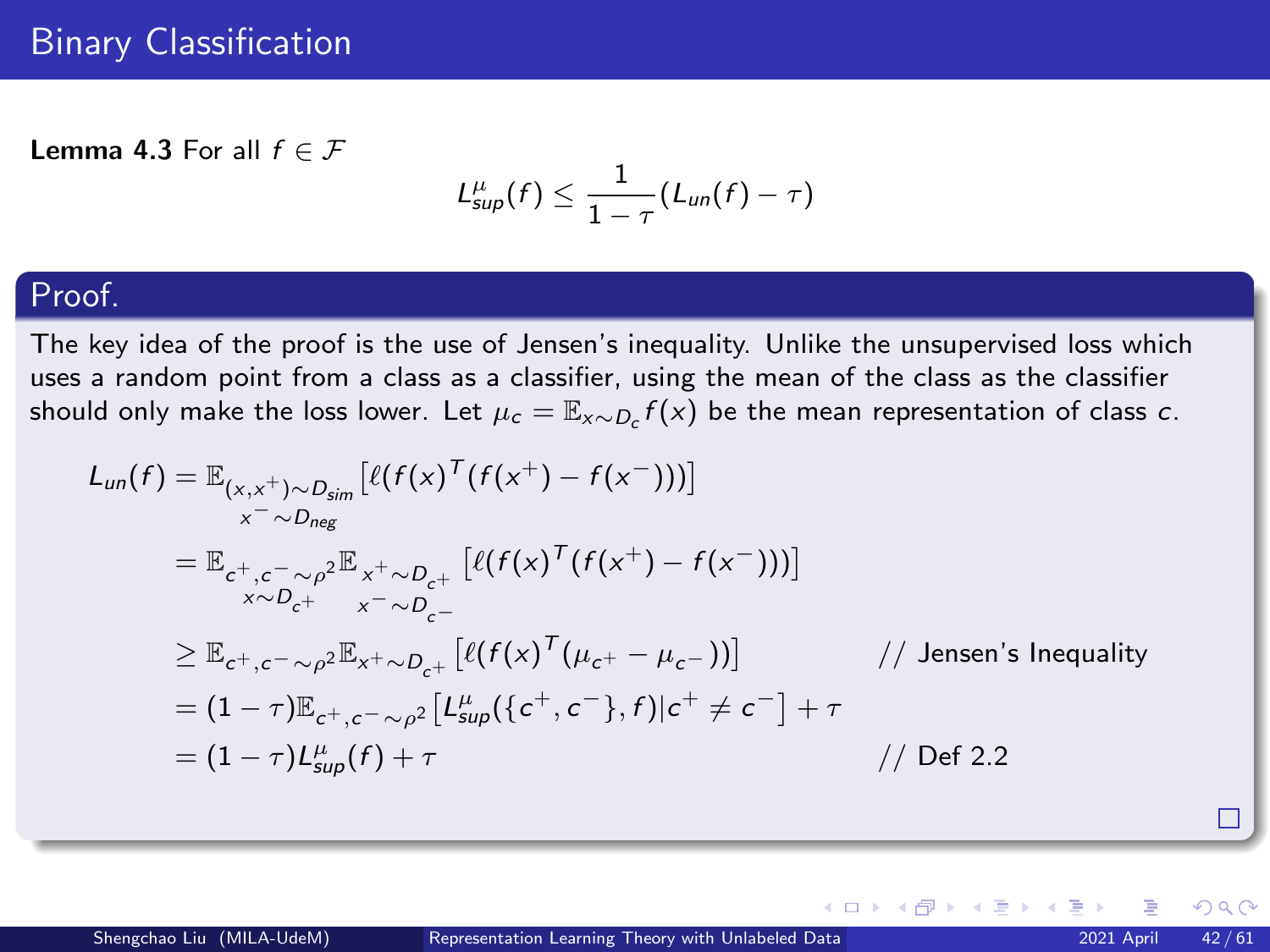# Binary Classification

**Theorem 4.1** With probability at least  $1 - \delta$ , for all  $f \in \mathcal{F}$ 

$$
L_{sup}^{\mu}(\hat{f})\leq \frac{1}{1-\tau}(L_{un}(f)-\tau)+\frac{1}{1-\tau}Gen_M,
$$

where

$$
Gen_M = \mathcal{O}\Big(R\frac{\Re_S(\mathcal{F})}{M} + R^2 \sqrt{\frac{\log 1/\delta}{M}}\Big)
$$

### Proof.

The result follows directly by applying Lemma 4.3 for  $\hat{f}$  and followed with Lemma 4.2. First according to Lemma 4.3,  $\hat{f} \in \mathcal{F}$ , we have:

$$
L_{\text{sup}}^{\mu}(\hat{f}) \leq \frac{1}{1-\tau}(L_{\text{un}}(\hat{f}) - \tau)
$$

Then plug in Lemma 4.2, we have

$$
L_{\text{sup}}^{\mu}(\hat{f}) \leq \frac{1}{1-\tau}(L_{\text{un}}(f)-\tau+ \text{Gen}_M)
$$

We can say that if F is rich enough and  $L_{un}$  can be made small, then Theorem 4.1 suffices. In the next section we explain that this may not always be possible unless  $\tau \ll 1$ . And we show one way to alleviate this. K ロ ▶ K 御 ▶ K 君 ▶ K 君 ▶  $299$ 

П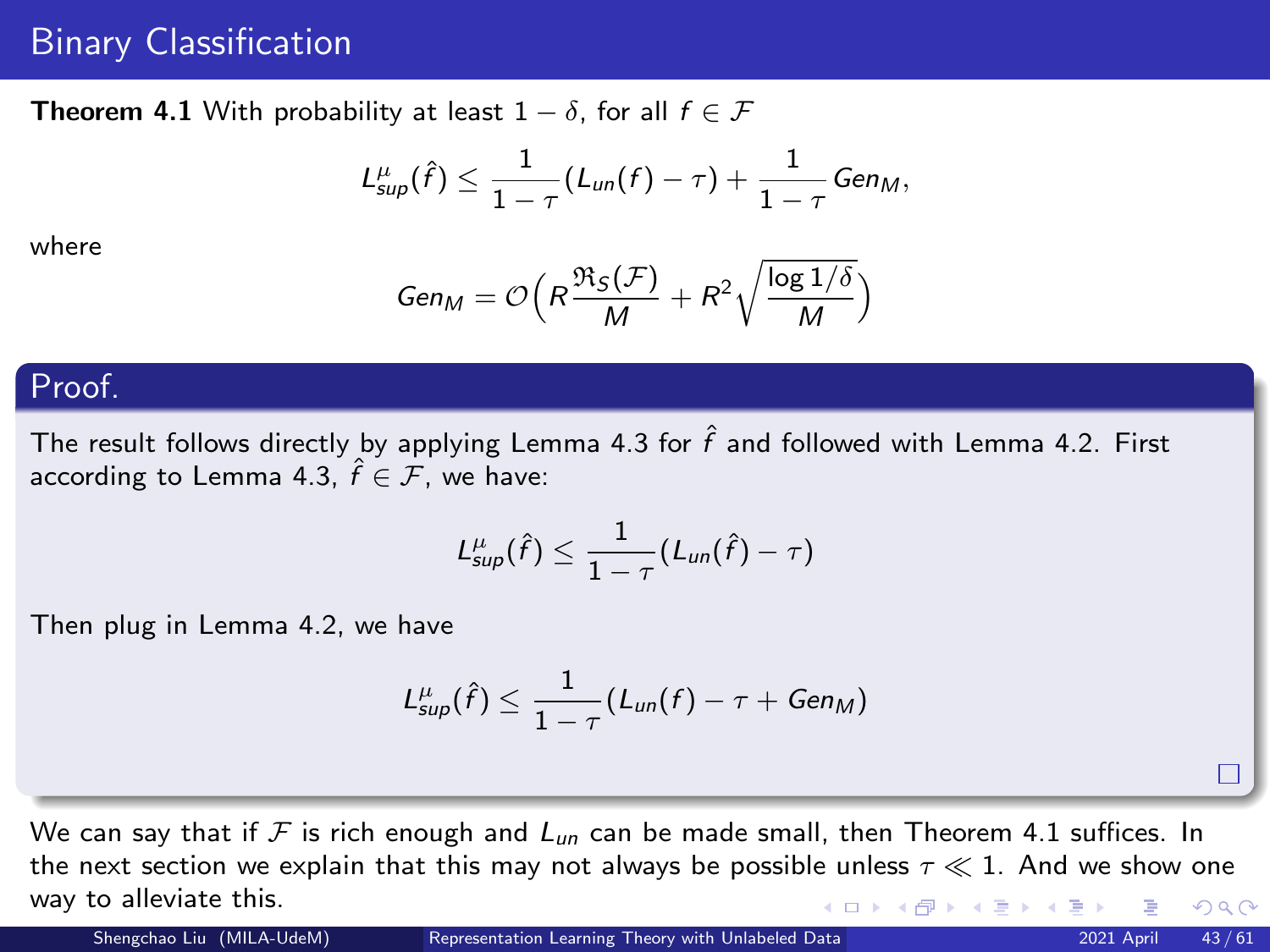The inherent limitation of contrastive learning: negative samples can be from the same class as similar pair  $\implies$   $L_{un}(f)$  can be large. Need to understand when  $L_{un}$  can be made small:

$$
L_{un}(f) - \tau = \underbrace{(1-\tau)L_{un}^{\neq}(f)}_{\text{need contrastive } f} + \underbrace{\tau(L_{un}^{\neq}(f) - 1)}_{\substack{c^+ \neq c^- \\ \text{need contrastive } f}} \\
L_{un}^{\neq}(f) = \mathbb{E}_{c^+, c^-\sim \rho^2} \left[ \ell(f(x)^{\top}(f(x^+) - f(x^-))) | c^+ \neq c^- \right] \\
\times \pi^+ \sim D_{c^-}^2 \\
L_{un}^{\neq}(f) = \mathbb{E}_{\substack{c \sim \nu \\ x, x^+ \sim D_c^2}} \left[ \ell(f(x)^{\top}(f(x^+) - f(x^-))) \right] \\
\geq \mathbb{E}_{c \sim \nu, x \sim D_c} \left[ \ell(f(x)^{\top}(\mu_c - \mu_c)) \right] \\
= 1
$$

We will show next is that the magnitude of  $L^\equiv_{un}(f)$  can be controlled by the intraclass deviation of f. Let  $\Sigma(f, c)$  be the covariance matrix of  $f(x)$  when  $x \sim D_c$ . We define a notion of intraclass deviation as follows:

$$
s(f) = \mathbb{E}_{c \sim \nu} \left[ \sqrt{\|\Sigma(f, c)\|_2} \mathbb{E}_{x \sim D_c} \|f(x)\| \right] \tag{17}
$$

K ロト K 御 ト K 君 ト K 君 K

つへへ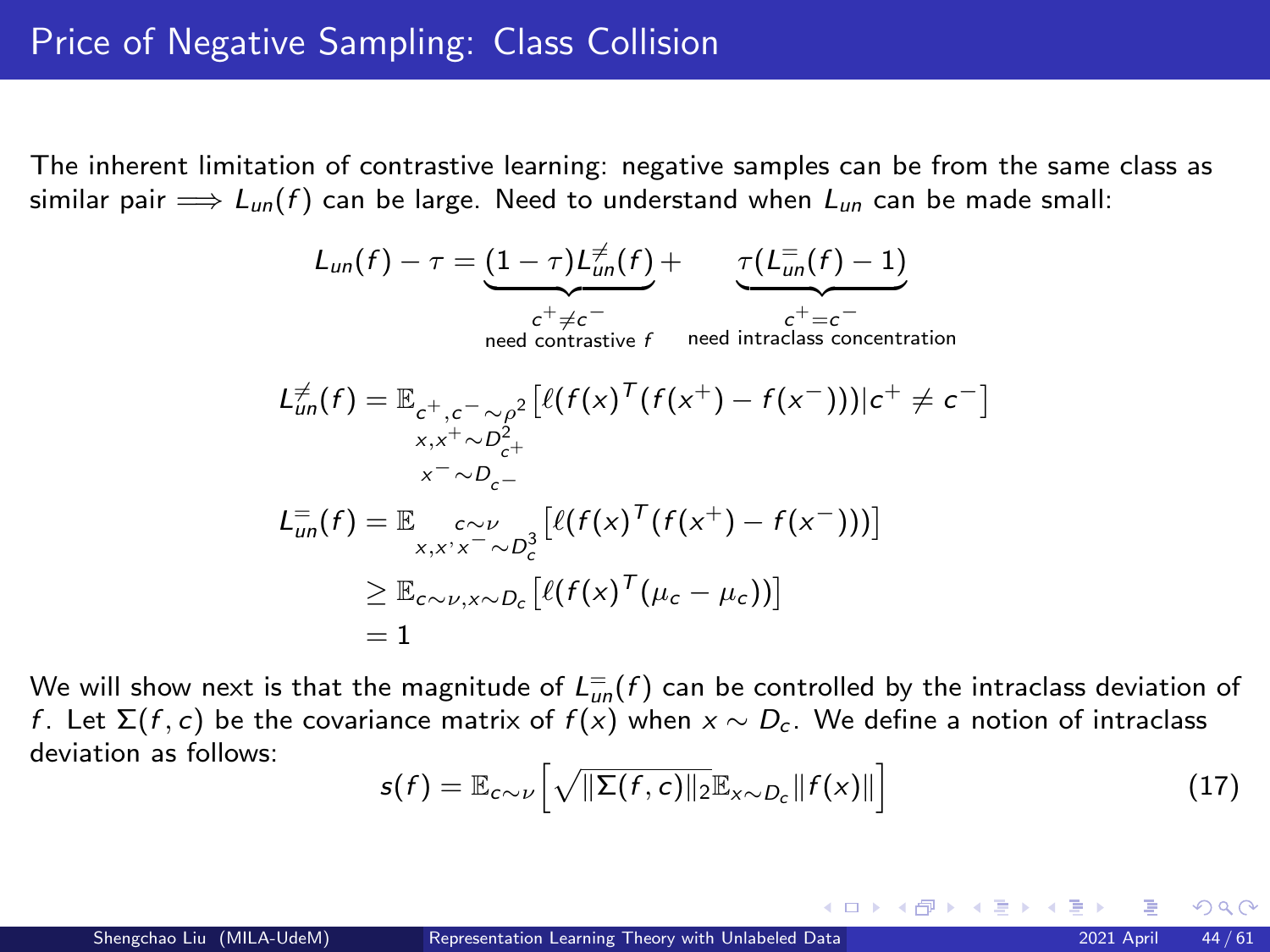**Lemma A.1** Let  $c \in C$  and  $\ell : \mathbb{R}^t \to \mathbb{R}$  be either the *t*-way hinge loss or *t*-way logistic loss, as defined in Section 2. Let  $x, x^+, x_1^-, \ldots, x_t^-$  be iid draws from  $D_c$ . For all  $f \in \mathcal{F}$ , let

$$
L_{un,c}^{-}(f) = \mathbb{E}_{x,x^+,x^-} \left[ \ell \left( \{ f(x)^T (f(x^+) - f(x^-)) \}_{i=1}^t \right) \right]
$$

Then

$$
L_{un,c}^=(f)-\ell(0)\leq c't\sqrt{\|\Sigma(f,c)\|_2}\mathbb{E}_{x\sim D_c}[\|f(x)\|]
$$

**Theorem 4.5** With probability at least  $1 - \delta$ ,  $\forall f \in \mathcal{F}$ 

$$
L_{\text{sup}}(\hat{f}) \le L_{\text{sup}}^{\mu}(\hat{f}) \le L_{\text{un}}^{\neq}(f) + \beta s(f) + \eta \text{Gen}_M
$$

where  $\beta = c' \frac{\tau}{1-\tau}$ ,  $\eta = \frac{1}{1-\tau}$  and  $c'$  is a constant.

 $\Omega$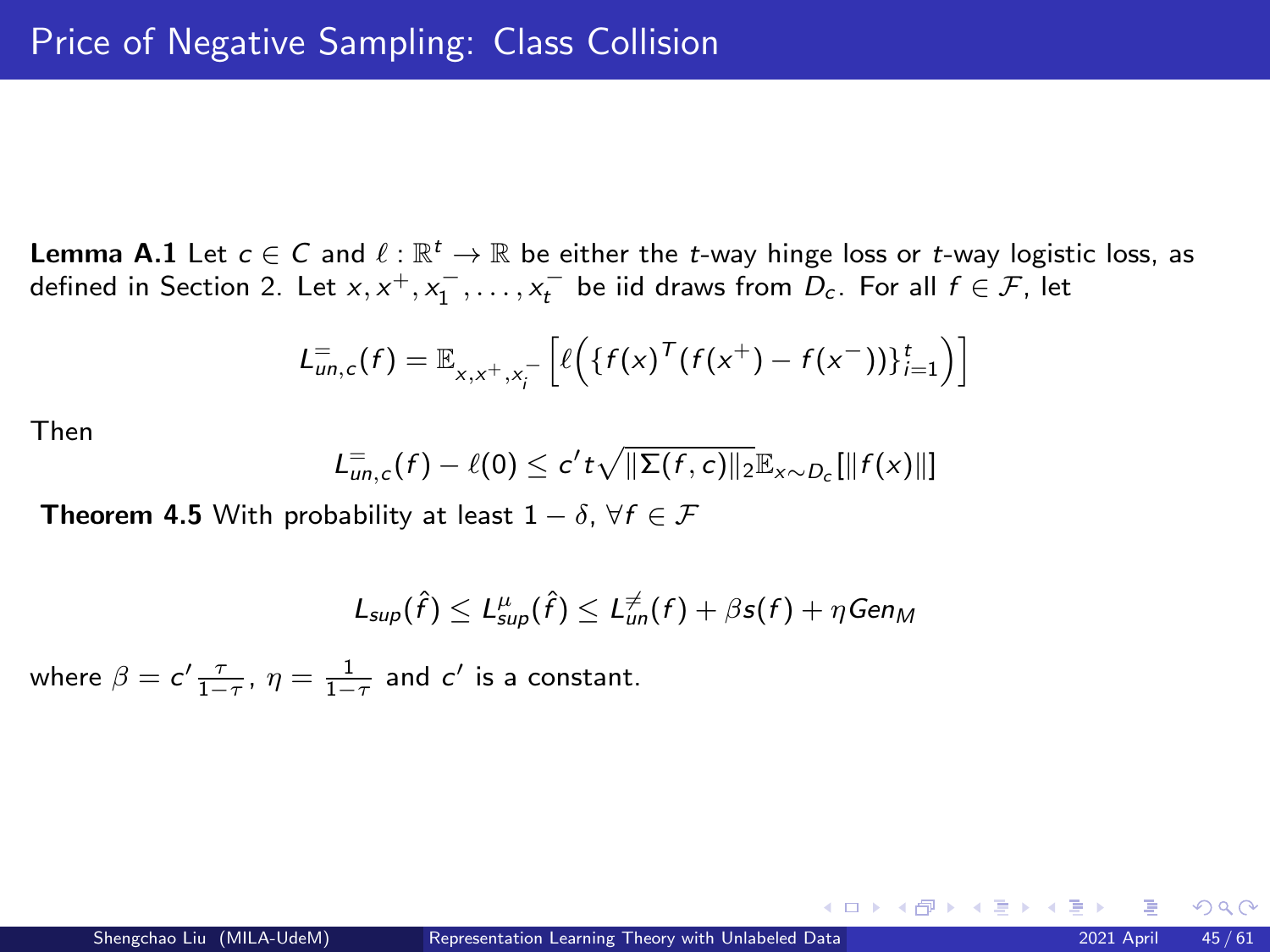Limitations of contrastive learning.

- Inter-class representation not well aligned and distributed.
- **•** Intra-class representation not well bounded.

 $299$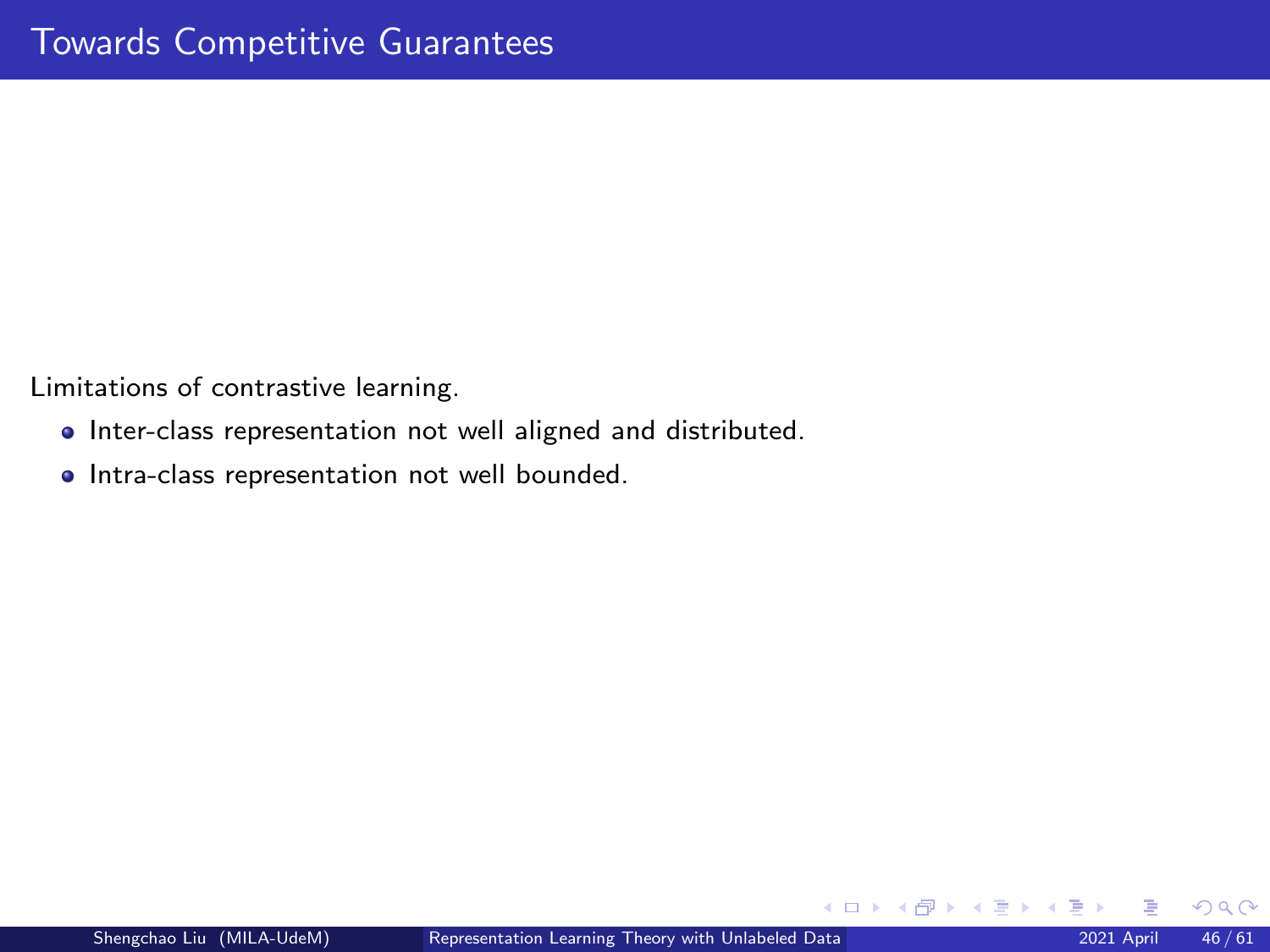# Limitations of contrastive learning



Figure: Figure 1

|            |                                                                                                              | supervised                                | unsupervised                                                                                         |
|------------|--------------------------------------------------------------------------------------------------------------|-------------------------------------------|------------------------------------------------------------------------------------------------------|
|            | Figure 1.a $\begin{array}{ l l } & f_0(x_i) = (0,0) \\ f_1(x_1) = (1, r) \\ f_1(x_2) = (-1, 2r) \end{array}$ |                                           | (1): $L_{sup}(f_0) = 0, L_{sup}(f_1) = 1$ $\bigcirc$ 2: $L_{un}(f_0) = 1, L_{un}(f_1) = \Omega(r^2)$ |
| Figure 1.b | $f_0(x_i) = (0,0)$<br>$f_1(x_1) = (0,1)$<br>$f_1(x_2) = (0, r)$<br>$f_1(x_3)=(0,-1)$<br>$f_1(x_4) = (0, -r)$ | (3): $L_{sup}(f_0) = 0, L_{sup}(f_1) = 1$ | (4): $L_{un}(f_0) = 1, L_{un}(f_1) = \Omega(r^2)$                                                    |

Table: Illustrations of two examples in Figure 1.

 $299$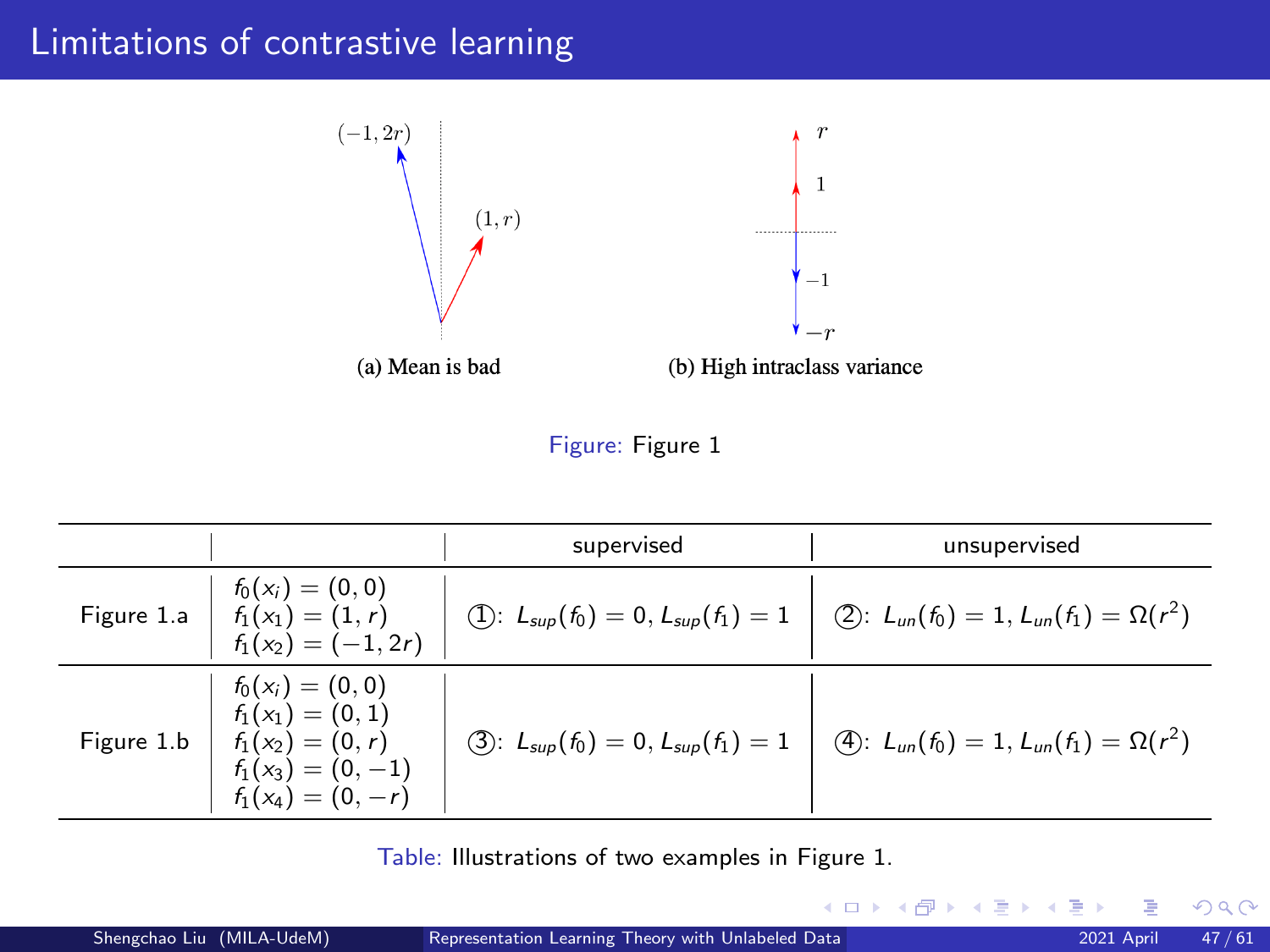First of all, because it's the binary case (suppose  $y = \{\pm 1\}$ ), so the length of v is 1, and the loss becomes

$$
\ell = \max(0, 1 - (g(x)_y - g(x)_{-y}))
$$

• (2), for the unsupervised learning on Figure 1.a.

$$
L_{un}(f_0) = 0.5 \max(0, 1 - f_0(x_1)^T (f_0(x_1) - f_0(x_2))
$$
  
+ 0.5 \max(0, 1 - f\_0(x\_2)^T (f\_0(x\_2) - f\_0(x\_1))  
= 0.5 \max(0, 1 - 0) + 0.5 \max(0, 1 - 0)  
= 1  

$$
L_{un}^{\neq}(f_1) = 0
$$
  

$$
L_{un}^{\neq}(f_1) = 0.5 \max(0, 1 - f_1(x_1)^T (f_1(x_1) - f_1(x_2))
$$
  
+ 0.5 \max(0, 1 - f\_1(x\_2)^T (f\_1(x\_2) - f\_1(x\_1))  
= 0.5 \max(0, 1 - \langle (1, r), (2, -r) \rangle) + 0.5 \max(0, 1 - \langle (-1, 2r), (-2, r) \rangle  
= 0.5 \max(0, r^2 - 1) + 0.5 \max(0, -1 - 2r^2)  
= \Omega(r^2)

 $299$ 

イロメ イ御 メイヨメ イヨ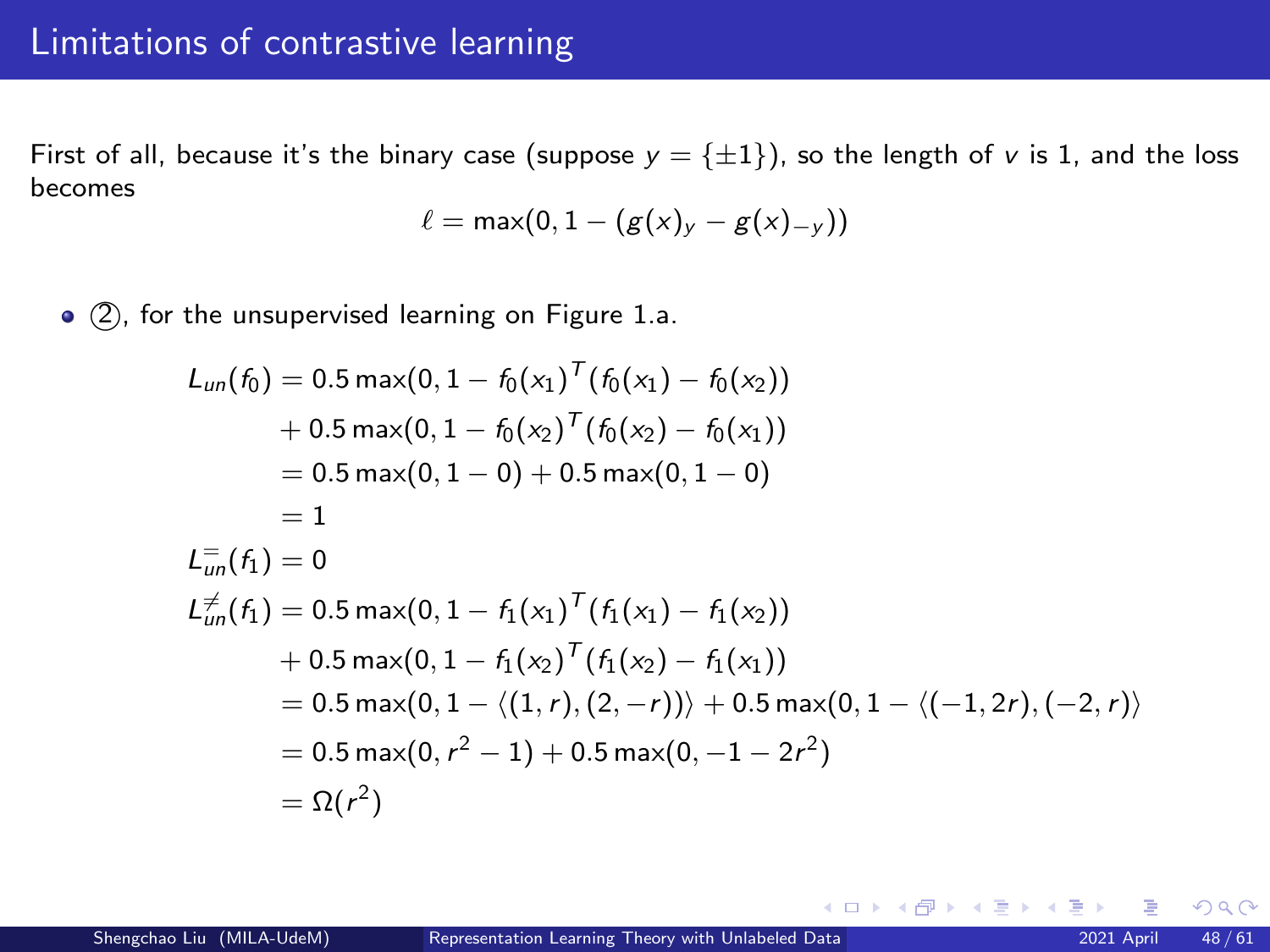$\bullet$   $\widehat{4}$ ), for the unsupervised learning on Figure 1.b.

$$
L_{un}(f_0) = 0.25 * 4 \max(0, 1 - (0, 0)^T(0, 0))
$$
  
= 1  

$$
L_{un}^{\neq}(f_1) = 0.25 \max(0, 1 - f_1(x_1)^T(0, r + 1)) + 0.25 \max(0, 1 - f_1(x_2)^T(0, r + 1))
$$
  
+ 0.25 \max(0, 1 - f\_1(x\_3)^T(0, -r - 1)) + 0.25 \max(0, 1 - f\_1(x\_4)^T(0, -r - 1))  
= 0.5 \max(0, -r) + 0.5 \max(0, 1 - r^r - r)  
= 0

For  $L_{un}^=(f_1)$ , WLOG, let's only check the first half of them.

$$
L_{un}^=(f_1) = \frac{1}{8} \max(0, 1 - \langle (0, 1), (0, 1 - r) \rangle) + \frac{1}{8} \max(0, 1 - \langle (0, 1), (0, r - 1) \rangle) + \dots
$$
  
=  $\frac{1}{8} \max(0, r) + \frac{1}{8} \max(0, r^2 - r)$   
=  $\Omega(r^2)$ 

 $299$ 

メロトメ 伊 トメ ミトメ ミト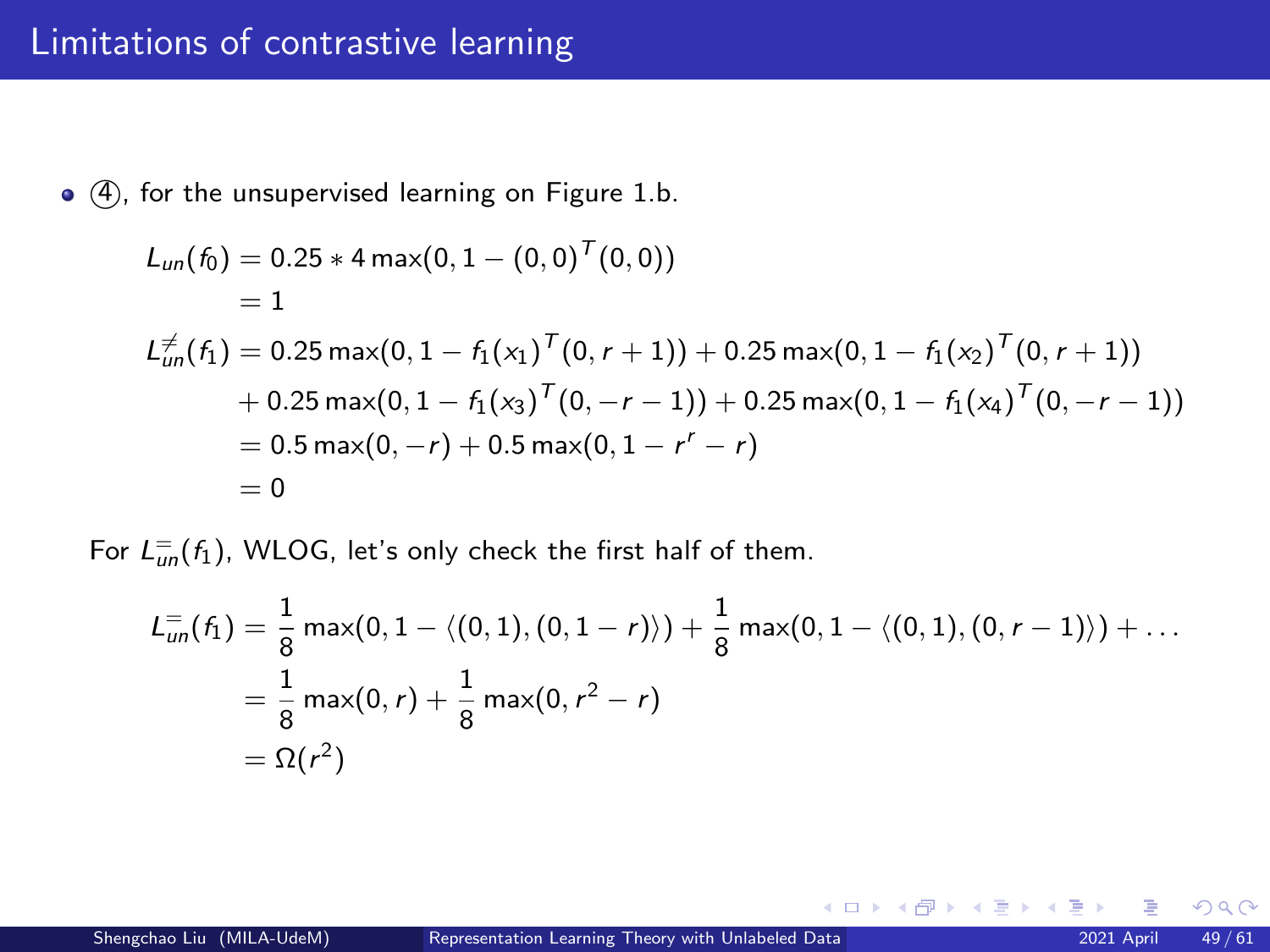# Limitations of contrastive learning



Figure: Figure 1

|            |                                                                                                              | supervised                                | unsupervised                                                                                          |
|------------|--------------------------------------------------------------------------------------------------------------|-------------------------------------------|-------------------------------------------------------------------------------------------------------|
|            | Figure 1.a $\begin{array}{ l l } & f_0(x_i) = (0,0) \\ f_1(x_1) = (1, r) \\ f_1(x_2) = (-1, 2r) \end{array}$ |                                           | (1): $L_{sup}(f_0) = 0, L_{sup}(f_1) = 1$ $\bigotimes$ : $L_{un}(f_0) = 1, L_{un}(f_1) = \Omega(r^2)$ |
| Figure 1.b | $f_0(x_i) = (0,0)$<br>$f_1(x_1) = (0,1)$<br>$f_1(x_2) = (0, r)$<br>$f_1(x_3)=(0,-1)$<br>$f_1(x_4) = (0, -r)$ | (3): $L_{sup}(f_0) = 0, L_{sup}(f_1) = 1$ | (4): $L_{un}(f_0) = 1, L_{un}(f_1) = \Omega(r^2)$                                                     |

Table: Illustrations of two examples in Figure 1.

 $299$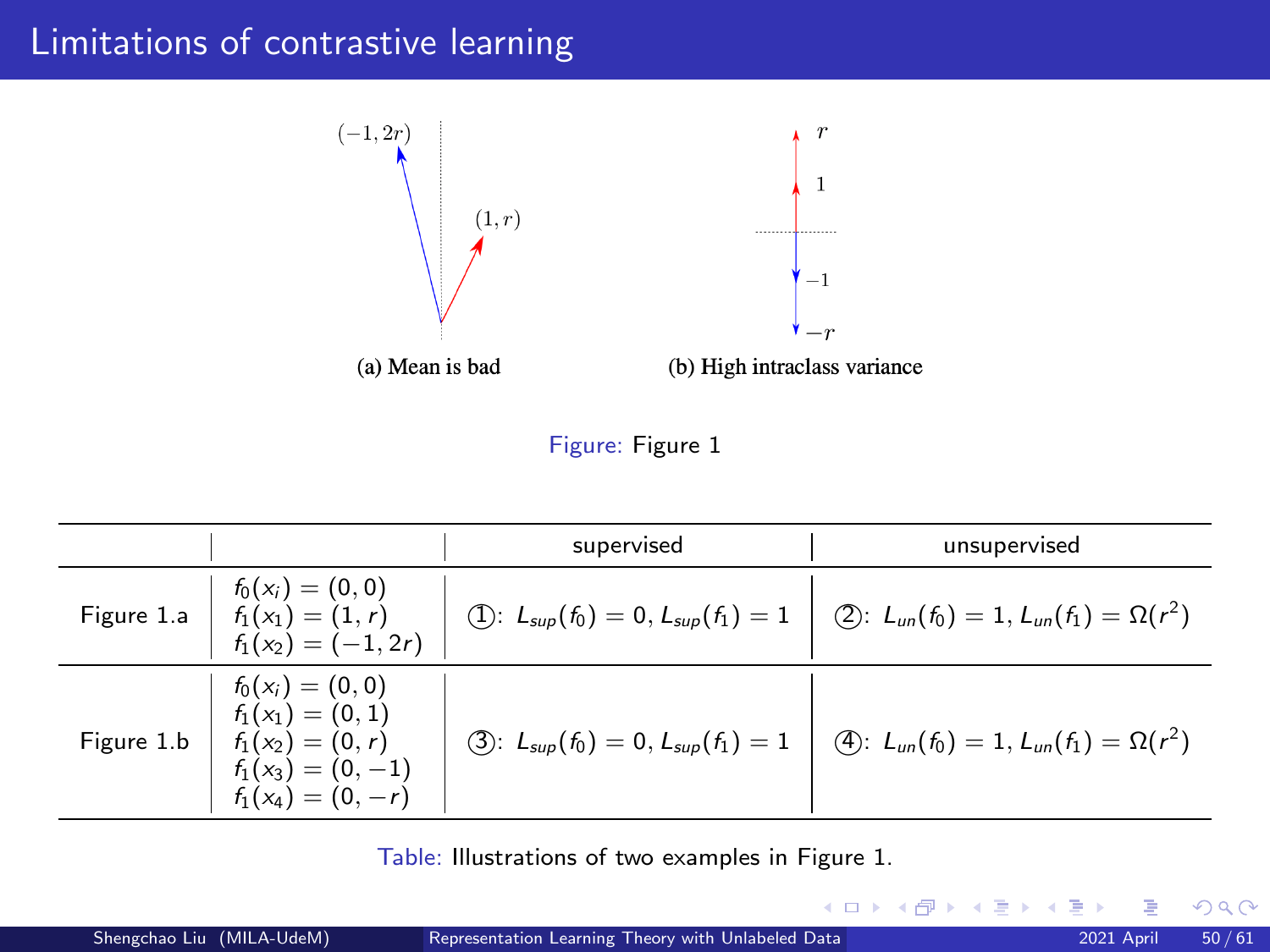**Lemma 5.1** For  $f \in \mathcal{F}$ , if the random variable  $f(X)$ , where  $X \sim D_c$ , is  $\sigma^2$ -sub-Gaussian in every direction for every class c and has maximum norm  $R = \max_{x \in X} ||f(x)||$ , then for all  $\epsilon > 0$ ,

$$
L^{\neq}_{un}(f) \leq \gamma L^{\mu}_{\gamma, sup}(f) + \epsilon
$$

where  $\gamma=1+c^\prime R \sigma \sqrt{\log{\frac{R}{\epsilon}}}$  and  $c^\prime$  is some constant.

**Corollary 5.1.1** For all  $\epsilon > 0$ , with probability at least  $1 - \delta$ , for all  $f \in \mathcal{F}$ ,

$$
L_{\text{sup}}^{\mu}(\hat{f}) \leq \gamma(f)L_{\gamma(f),\text{sup}}^{\mu}(f) + \beta s(f) + \eta \text{Gen}_M + \epsilon
$$

where  $\gamma(f)$  is as defined in Lemma 5.1,  $\beta = c' \frac{\tau}{1 - \tau}$ ,  $\eta = \frac{1}{1 - \tau}$ , and  $c'$  is a constant.

Proof sketch: This can be obtained directly by combining Theorem 4.5 and Lemma 5.1.

 $\Omega$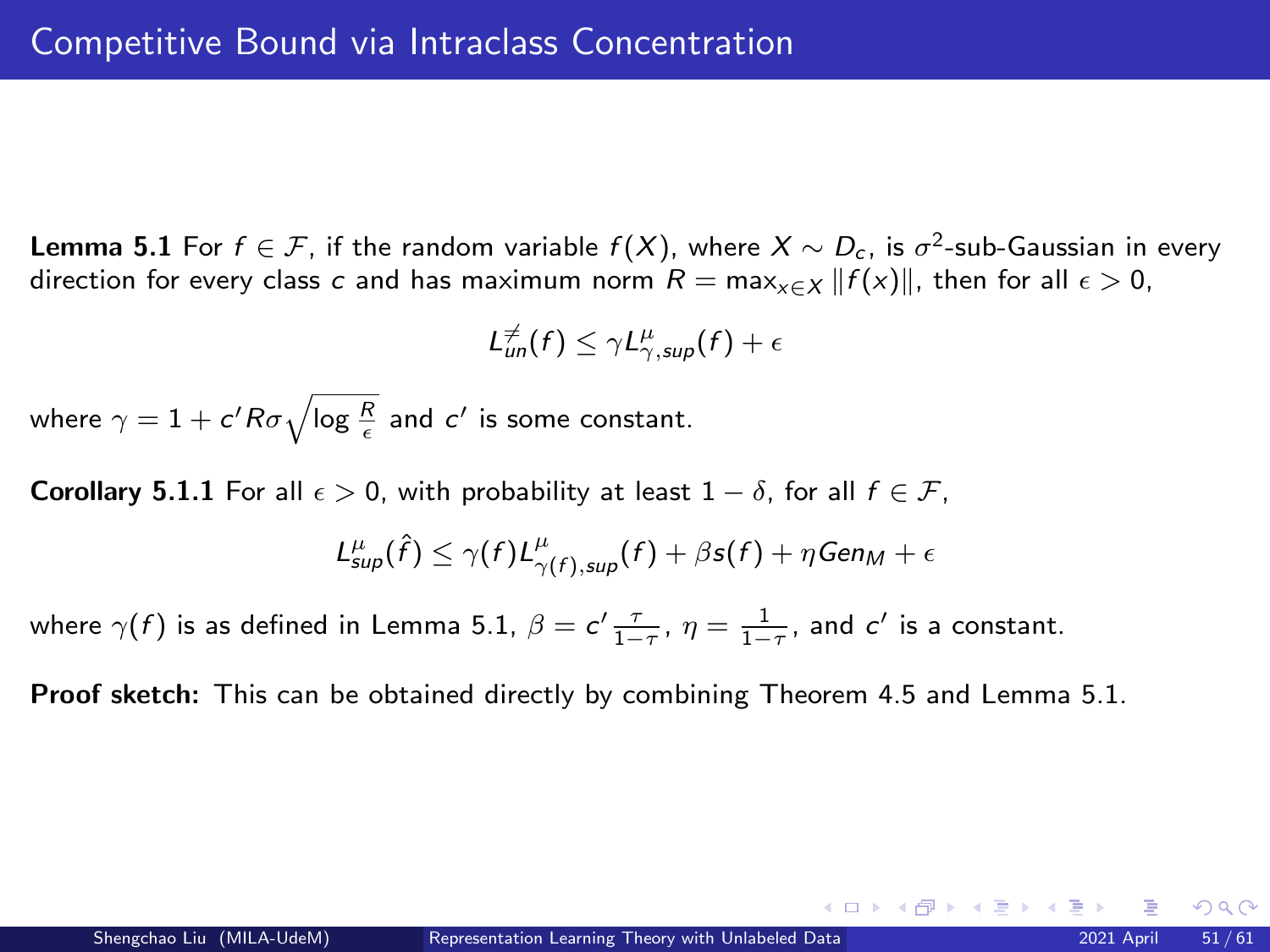# Some Insights

Another relevant paper we discussed before: [1] [Understanding Contrastive Representation Learning through Alignment and](https://arxiv.org/pdf/2005.10242.pdf) [Uniformity on the Hypersphere,](https://arxiv.org/pdf/2005.10242.pdf) ICML'20



Figure: 3 from [1].

- The competitive bound needs high-margin mean classifier (well-distributed and well-aligned) and strong/low intraclass concentration (well-aligned).
- ٠ The first condition can match with [1].
- Yet, the second condition hasn't attracted enough attention yet.

 $\Omega$ 

イロト イ押ト イヨト イヨ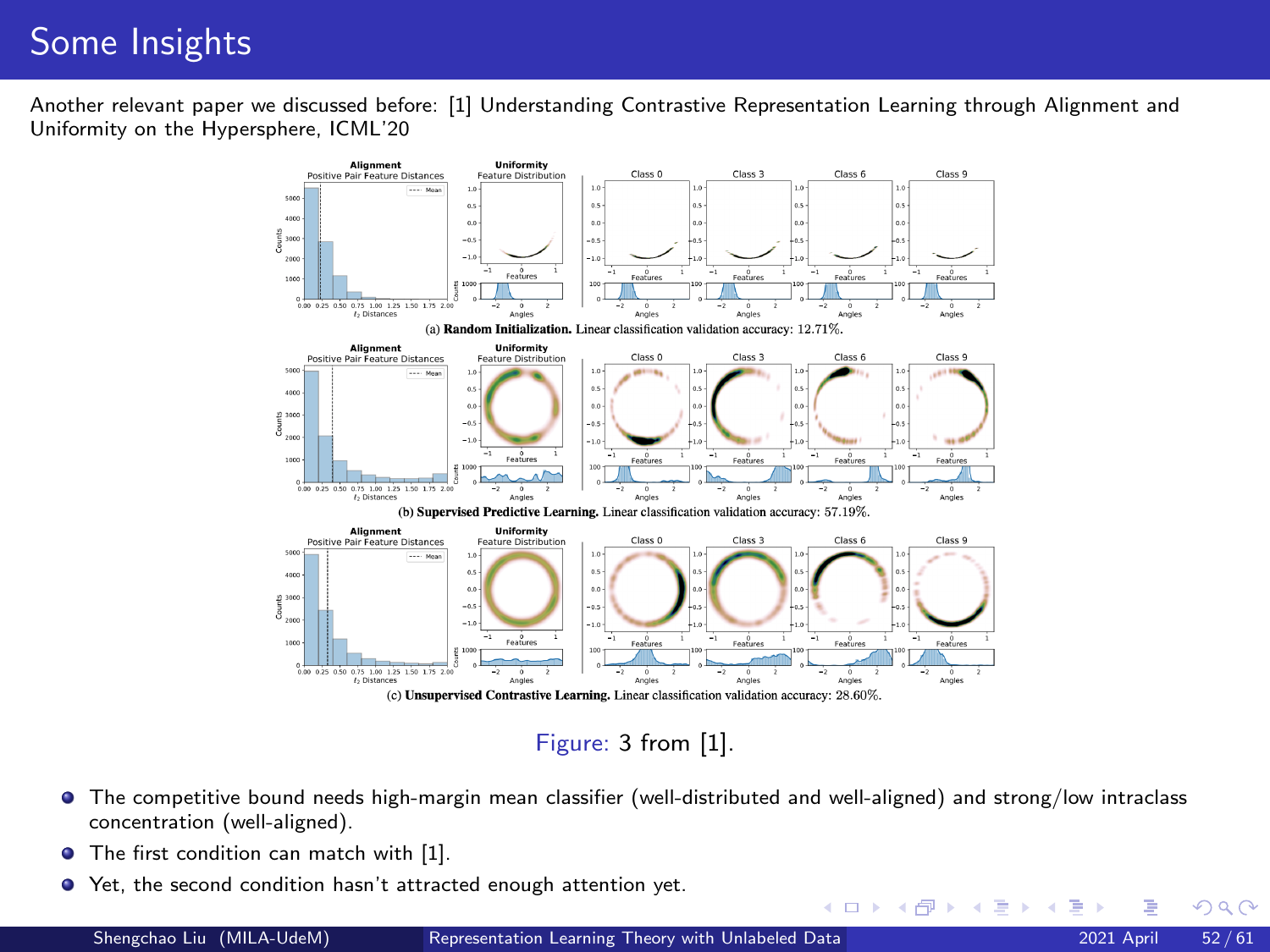#### <span id="page-52-0"></span>**[Motivation](#page-2-0)**

- <sup>2</sup> [Standard Uniform Convergence Bounds](#page-4-0)
- <sup>3</sup> [Paper: A Discriminative Model for Semi-Supervised Learning, JACM'10](#page-18-0)
- <sup>4</sup> [Paper: Functional Regularization for Representation Learning: A Unified Theoretical](#page-25-0) [Perspective, NeurIPS'20](#page-25-0)
- <sup>5</sup> [Paper: A Theoretical Analysis of Contrastive Unsupervised Representation Learning, ICML'19](#page-35-0)
- <sup>6</sup> [Paper: Understanding Negative Samples in Instance Discriminative Self-supervised](#page-52-0) [Representation Learning, ArXiv'21](#page-52-0)
- <sup>7</sup> [Conclusions and Future Directions](#page-59-0)

 $\Omega$ 

K ロ > K @ > K ミ > K ミ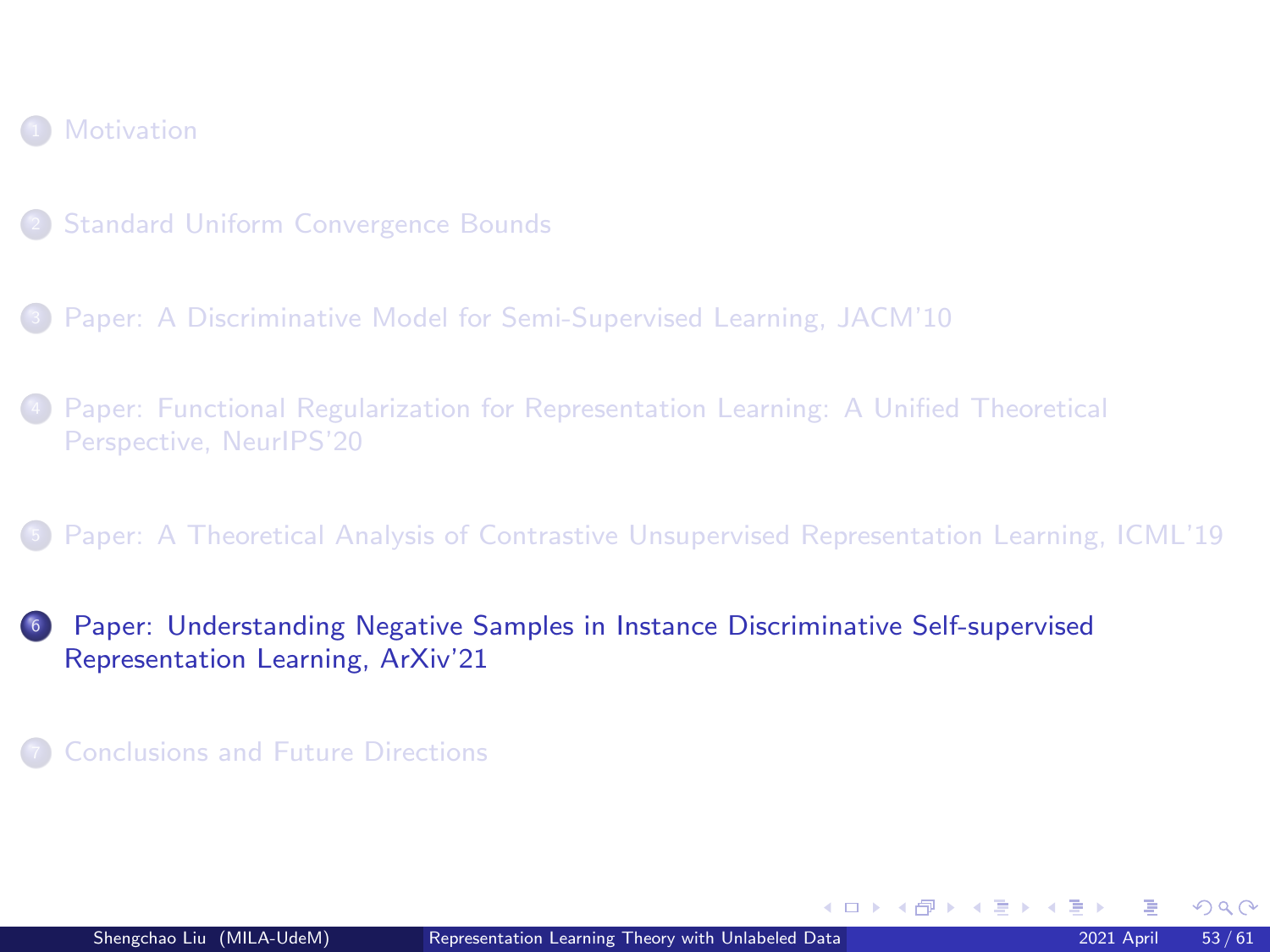# **Definitions**

Definition 1 (Data Generation Process).

- Draw latent classes:  $c, \{c_k^-\}_{k=1}^K \sim \rho^{K+1}$
- **2** Draw input example:  $x \sim \mathcal{D}_c$
- 9 Draw data augmentations: *a*, a′  $\sim$   $\mathcal{A}^2$
- **4** Apply data augmentations:  $a(x)$ ,  $a'(x)$
- ∍ Draw negative examples:  $\{x_k^-\}_{k=1}^K \sim \mathcal{D}_{c_k^-}^K$ k
- ∫ Draw data augmentations:  $\{a_k^-\}_{k=1}^K \sim \mathcal{A}^{\mathcal{K}}$
- ↑ Apply data augmentations:  $\{a_k^-(x_k^-)\}_{k=1}^K$

Definition 2 (Self-supervised Loss). Expected self-supervised loss is defined as

$$
L_{info}(f) \triangleq \mathbb{E}_{c, \{c_k^-\}_{k=1}^K \sim \rho^{K+1}} \mathbb{E}_{a, a' \sim \mathcal{A}^2} \{x_k^-\sim_{c_k}^{\mathcal{E}}\}_{k=1}^{\mathcal{E}} \mathcal{L}_{info}(z, Z)
$$
\n
$$
\triangleq \mathbb{E}_{c, \{c_k^-\}_{k=1}^K \sim \rho^{K+1}} \mathbb{E}_{a, a' \sim \mathcal{A}^2} \mathbb{E}_{a, a' \sim \mathcal{A}^K} - \log \frac{\exp(z \cdot z/t)}{\sum_{z_k \in Z} \exp(z \cdot z_k/t)}
$$

 ${a_k^-}$ } $_{k=1}^K$ ∼ $A^K$ 

 $\Omega$ 

K ロメ K 御 メ K 君 メ K 君 メ …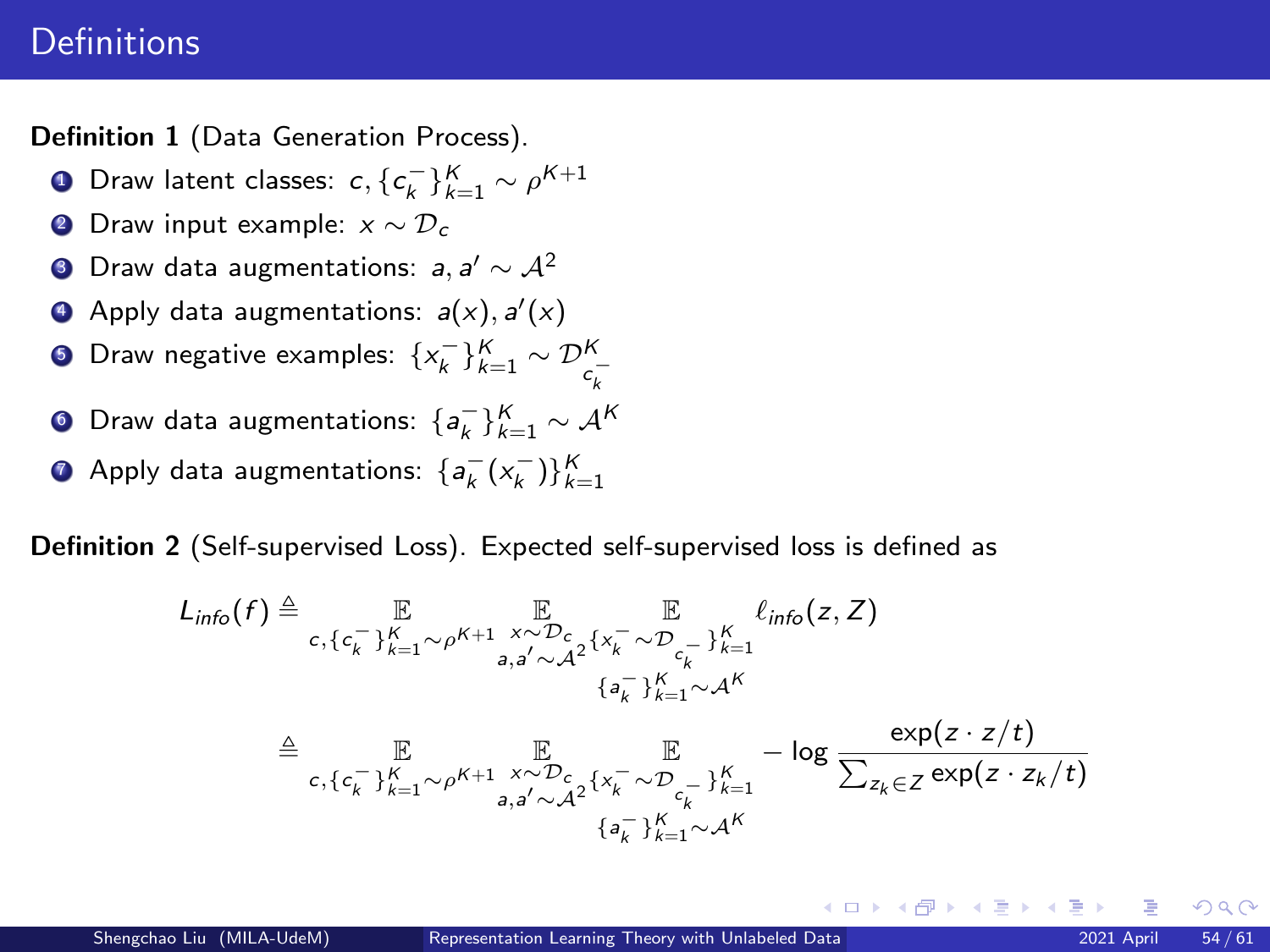Definition 3 (Mean Classifier's Supervised Loss).

$$
L_{\text{sup}}^{\mu}(\widehat{f}) \triangleq \mathop{\mathbb{E}}_{\substack{x,y \sim \mathcal{D} \\ a \sim \mathcal{A}}} - \ln \frac{\exp (\widehat{f}(a(x)) \cdot \mu_{y})}{\sum_{j \in \mathcal{Y}} \exp (\widehat{f}(a(x)) \cdot \mu_{j})}
$$

Definition 4 (Mean Classifier's Supervised Sub-class Loss).

$$
L_{sub}^{\mu}(\widehat{f}, \mathcal{Y}_{sub}) \triangleq \mathop{\mathbb{E}}_{\substack{x, y \sim \mathcal{D}_{sub}} \mathcal{E}_{sub}^{\mu}(\widehat{f}(a(x)), y, \mathcal{Y}_{sub})}
$$

$$
\triangleq \mathop{\mathbb{E}}_{\substack{x, y \sim \mathcal{D}_{sub}} \mathcal{E}_{sub}} - \ln \frac{\exp (\widehat{f}(a(x)) \cdot \mu_{y})}{\sum_{j \in \mathcal{Y}_{sub}} \exp (\widehat{f}(a(x)) \cdot \mu_{j})}
$$

 $299$ 

K ロ ▶ K 個 ▶ K 君 ▶ K 君 ▶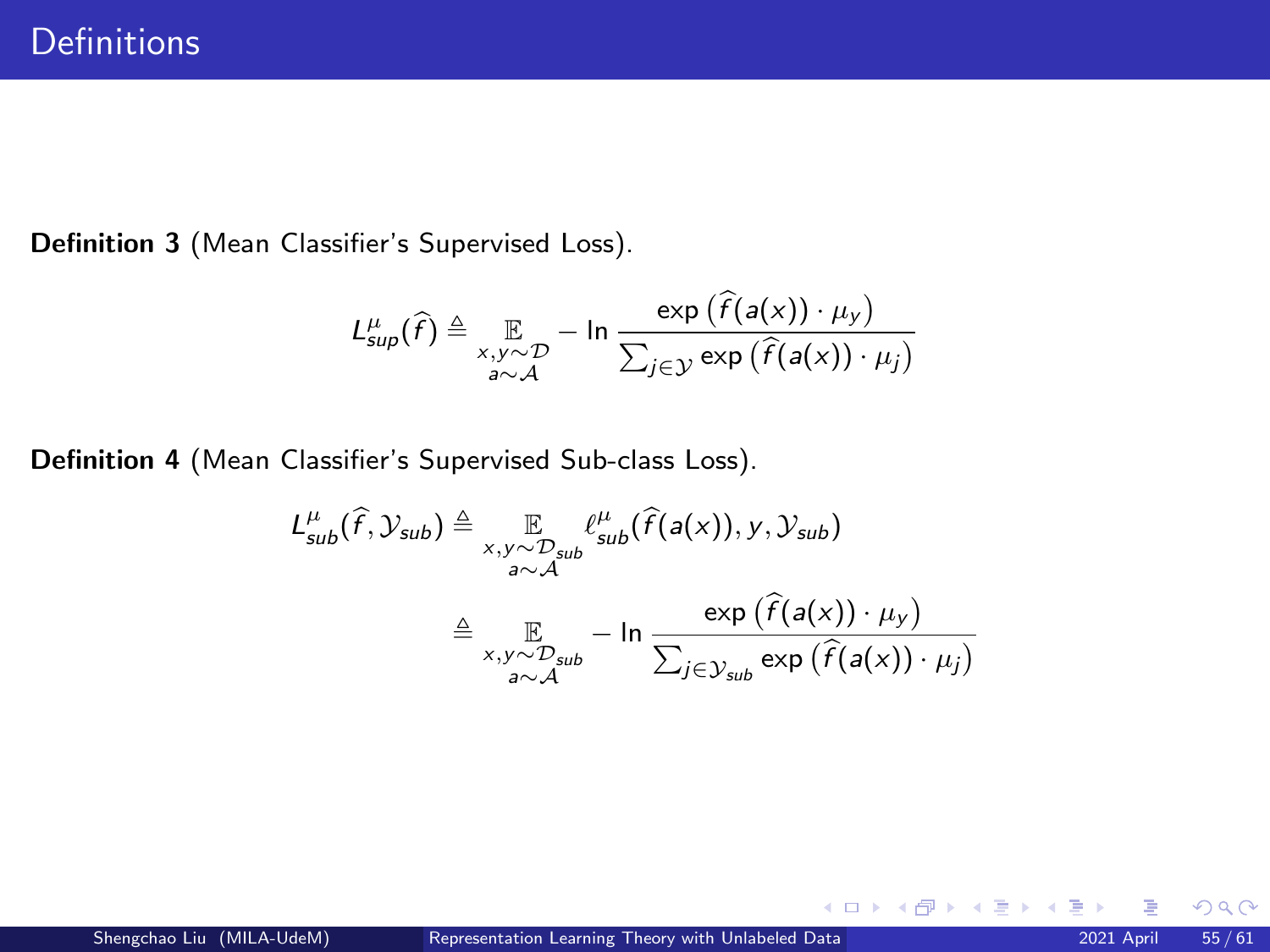**Step 1. Introduce a lower bound** We derive a lower bound of unsupervised loss  $L_{info}(f)$ .

$$
L_{info}(f) \geq \mathbb{E}_{\substack{c, \{c_{k}\}_{k=1}^{K} \sim \rho^{K+1} \\ x \sim D_{c} \\ \text{and} \\ \{x_{k}^{-} \sim D_{c-}\}_{k=1}^{K} \\ \geq \mathbb{E}_{\substack{c, \{c_{k}\}_{k=1}^{K} \\ c, \{c_{k}\}_{k=1}^{K} \\ x \sim D_{c}}}} \mathbb{E}_{\substack{F, \\ \{x_{k}^{-} \sim \rho_{c-}\}_{k=1}^{K} \\ x \sim D_{c}} \\ \geq \mathbb{E}_{\substack{C, \\ \{c_{k}\}_{k=1}^{K} \sim \rho^{K+1} \\ x \sim D_{c}} } \ell_{info}\big(z, \{\mu(x), \mu_{c_{1}^{-}}, \ldots, \mu_{c_{K}^{-}}\}\big) + d(f), \qquad (7)
$$

where  $\mu(x) = \mathbb{E}_{a \sim \mathcal{A}} f(a(x))$  and  $d(f) = \frac{1}{t} \mathbb{E}_{c \sim \rho}[-\mathbb{E}_{x \sim \mathcal{D}_c} || \mu(x) ||_2^2]$ .

Step 2. Decomposition into the averaged sub-class loss Follow Arora's paper, we introduce collision probability:  $\tau_K = \mathbb{P}(Col(c, \{c_k^{\top}\}_{k=1}^K) \neq 0)$ , where  $Col(c, \{c_k^{\top}\}_{k=1}^K = \sum_{k=1}^K 1_{c=c_k^{-}}$ . We omit the arguments of Col for simplicity: let  $\mathcal{C}_{sub} = \mathcal{C}_{sub}(\{c,c^{-}_1,\ldots,c^{-}_K\})$  be a function to remove duplicated latent classes given sampled latent classes.

 $\Omega$ 

K ロ ▶ K 御 ▶ K 君 ▶ K 君 ▶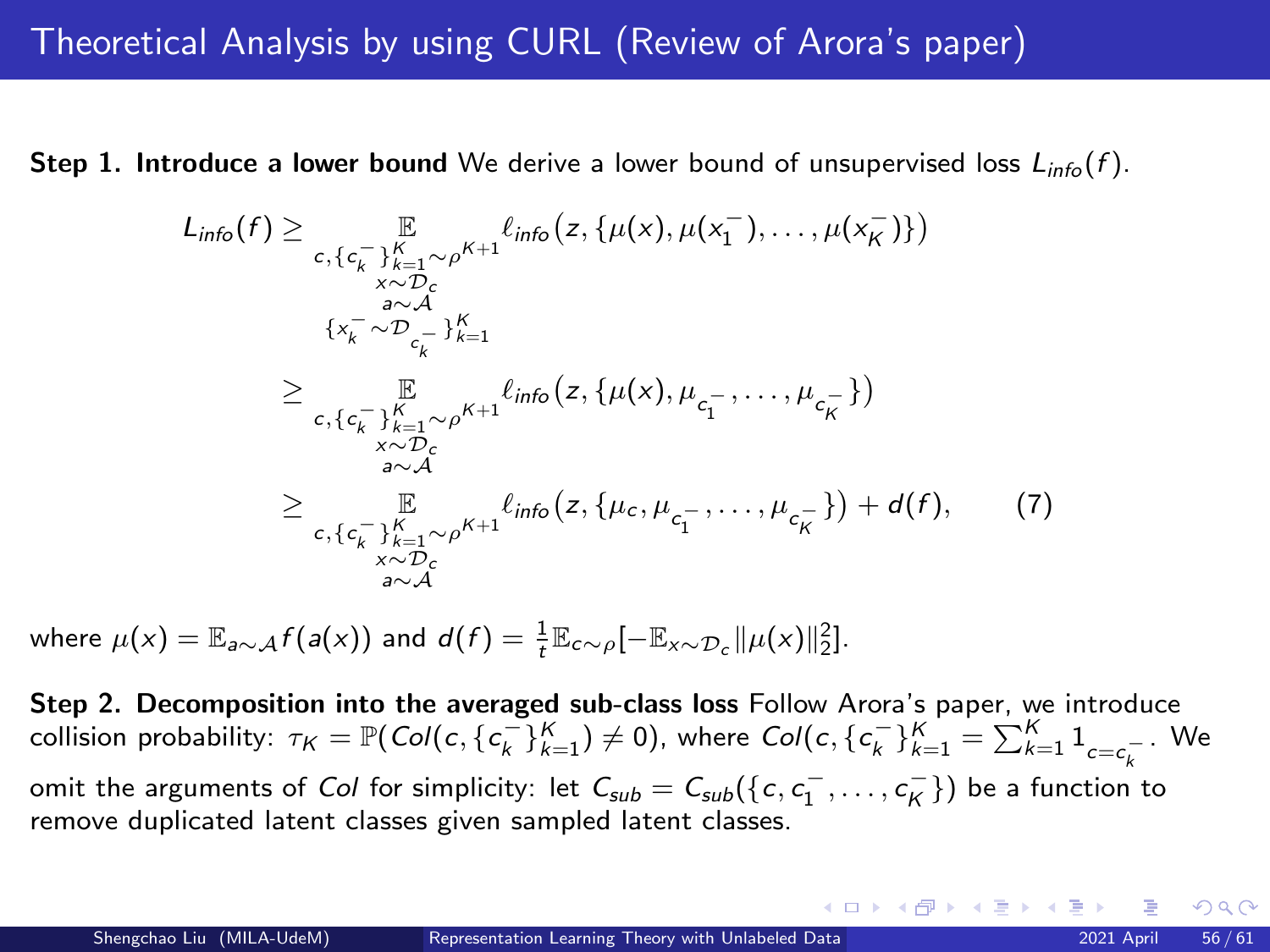<span id="page-56-0"></span>Proposition 6 (CURL Lower Bound of Self-supervised Loss). For all f,

$$
L_{info}(f) \geq \mathbb{E}_{\substack{c, \{c_{k-1}\}^K \to \mathcal{O}_c \\ x \sim \mathcal{D}_c}} \mathbb{E}_{\substack{c, \{c_{k-1}^T \sim \rho^{K+1}^{\ell_{info}} \left(z, \{\mu_c, \mu_{c_1^-}, \dots, \mu_{c_K}^-\}\right) + d(f) \\ x \sim \mathcal{A}}} \geq (1 - \tau_K) \mathbb{E}_{\substack{c, \{c_{k-1}\}^K \to \mathcal{O}_c + 1 \\ c, \{c_{k-1}\}^K \sim \rho^{K+1}}} \frac{[L_{sub}^{\mu}(f, C_{sub}) | Col = 0]}{\mathbb{E}_{\substack{sub-class loss \\ \text{sub-class loss}}} + \tau_K \mathbb{E}_{\substack{c, \{c_{k-1}\}^K \to \rho^{K+1}}} \frac{[\ln(Col + 1) | Col \neq 0] + d(f)}{\text{collision}}}.
$$

 $\Omega$ 

イロメ イ御 メイヨメ イヨ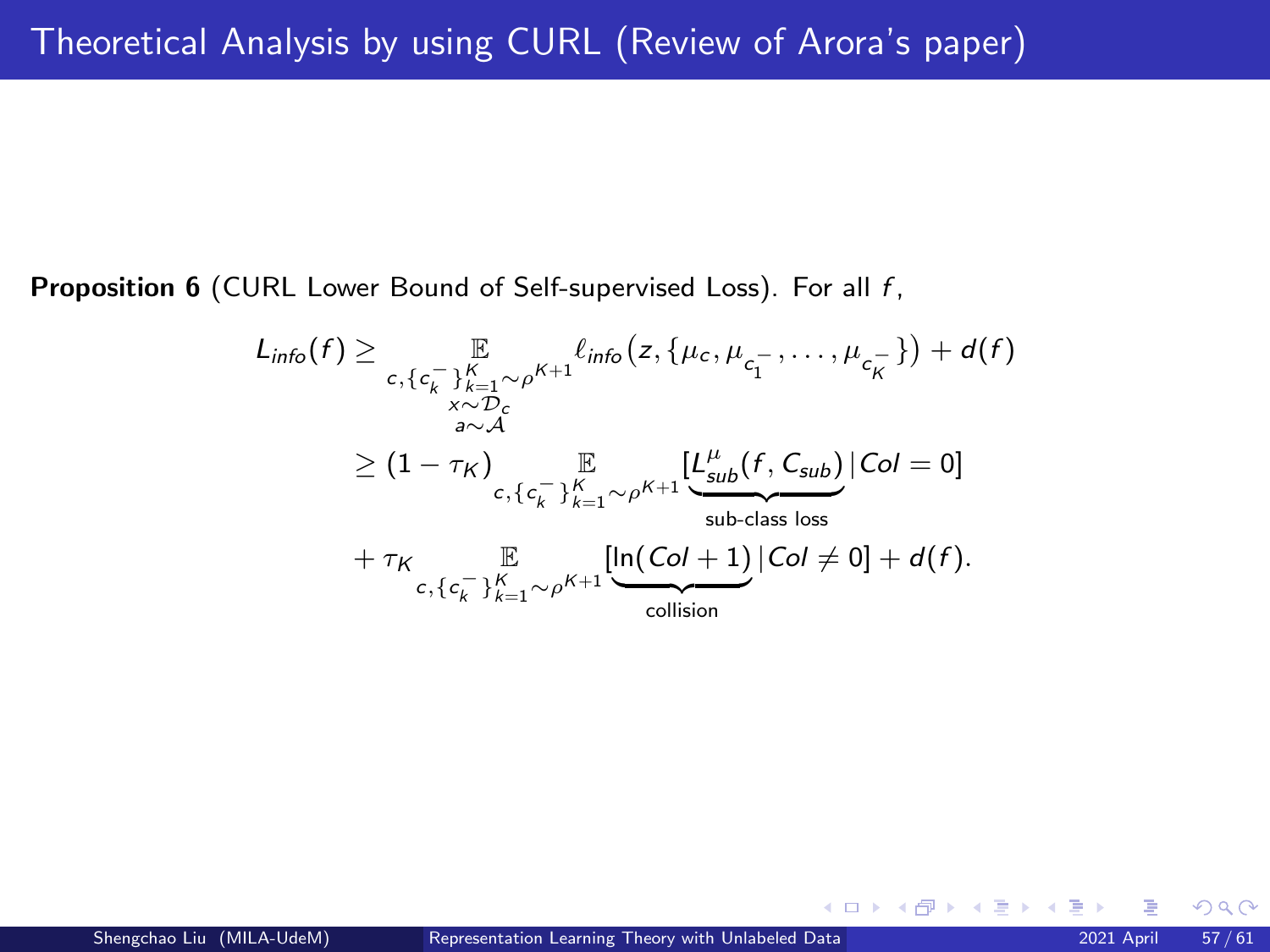Proposition 6 (CURL Lower Bound of Self-supervised Loss). For all f,

$$
L_{info}(f) \geq \mathbb{E}_{c, \{c_{k}^{-}\}_{k=1}^{K} \sim \rho^{K+1}} \ell_{info}(z, \{\mu_{c}, \mu_{c_{1}^{-}}, \dots, \mu_{c_{K}^{-}}\}) + d(f)
$$
  
\n
$$
\geq (1 - \tau_{K}) \mathbb{E}_{c, \{c_{k}^{-}\}_{k=1}^{K} \sim \rho^{K+1}} \frac{[L_{sub}^{\mu}(f, C_{sub}) | Col = 0]}{\sum_{\text{sub-class loss}} \text{loss}}
$$
  
\n
$$
+ \tau_{K} \mathbb{E}_{c, \{c_{k}^{-}\}_{k=1}^{K} \sim \rho^{K+1}} \frac{[\ln(Col + 1) | Col \neq 0] + d(f)}{\text{collision}}
$$

We can easily observe that the lower bound converges to the collision term by increasing  $K$  since the collision probability  $\tau_K$  converges to 1. As a result, the sub-class loss rarely contributes to the lower bound.

For example in CIFAR-10, the number of supervised classes is 10, and let's assume the latent classes are the same as the supervised classes. Then  $K = 32$  means we have  $K = 32$  i.i.d. draws for unsupervised/self-supervised learning. When  $K = 32$ ,

$$
(1-\tau_{K=32})=\frac{9}{10}^{32}\approx 0.034, \quad \tau_{K=32}\approx 0.967,
$$

i.e., the only 3.4% training examples contribute to the sub-class loss, the others fall into the collision term. In Arora's paper, it argues that large negative samples degrade performance. However, empirically it's not the case, where larger K can be b[ett](#page-56-0)e[r.](#page-58-0)

 $QQ$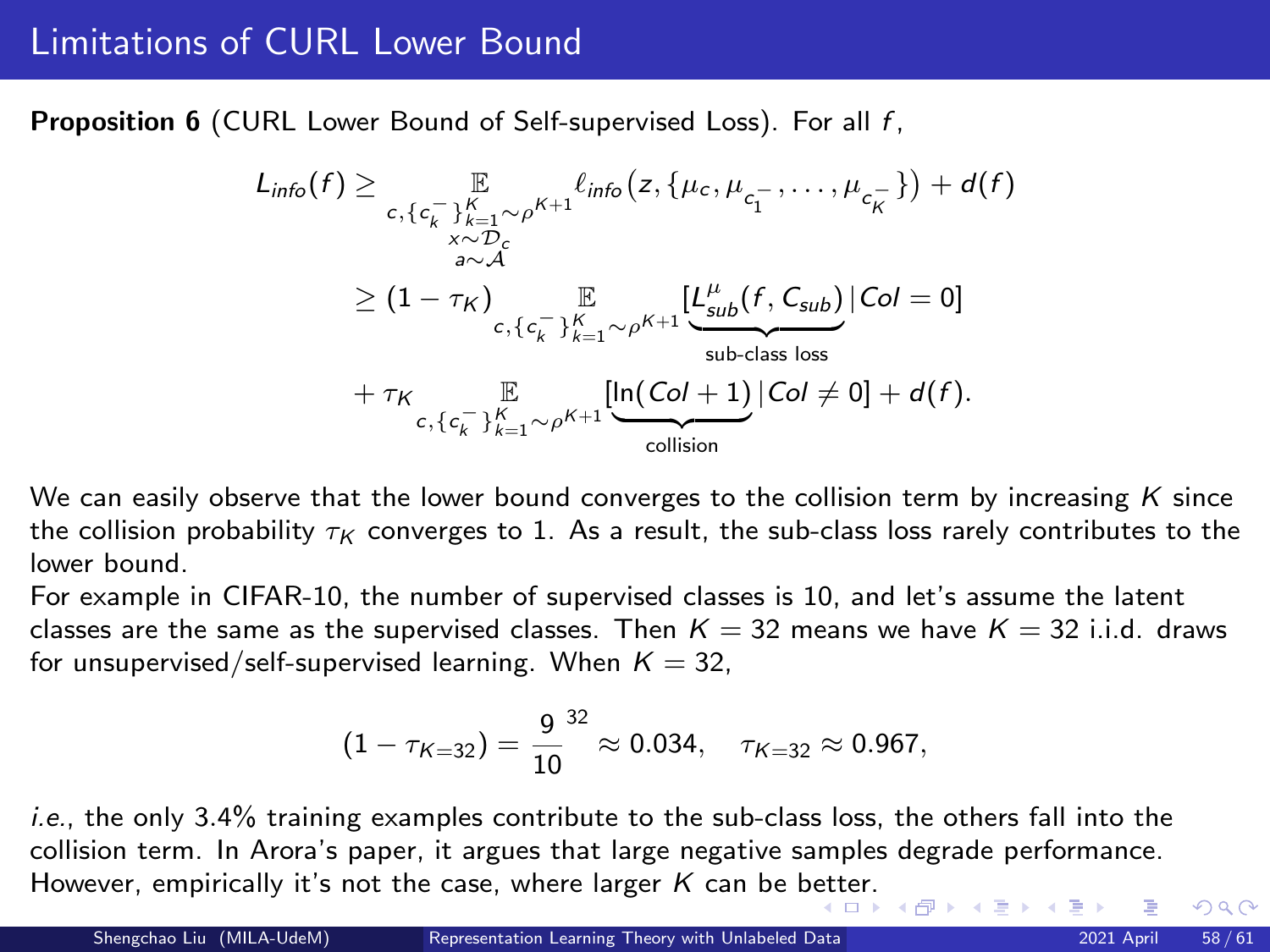<span id="page-58-0"></span>**Definition 7** (Probability to Draw All Latent Classes). Assume that  $\rho$  is a uniform distribution over latent classes C. The probability such that drawn K latent classes from  $\rho$  contain all latent classes is defined as

$$
v_k \triangleq \sum_{n=1}^K \sum_{m=0}^{|C|-1} { |C|-1 \choose m} (-1)^m \left(1 - \frac{m}{|C|}\right)^{n-1},
$$

where the first summation is a probability such that  $n$  drawn latent samples contain all latent classes.

Proof sketch. Classic combinatorial problems.

**Theorem 8** (Lower Bound of Self-supervised Loss). For all  $f$ ,

$$
L_{info}(f) \geq \frac{1}{2} \Big\{ v_{K+1} \underset{c, \{c_k^-\}}{\mathbb{E}} \underset{c, \{c_k^-\}}{\mathbb{E}} \underset{c, \{c_k^-\}}{\mathbb{E}} \underset{c, \{c_k^-\}}{\mathbb{E}} \underset{c, \{c_k^-\}}{\mathbb{E}} \underset{c, \{c_k^-\}}{\mathbb{E}} \underset{c, \{c_k^-\}}{\mathbb{E}} \underset{c, \{c_k^-\}}{\mathbb{E}} \underset{c, \{c_k^-\}}{\mathbb{E}} \underset{c, \{c_k^-\}}{\mathbb{E}} \underset{c, \{c_k^-\}}{\mathbb{E}} \underset{c, \{c_k^-\}}{\mathbb{E}} \underset{c, \{c_k^-\}}{\mathbb{E}} \underset{c, \{c_k^-\}}{\mathbb{E}} \underset{c, \{c_k^-\}}{\mathbb{E}} \underset{c, \{c_k^-\}}{\mathbb{E}} \underset{c, \{c_k^-\}}{\mathbb{E}} \underset{c, \{c_k^-\}}{\mathbb{E}} \underset{c, \{c_k^-\}}{\mathbb{E}} \underset{c, \{c_k^-\}}{\mathbb{E}} \underset{c, \{c_k^-\}}{\mathbb{E}} \underset{c, \{c_k^-\}}{\mathbb{E}} \underset{c, \{c_k^-\}}{\mathbb{E}} \underset{c, \{c_k^-\}}{\mathbb{E}} \underset{c, \{c_k^-\}}{\mathbb{E}} \underset{c, \{c_k^-\}}{\mathbb{E}} \underset{c, \{c_k^-\}}{\mathbb{E}} \underset{c, \{c_k^-\}}{\mathbb{E}} \underset{c, \{c_k^-\}}{\mathbb{E}} \underset{c, \{c_k^-\}}{\mathbb{E}} \underset{c, \{c_k^-\}}{\mathbb{E}} \underset{c, \{c_k^-\}}{\mathbb{E}} \underset{c, \{c_k^-\}}{\mathbb{E}} \underset{c, \{c_k^-\}}{\mathbb{E}} \underset{c, \{c_k^-\}}{\mathbb{E}} \underset{c, \{c_k^-\}}{\mathbb{E}} \underset{c, \{c_k^-\}}{\mathbb{E}} \underset{c, \{c_k^-\}}{\mathbb{E}} \underset{c, \{c_k^
$$

Proof sketch. Based on definition and Eq (7).

 $\Omega$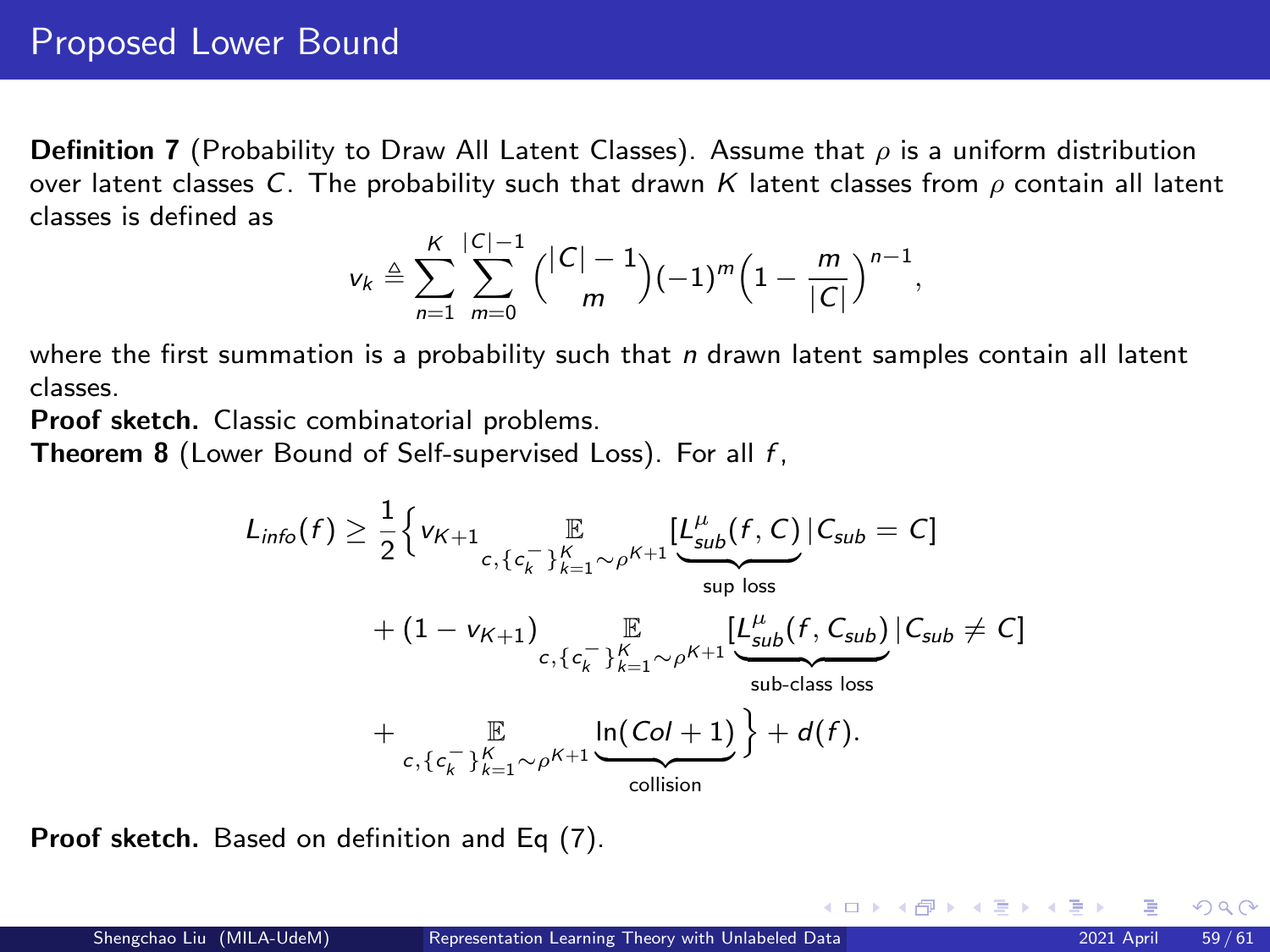#### <span id="page-59-0"></span>**[Motivation](#page-2-0)**

- 
- <sup>3</sup> [Paper: A Discriminative Model for Semi-Supervised Learning, JACM'10](#page-18-0)
- <sup>4</sup> [Paper: Functional Regularization for Representation Learning: A Unified Theoretical](#page-25-0) [Perspective, NeurIPS'20](#page-25-0)
- <sup>5</sup> [Paper: A Theoretical Analysis of Contrastive Unsupervised Representation Learning, ICML'19](#page-35-0)
- <sup>6</sup> [Paper: Understanding Negative Samples in Instance Discriminative Self-supervised](#page-52-0) [Representation Learning, ArXiv'21](#page-52-0)
- <sup>7</sup> [Conclusions and Future Directions](#page-59-0)

 $\Omega$ 

K ロ > K @ > K ミ > K ミ